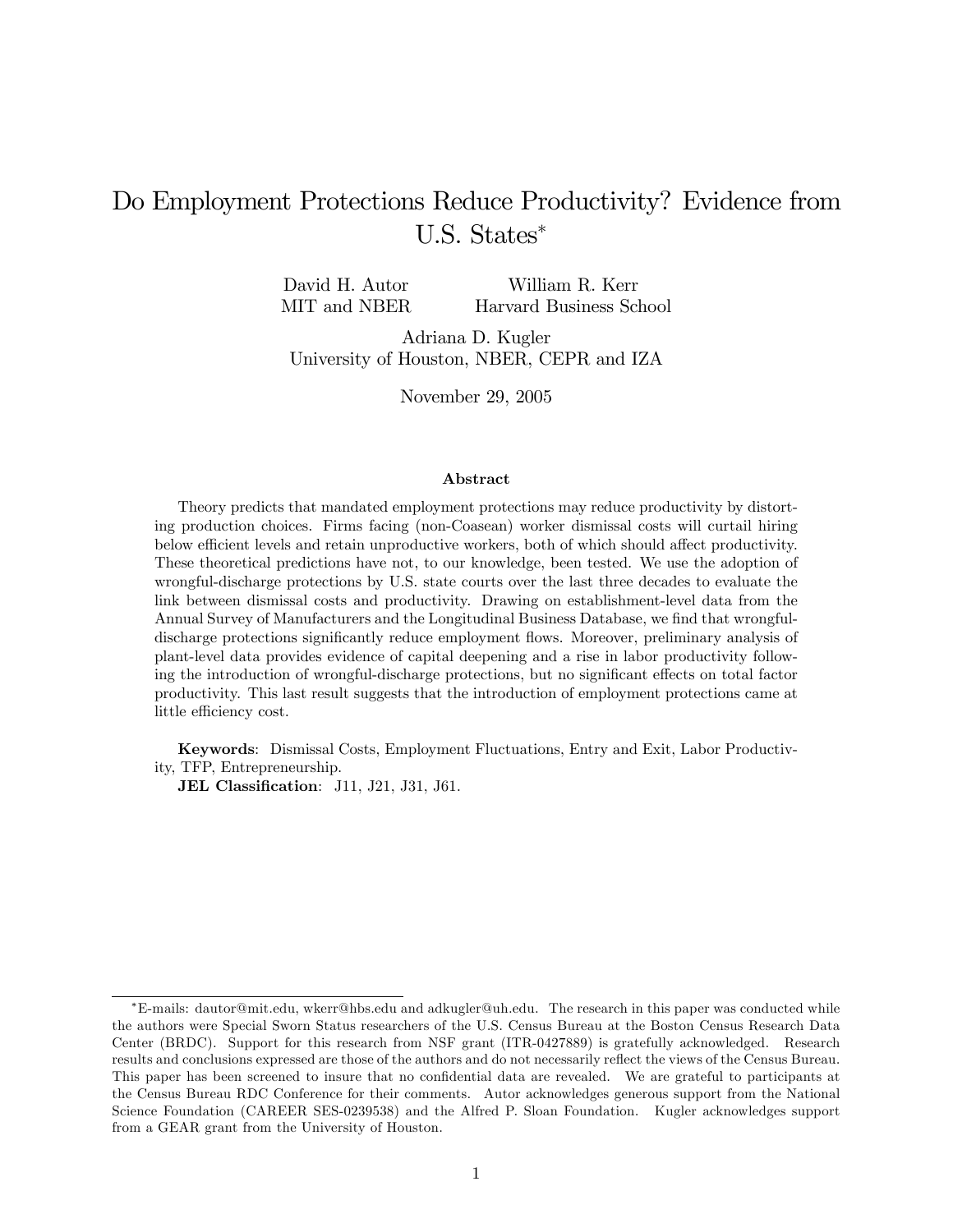### 1 Introduction

An extensive literature explores the impact of dismissal costs—also frequently called firing costs or employment protection—on the operation of labor markets. Beginning with the seminal work of Lazear (1991), a significant body of research has focused on assessing how dismissal costs affect employment levels. Theory suggests, however, that dismissal costs may have ambiguous effects on employment levels. Dismissal costs act as a tax on firing, which reduces dismissals but also reduces hiring. The net effect of these offsetting factors is ambiguous, at least in the short run. It is perhaps not surprising therefore that the empirical literature has found widely varying effects of dismissal costs on employment levels.

By contrast, theory makes a clear prediction about the impact of dismissal costs on the efficiency of hiring and Öring. Provided that dismissal protections are not undone by Coasean bargaining, dismissal protections raise firms' adjustments costs. Consequently, firms will find it optimal not to hire workers whose short-term marginal product exceeds their market wage and will choose to retain unproductive workers whose wage exceeds their productivity (see, for example, the model of Blanchard and Portugal, 2001). These distortions in production choices unambiguously reduce worker flows. They are also likely to cause firms to substitute capital for labor and have the potential to reduce productivity by distorting production choices.

This paper evaluates whether, and to what extent, the introduction of dismissal costs affects firms' production choices and, ultimately, their productivity. The source of variation in dismissal costs that we exploit is the adoption of wrongful discharge protections by U.S. state courts from the late 1970s to the early 1990s. These common-law protections against wrongful discharge generated a flood of litigation in adopting states and increased the uncertainty and potential cost of discharging workers. As has been established in prior work using both household survey data and aggregate employment statistics, adoption of wrongful discharge laws had measurable effects on state employment levels, unemployment to employment áows, and the outsourcing of jobs to temporary help employers (cf. Miles 2000; Schanzenbach 2003; Autor 2003; Autor et al. 2004 and forthcoming; Kugler and Saint Paul, 2004). But these aggregate effects have never been explored using microdata on firms, nor have they their consequences for productivity been analyzed.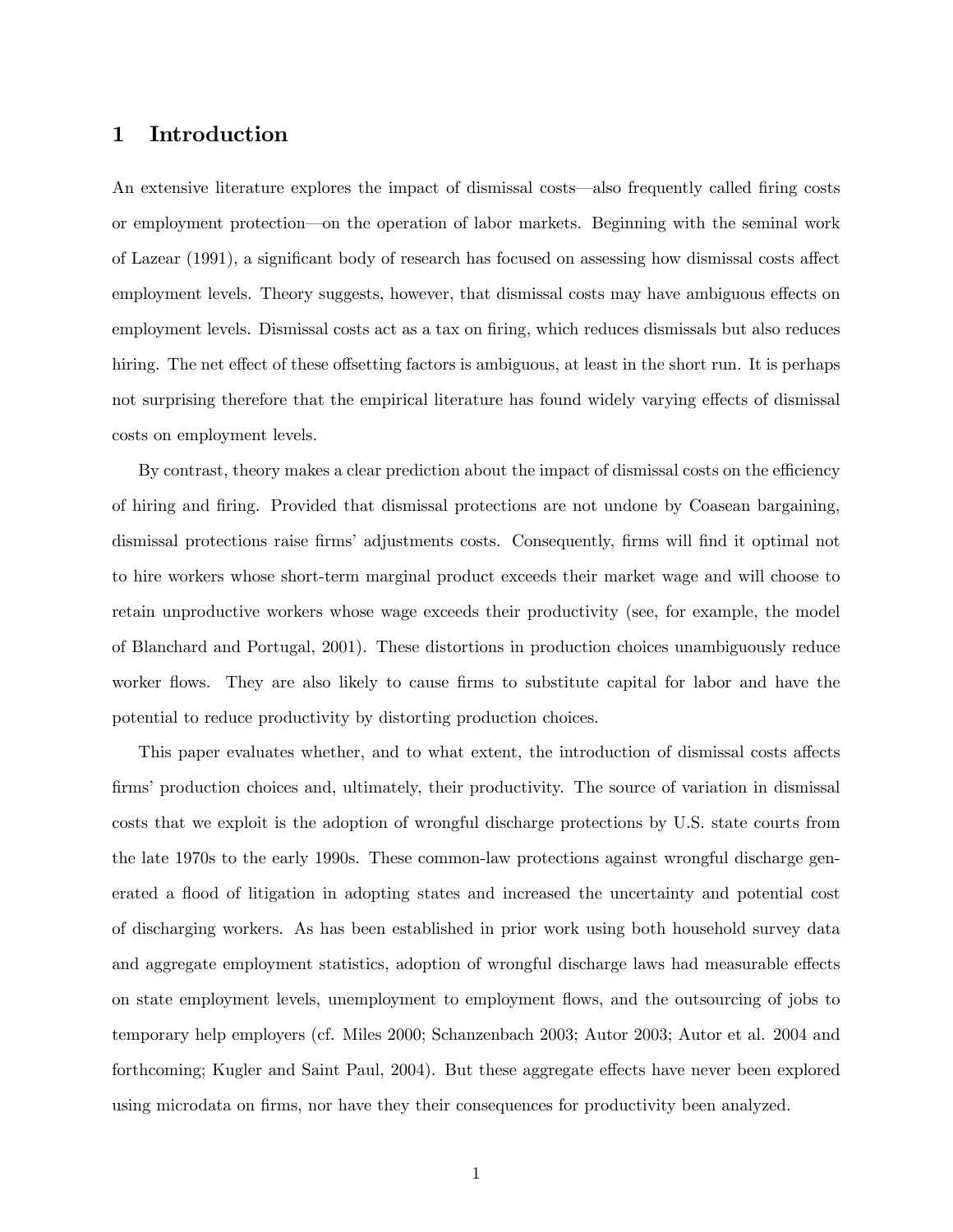In this paper, we simultaneously analyze the consequences of employment protections for establishment-level employment flows and productivity. We first test whether dismissal costs reduce employment volatility—a necessary implication of any standard non-Coasean model—both at the extensive (entry/exit) margin and intensive (within-plant) margin. We next assess whether any reduction in employment volatility is accompanied by a reduction in productivity.

Our analysis exploits detailed, comprehensive establishment-level data from two Census Bureau surveys: the Longitudinal Business Database (LBD) and the Annual Survey of Manufacturers (ASM). Sourced from U.S. tax records and Census surveys, the LBD provides annual employment and payroll information on all US private establishments in most lines of business. The LBD is thus an exceptional resource for identifying the effects of dismissal costs on how firms adjust their labor inputs; it cannot, however, facilitate a further study of the concomitant adjustments of other factors of production and the consequences for productivity. We thus complement the LBD with a balanced panel of 'ongoing' manufacturing plants continuously surveyed by the ASM. We first demonstrate that the impact of dismissal costs on employment adjustment within this panel mirror the LBD universe, and then turn to the ASMís detailed operating data (e.g., output, capital investment, employment) to study extensively the important productivity outcomes.

We find robust evidence that one of the three dismissal protections adopted during this period. the Covenant of Good Faith and Fair Dealing, significantly reduced annual employment fluctuations and entry of manufacturing establishments in adopting states. Consistent with the apparent rise in adjustment costs, we Önd that Örms in adopting states engaged in capital deepening, leading to a concurrent rise in labor productivity and an apparent fall in the return to capital. However, we observe little evidence of a change in total factor productivity. These results suggest that although adoption of dismissal protections significantly altered production choices, any productivity impacts are likely to have been small.

## 2 Wrongful Discharge Protections in the United States

The U.S. has long had a legal presumption that workers and employers may freely terminate their employment relationships 'at will,' that is without notification, financial penalty or requirement to demonstrate good (or any) cause. This legal doctrine, referred to as employment-at-will, was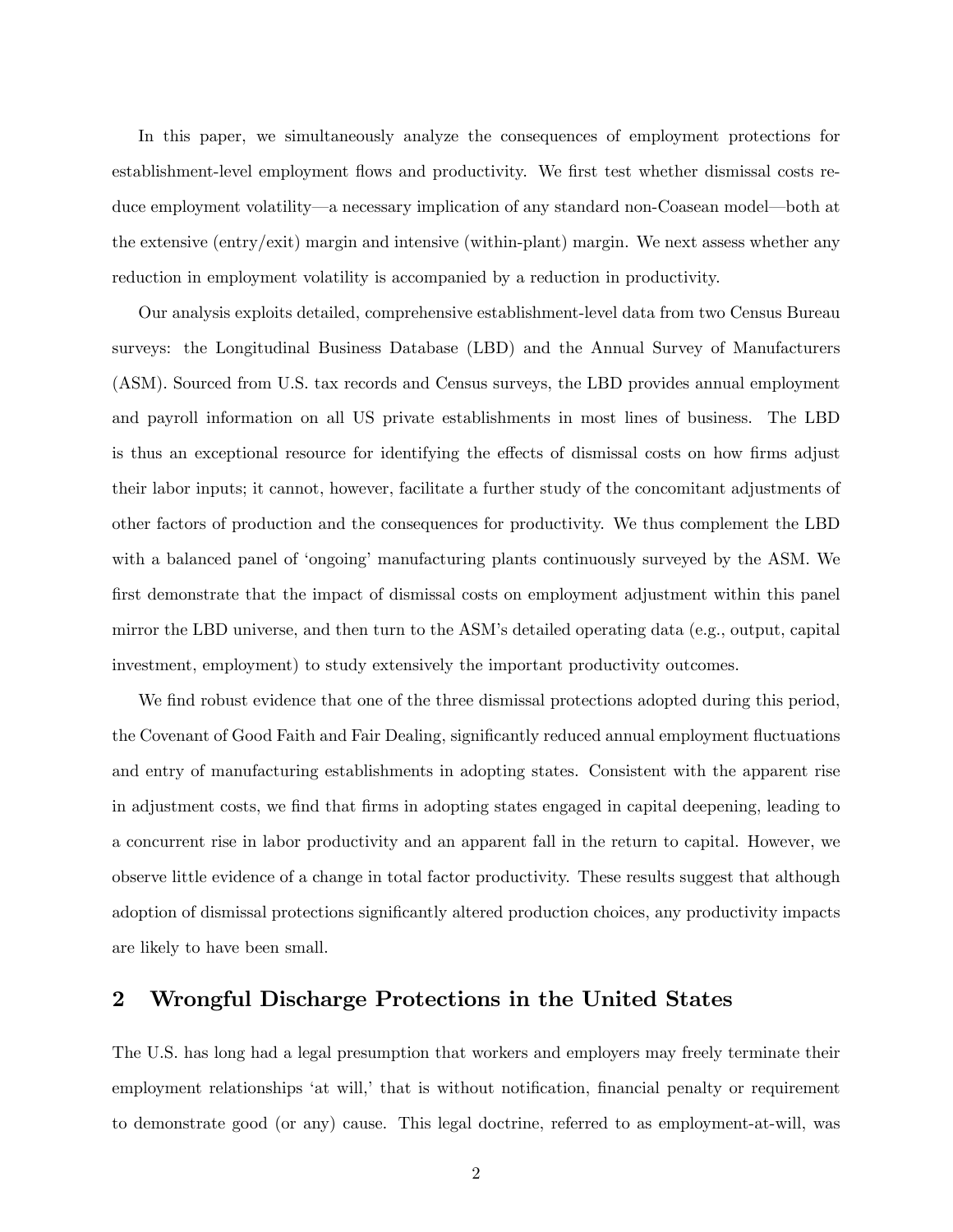first articulated by the Tennessee Supreme Court in 1884 and was subsequently adopted into the common law by almost all U.S. state courts by the mid 1930s (Morriss 1994).<sup>1</sup>

Beginning in the 1970s, the legal consensus supporting employment-at-will eroded rapidly. In a series of precedent-setting cases between 1972 and 1992, the vast majority of U.S. state courts adopted one or more common-law exceptions to the employment-at-will doctrine. These exceptions, which are typically classified into three categories, constrained the ability of employers operating in adopting states to terminate workers at will. These common-law exceptions are: 1) the implied covenant to terminate only in good faith and fair dealing ('good faith' exception); 2) the tort of wrongful discharge in violation of public policy ('public policy' exception); and 3) the implied-infact contract not to terminate without good cause ('implied contract' exception).<sup>2</sup> We summarize these exceptions here and refer the reader to Autor et al. (forthcoming) for a fuller discussion.

Read broadly, the good faith exception prohibits employers from firing workers for 'bad cause. The definition of 'bad cause,' however, varies greatly by state and over time. The California Supreme Court's famous 1980 good faith ruling in *Cleary v. American Airlines*<sup>3</sup>—likely the most influential of all good faith cases—was initially understood to bar California employers from terminating any worker without good cause. In 1988, however, the California court vastly reduced the scope of the Cleary decision with its ruling in Foley v. Interactive Data Corp.<sup>4</sup> At present, all eleven state courts that recognize the good faith exception (including California) primarily limit awards to 'timing' cases in which the employer intentionally terminates a worker to deprive her of a promised benefit  $(e.g., a sales commission or non-vested pension)$ . Hence, 'bad cause' under the good faith exception is currently construed narrowly, though this was not always the case.

The public policy exception, recognized by 43 states as of 1999, provides workers with protections against discharges that would inhibit them from acting in accordance with public policy. In states recognizing the public policy exception, workers may, for example, litigate if they are fired for performing jury duty, filing a worker's compensation claim, reporting an employer's wrongdoing,

<sup>&</sup>lt;sup>1</sup>Idaho, New Jersey and New Mexico adopted employment-at-will in 1948, 1953 and 1968, respectively. Prior to New Jersey, the most recent was Wyoming in 1937.

 $2^2$ For detailed discussion of the evolution of the employment-at-will doctrine, see Morriss (1994 and 1995), Autor (2003), Kugler and Saint Paul (2004) and Autor et al. (forthcoming). Our discussion draws particularly on the latter work, which contains the most current legal analysis.

<sup>3</sup> 168 Cal. Rptr. 722 (Cal. Ct. App. 1980 October).

<sup>4</sup> 765 P.2d 373 (Cal. 1988).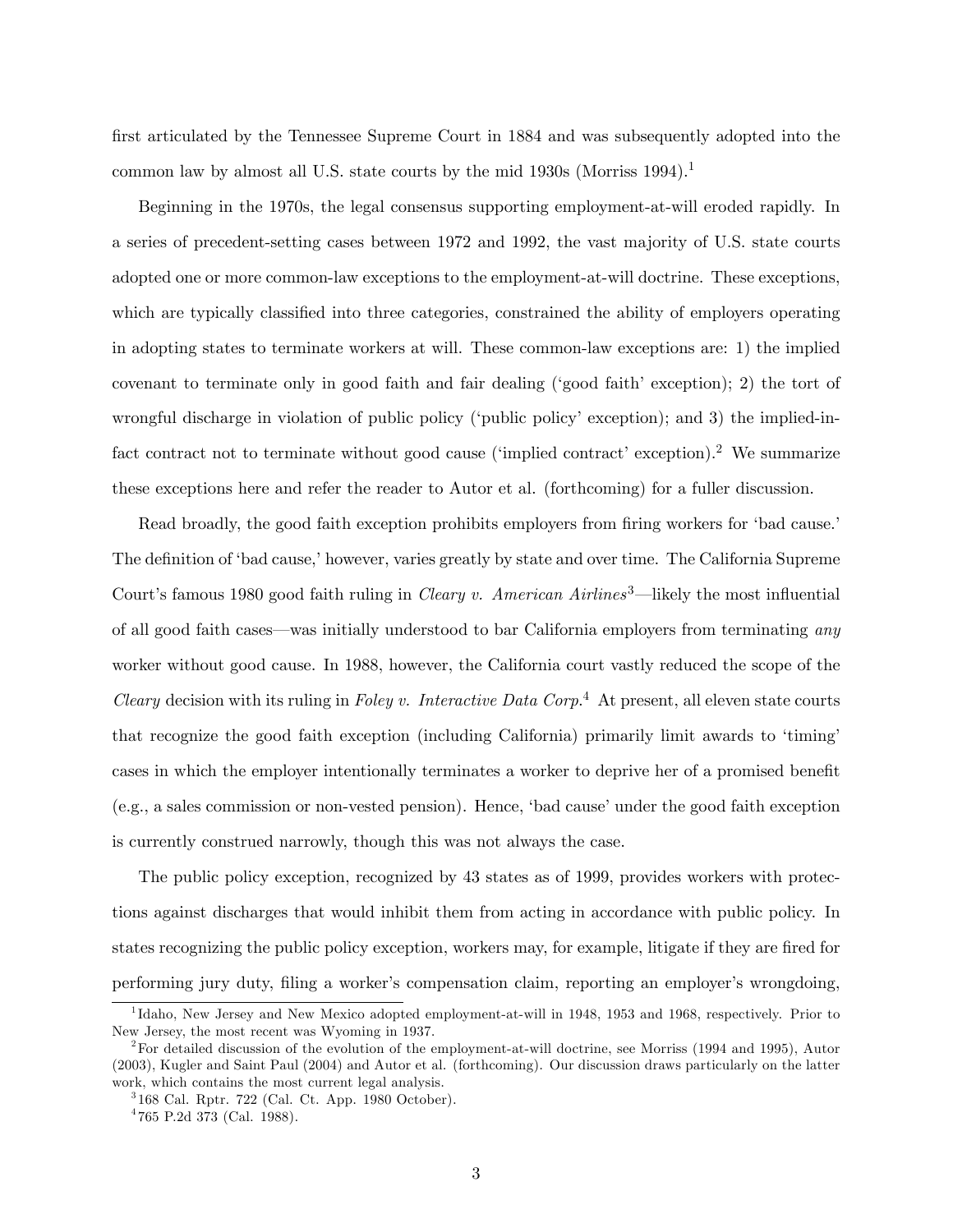or refusing to commit perjury. Because courts typically limit public policy cases to clear violations of explicit legislative commands, rather than violations of a vaguer sense of public obligation, the public policy exception is not generally thought to impose substantial constraints on employer behavior.

The implied contract exception, also recognized by 43 states in 1999, comes into force when an employer implicitly promises not to terminate a worker without good cause. Such implicit promises may include, for example: personnel manuals stating that the employer's policy is to terminate employees only for just cause; expectations arising from a worker's longevity of service or history of promotions and salary increases; and usual company practices that preclude terminating workers without good cause. The expected economic impact of the implied contract exception is hard to gauge. On the one hand, employers can potentially 'contract around' this exception simply by rewording personnel manuals and adding explicit language to employment contracts to state that all employees remain 'at-will.<sup>5</sup> On the other hand, firms without sophisticated personnel staff may be unaware of the implied contract exception or lack the expertise to fully insulate themselves from its reach. Additionally, the implied contract exception can potentially reclassify an employer's entire workforce as not 'at-will,' which may impose significant costs.

As emphasized by Autor et al. (forthcoming), it is likely that a substantial component of the economic cost of the employment-at-will exceptions emanates from the uncertainty they introduced into the employment relationship. When most exceptions were adopted in the late 1970s through late 1980s, the volume and cost of wrongful-discharge litigation that would eventually ensue was unknown to Örms and potential litigants. Augmenting the uncertainty, personnel and professional law journals (i.e., the trade publications read by personnel managers and corporate attorneys) published numerous articles that appeared to substantially overstate the scope of the protections afforded to workers and the penalties that firms would incur for violating them (Edelman et al., 1992). Because employers were potentially led to anticipate greater constraints and costs than ultimately materialized, Autor et al. (forthcoming) argue that the short-term and medium-term

 $5$ And indeed, large employers took such steps. The Bureau of National Affairs (1985) found that 63 percent of large employers surveyed in the early 1980s had recently "removed or changed wording in company publications to avoid any suggestion of an employment contract," and 53 percent had "added wording to applications and handbooks specifying that employment may be terminated for any reason." Sutton and Dobbin (1996) report that the percentage of Örms using ìat-willî clauses in employment contracts increased from 0 to 29 percent between 1955 and 1985.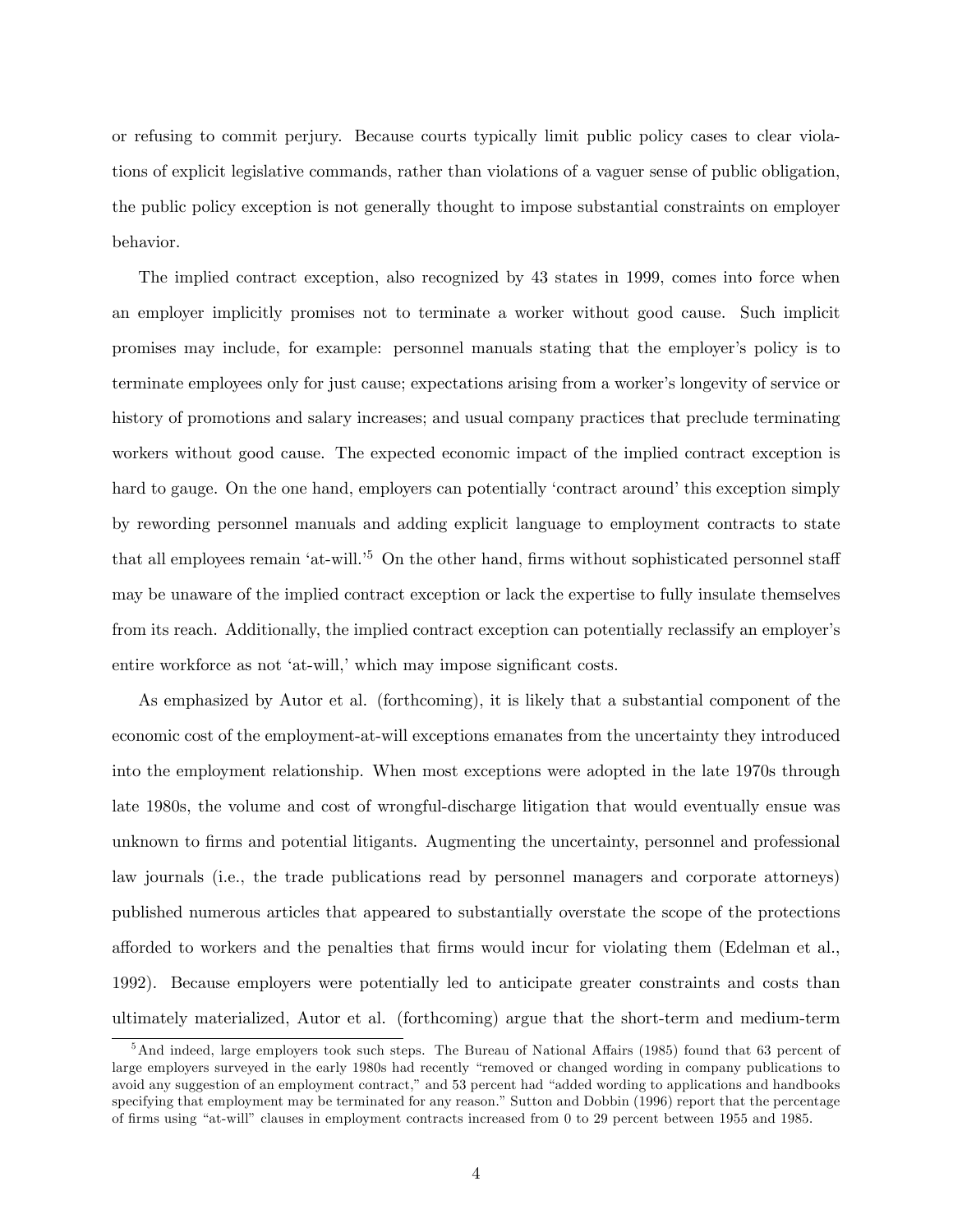effects of these dismissal protections are likely to have exceeded their 'steady-state' effects and they present evidence consistent with this hypothesis.

Several prior studies have analyzed the effects of employment-at-will exceptions on labor market outcomes. The first study in this vein, Dertouzos and Karoly (1992), found using aggregate statelevel data that adoption of common-law dismissal protections reduced state employment levels by as much as seven percent. Subsequent analyses by Miles (2000), Schanzenbach (2003) and Autor et al. (2004 and forthcoming) using industry and household level data do not confirm these results, however. These more recent studies find either modest negative effects (Autor et al., Schanzenbach) or undetectable effects of dismissal protections on employment levels (Miles). As noted above, however, theory does not make unambiguous predictions about the impact of dismissal costs on employment levels.

A number of studies produce evidence that states' adoption of dismissal protections raised hiring and firing costs. Miles (2000) and Autor (2003) show that employers in adopting states substituted temporary help agency workers for direct-hire employees, presumably in an effort to minimize litigation risks.<sup>6</sup> Kugler and Saint-Paul (2004) find using the National Longitudinal Survey of Youth that these protections (especially the good faith exception) reduced the re-employment probability of unemployed relative to employed workers, suggesting that dismissal protections exacerbated adverse selection into non-employment. Both sets of findings are significant for our work because they demonstrate that the adoption of dismissal protections raised firms' adjustment  $costs$ —a necessary condition for them to have had productivity impacts.

Our study builds on this prior work in two major respects. First, using data at the establishment level, we provide direct evidence on the effects of dismissal protections on firms' employment adjustments at both the extensive (plant opening/closing) and intensive (job flows) margins. Second, we directly evaluate the consequences of dismissal protections for establishment-level production choices and realized productivity.

<sup>&</sup>lt;sup>6</sup>The implied contract exception in particular confers a comparative advantage on temporary help agencies since these firms are universally understood to offer only short-term employment. It is the implied contract exception that appears primarily responsible for the growth of temporary help agency employment (Autor 2003).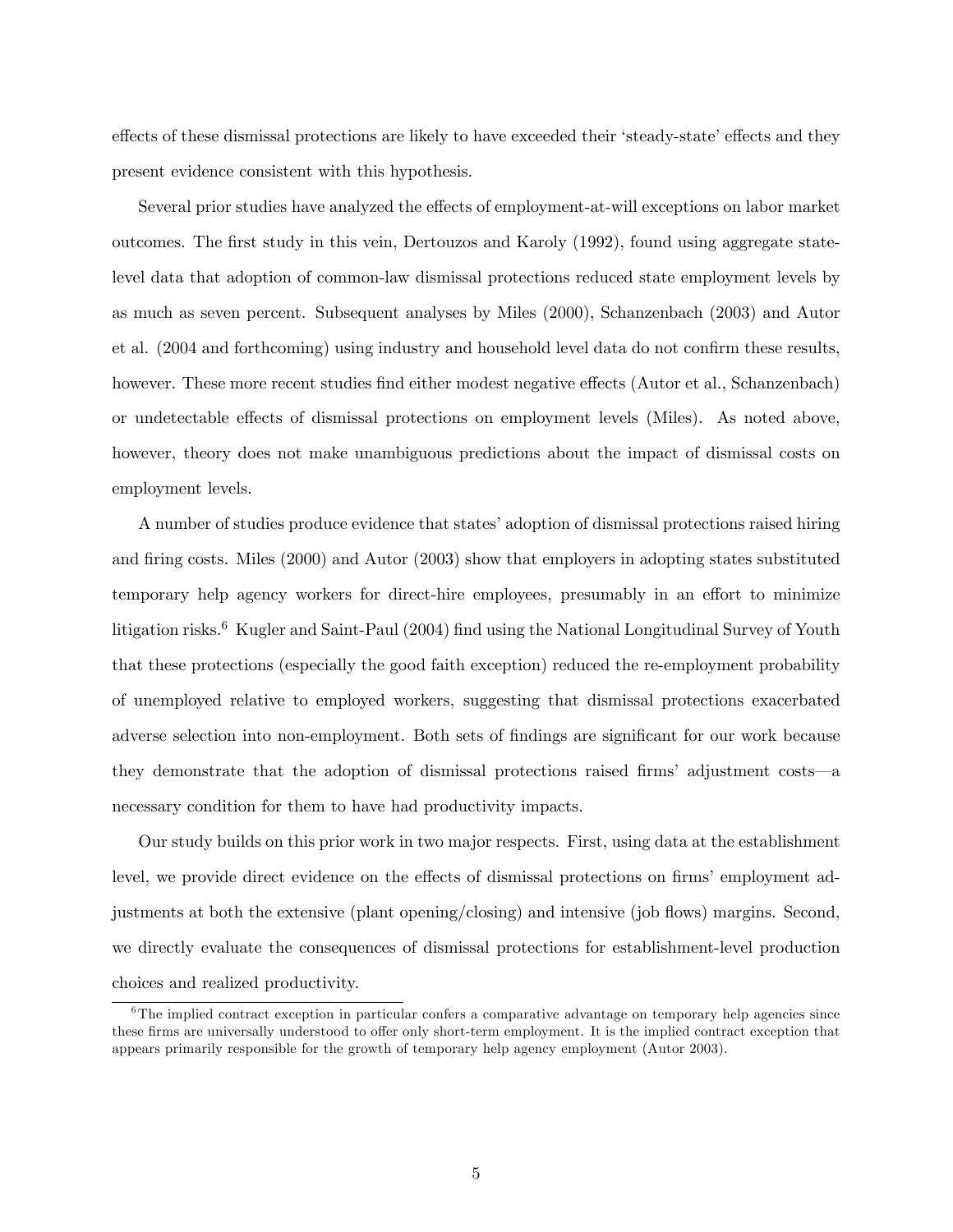### 3 Theoretical Considerations

In a standard competitive model of the labor market, employment protections are economically equivalent to mandated employment benefits. Benefit mandates raise the cost of employing workers, leading to an inward shift in labor demand. If, however, workers value the mandated benefit at its marginal cost of provision—that is, the mandate is efficient—then the Coase theorem applies. Labor supply shifts outward to offset exactly the inward shift in labor demand, employment levels are unchanged and wages fall to cover exactly the cost of the benefit (Summers 1989; Lazear 1991). There are no productivity consequences.<sup>7</sup>

Mandatory dismissal protections can impose efficiency costs in the competitive model, however. If workers value dismissal protections at less than their marginal cost of provision—or, equivalently, if some share of the termination benefit accrues to a third-party, such as an attorney—the benefit mandate drives a wedge between the private and social cost of job separations, yielding a deadweight loss. Because dismissal costs are only paid when workers and firms separate, the deadweight loss component of the dismissal cost functions as a tax on separations—an adjustment cost. Consider, for example, a case where a worker's marginal product falls below his wage and the wage cannot drop sufficiently to compensate the firm (either due to a non-negativity constraint or due to downward wage rigidities). If the worker values the dismissal benefit at its marginal cost, both the worker and the firm will agree to terminate the job. If the dismissal payment incurs a deadweight loss, however, both the worker and the firm will find it optimal to continue the employment relationship so long as the present value of the productivity shortfall is less than the deadweight loss. Consequently, inefficient dismissal protections—that is, protections that workers value at less than cost—inhibit efficient job separations.

In the competitive model, these inefficient dismissal protections unambiguously reduce allocative efficiency—that is, they are welfare reducing. Their implications for the efficiency of production are less clear cut, however. If dismissal protections cause firms to retain (some) unproductive workers, this will cause a decline in labor productivity, *ceteris paribus*. Offsetting this factor, firms may

 $7$ Aghion and Hermalin (1990) and Levine (1991) present models in which dismissal protections are under-provided by the private market due to adverse selection. In these cases, dismissal protection mandates can be efficiencyenhancing since workers value these protections above their cost of provision. In the Coasean model, this would imply that imposing the mandate would raise employment levels.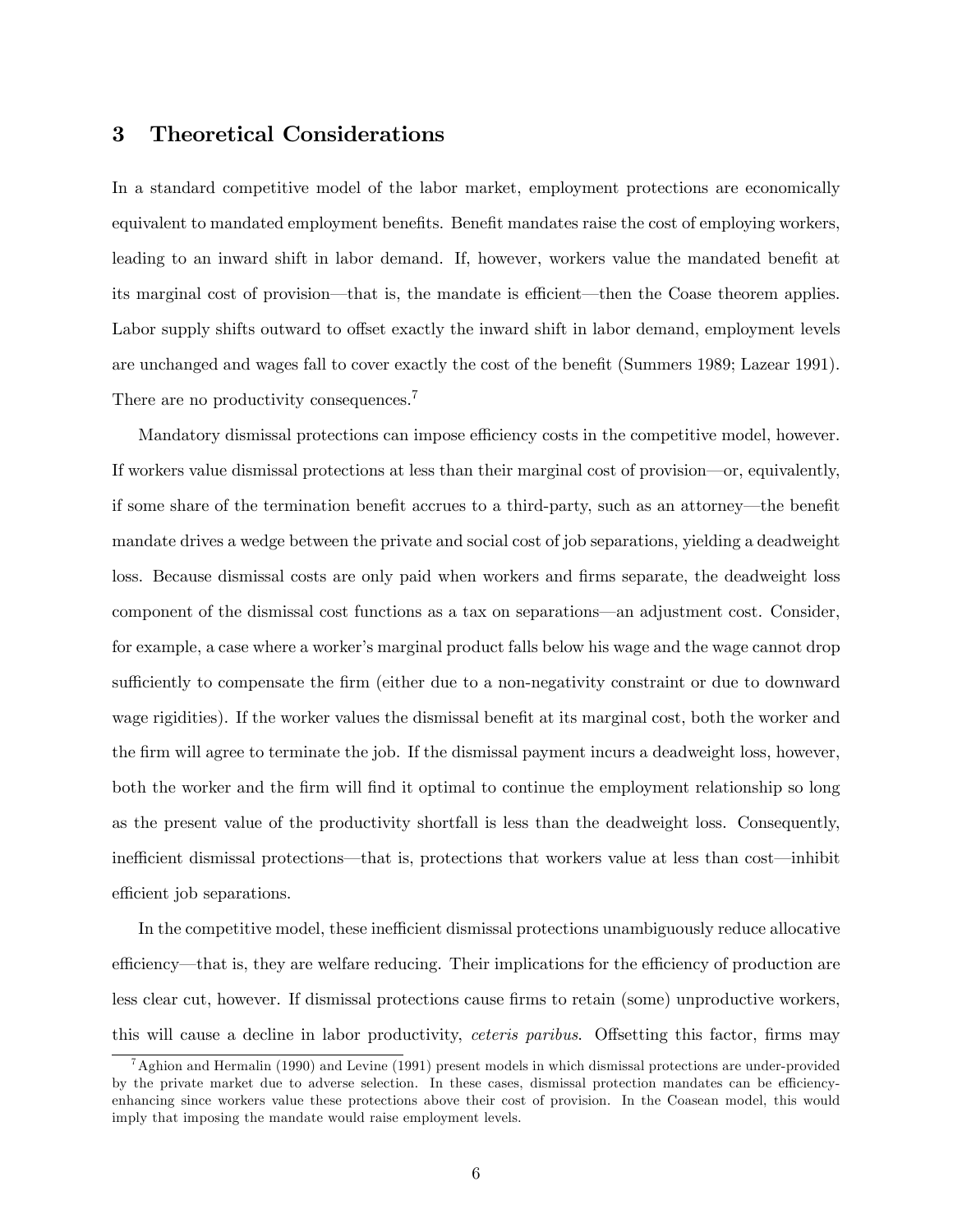screen new hires more stringently, leading to a favorable compositional shift in the productivity of the employed workforce. Moreover, because inefficient dismissal protections provide firms with an incentive to substitute from labor to other factors of production, capital deepening may also raise the marginal product of labor. Hence, the net impact on technical efficiency (as opposed to allocative efficiency) is ambiguous.

While many labor economists use this competitive model as a benchmark, much of the macroeconomic literature views employment protection through the lens of Diamond-Mortensen-Pissarides equilibrium unemployment (e.g., Mortensen and Pissarides, 1994; Kugler et al., 2003). As in the competitive model, dismissal costs in the equilibrium unemployment model curtail efficient separations by reducing the threshold productivity at which firms are willing to dismiss workers. In contrast to the competitive model, however, worker-Örm matches in the equilibrium unemployment setting generate quasi-rents, and the allocation of rents between firms and workers is typically determined through Nash bargaining. Nash bargaining exacerbates the deadweight loss from inefficient employment protections.<sup>8</sup> In the Nash bargain, the dismissal cost reduces the firm's outside option ('threat point'), causing workers' wage demands to rise even as profits fall. Facing lower profits and higher wage demands, firms curtail job creation and increase the threshold productivity at which they are willing to hire. This rise in reservation productivity potentially leads to an increase in firm-level productivity since less productive matches are not realized.<sup>9</sup> Hence, the net productivity effect is again ambiguous.

Although the competitive and equilibrium unemployment models differ in their details, both imply that dismissal protections reduce employment adjustments but have ambiguous effects on firms' productivity. On the other hand, both models indicate that if dismissal protections do not reduce job flows (perhaps because they satisfy Coasean equivalence), these protections should not affect productivity. These theoretical observations motivate our empirical approach. We begin by assessing whether statesí adoptions of exceptions to the employment-at-will doctrine reduced job flows. We next turn to an analysis of their consequences for firm productivity. Because of

<sup>&</sup>lt;sup>8</sup>Nash bargaining amplifies inefficiencies because it is non-Coasean; the initial allocation of property rights affects both the distribution of resources and the efficiency of bargained outcomes (cf. Grout 1984).

<sup>9</sup>Although productivity impacts are ambiguous, welfare consequences are generally negative, as in the competitive case above. If the search equilibrium is not initially constrained efficient, however, it is possible for policy interventions to improve aggregate efficiency (cf. Pissarides  $2000$ , chapter 8).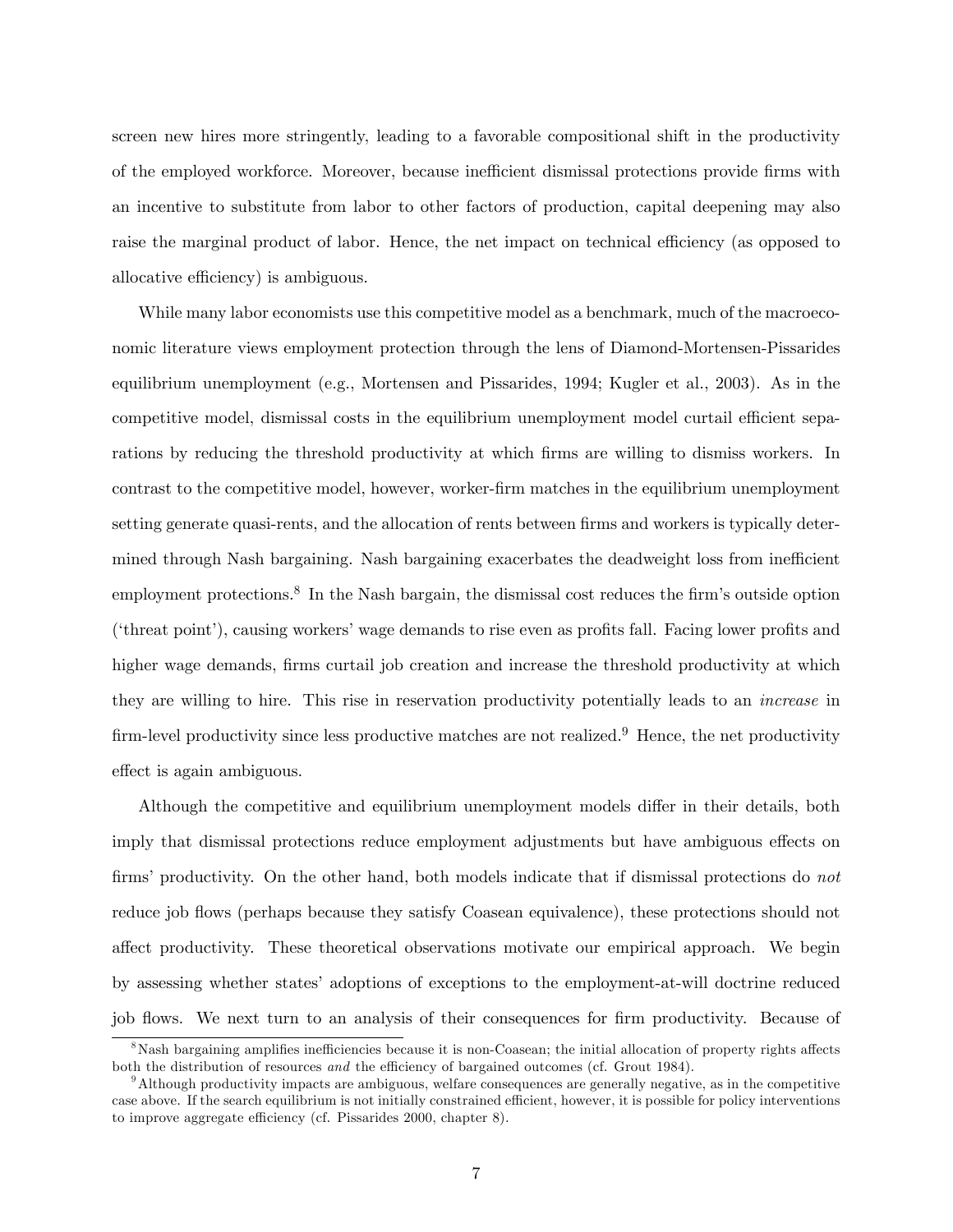the many possible avenues of adjustment noted above, our empirical work examines the impacts of dismissal protections on multiple Örm-level production outcomes including capital investment, capital intensity, labor productivity and total factor productivity.

## 4 Data Description

Establishment-level data are essential for characterizing how Örms and their associated establishments respond to the passage of dismissal protections. This project draws such data from two confidential surveys collected by the Census Bureau—the Longitudinal Business Database (LBD) and the Annual Survey of Manufacturers (ASM). Each survey is described below, and Table 1 provides descriptive statistics.

#### 4.1 Longitudinal Business Database

The LBD is a unique source for studying employment dynamics across manufacturing and nonmanufacturing sectors. Sourced from IRS tax data and Census surveys, the LBD annually covers approximately 3.5 million establishments with positive employment, representing over 60 million employees, in most US private industries. Panel A of Table 1 highlights that most of the LBD's surveyed employees are in the manufacturing, retail trade, and services sectors. These percentages are fairly similar for states passing dismissal protections and those not doing so.<sup>10</sup>

The microdata first facilitate the development of complete state-industry-year panels of employment by summing employment counts across individual establishments. Publicly available series normally do not provide employment counts by state-industry; even when they do so, the Census Bureau is required to suppress values that compromise the confidentiality of individual establishments. Building from the microdata overcomes these limitations and a full employment panel is developed for the 1979 to 1995 sample frame.

From this state-industry-year panel, we can estimate absolute year-over-year employment changes. The mean absolute employment change over the sample is approximately 11 percent. This absolute job turnover metric aggregates over employment adjustments on the intensive margin (i.e., the

 $10$ The LBD's sample frame during the 1979 to 1995 period includes Mining; Construction; Manufacturing; Wholesale Trade; Retail Trade; and Services (except hospitals, education services, social services, and private households). Sectors not included are Agriculture, Forestry, and Fishing; Transportation and Public Utilities; Finance, Insurance, and Real Estate; and Public Administration. Jarmin and Miranda (2002) describe the construction of the LBD.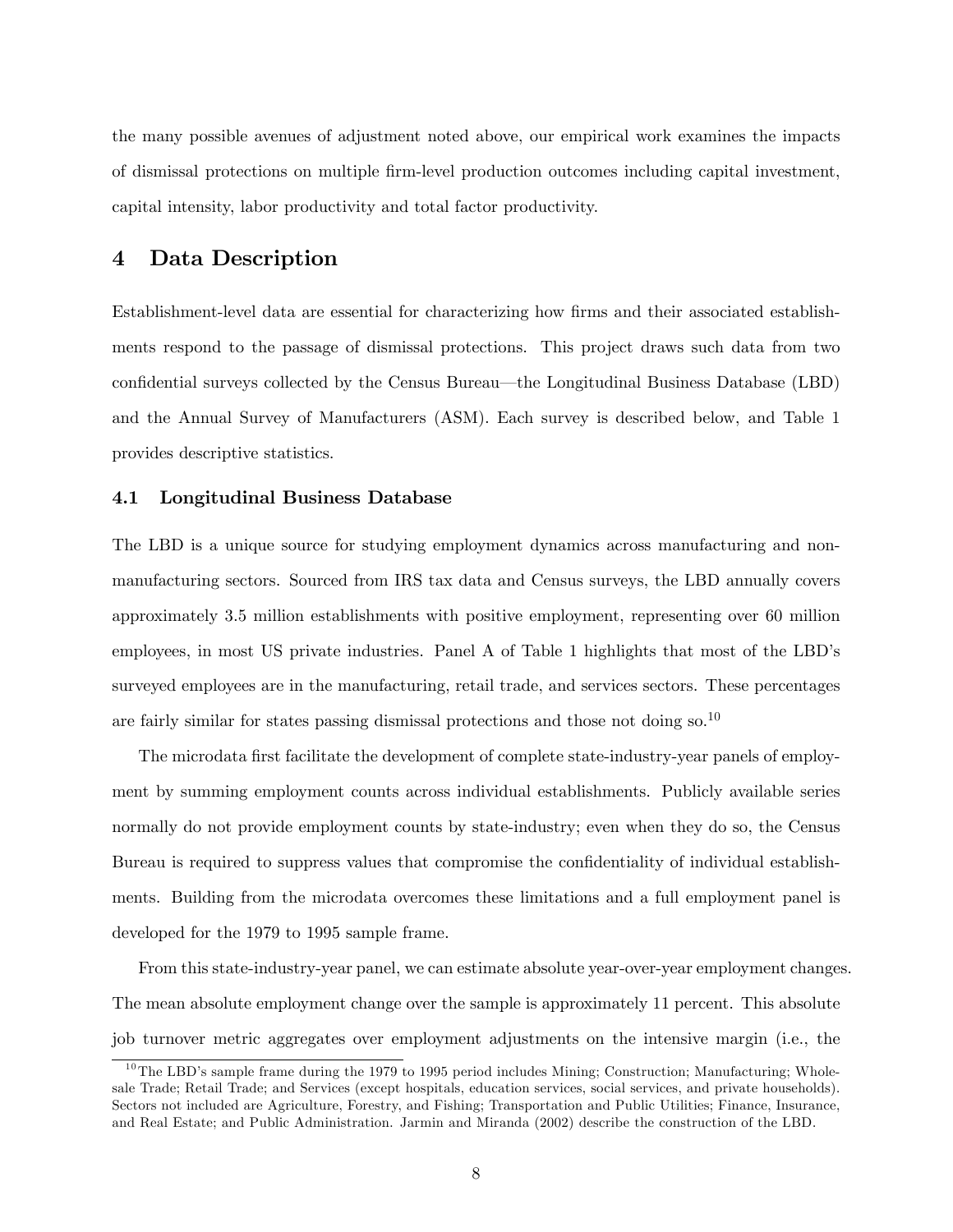hiring and firing of workers by continuing establishments) and the entry/exit margin. In the LBD, establishments are assigned unique and time-invariant identifiers that further afford longitudinal estimations of these two dimensions of adjustment. The entry and exit rates for establishments are approximately 13 percent and 11 percent, respectively. As many entering and exiting establishments are very small in size, only 7 percent and 6 percent of employees are working in entering or exiting establishments, respectively. Finally, the survey's reporting structure affords the linkage of establishments to their parent firms. Approximately 22 percent of establishments and 55 percent of employees are part of multi-unit Örms.

#### 4.2 Annual Survey of Manufacturers

While the LBD provides a comprehensive view of employment dynamics across manufacturing and non-manufacturing sectors, reported data are limited to total employment and payroll only. To evaluate the impact of reduced job turnover for capital and productivity outcomes, we turn to two detailed surveys of manufacturers undertaken by the Census Bureau. The Census of Manufacturers (CM) collects operating data on all US manufacturing plants at Öve-year intervals (i.e., 1972, 1977, and so on). In between the CMs, the Census Bureau conducts the Annual Survey of Manufacturers (ASM). The ASM is a probability sampled subset of the CM, with the panel redrawn two years after each CM. Plants with more than 250 employees in the previous CM are sampled with certainty.

We extract from the ASM a balanced panel of all plants continuously monitored from 1972 to 2000. This restriction focuses on intensive adjustments in large plants operating in stable business climates; by conditioning on survival, the extensive margin is suppressed. While the approximately 5600 plants represent less than 2 percent of all US manufacturing establishments, they account for over a quarter of total manufacturing activity. Almost all of these plants are part of multi-unit firms, although not all of the plants have sister establishments within this balanced panel.

Year-over-year employment changes are again studied. While the average annual employment change is again 11 percent, a larger fraction of these changes are negative, reflecting the trend decline in manufacturing employment from 1979 to 1995. In addition, the more detailed employment data for manufacturers allow us to examine production and non-production workers separately; the mean non-production worker employment share is 28 percent. The mean hourly wage paid to production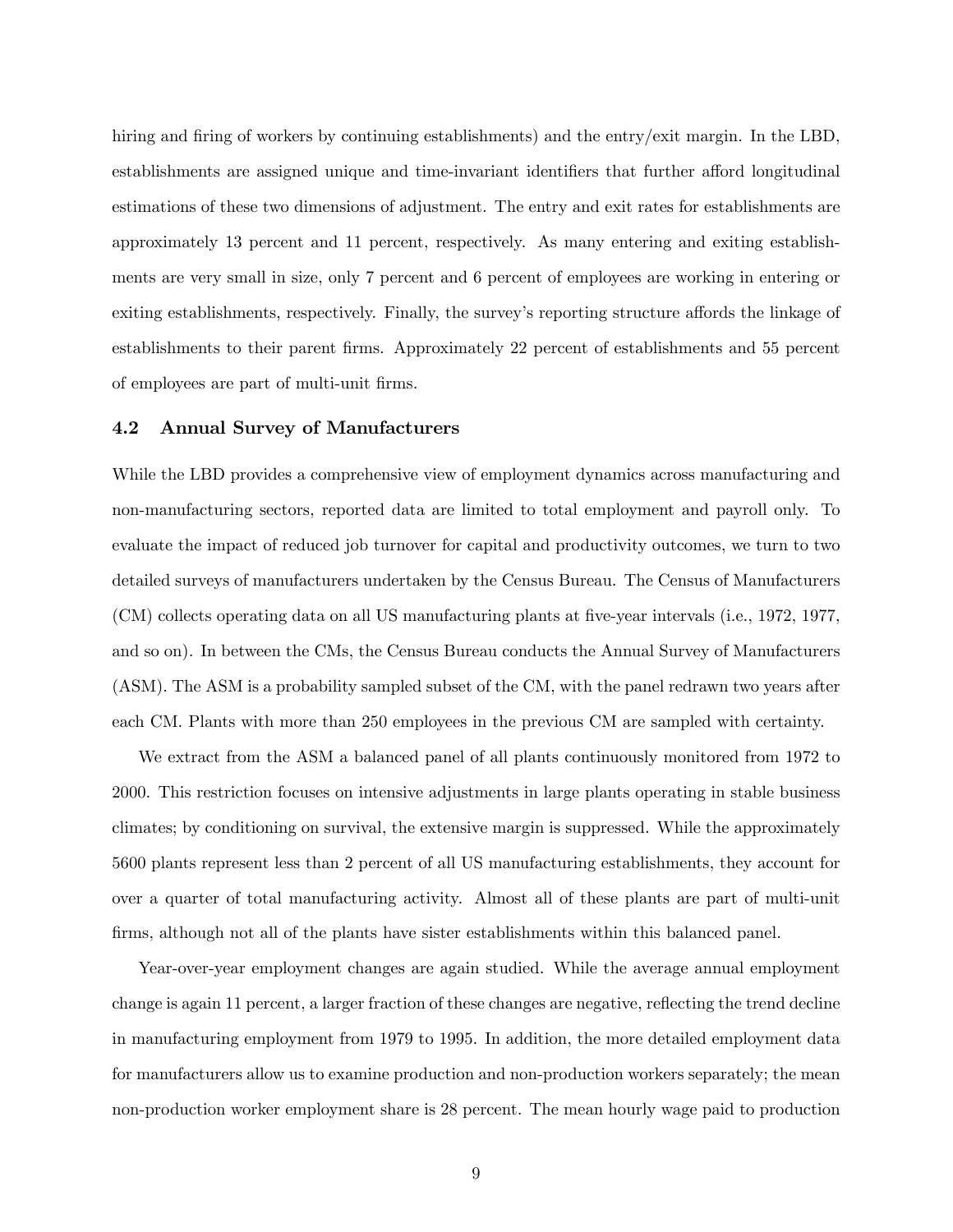workers is \$15 in 1996 dollars.<sup>11</sup>

The continuous monitoring of this ASM panel affords the calculation of detailed capital stocks and productivity metrics. Capital stocks are calculated with the perpetual inventory method, as explained below. The mean plant-level capital stock for the 1979 to 1995 sample is \$29m in 1996 dollars. Return on capital is defined as nominal total value of shipments (TVS) net of labor and materials/fuels costs divided by total capital expenditure. Labor productivity is defined as deflated TVS divided by total plant employment. Finally, we estimate total factor productivity (TFP) as the residual from a production function of value-added on four factors: production workers, non-production workers, machinery capital, and structure capital.

### 5 Consequences of Employment Protections

In this section we discuss the impact of wrongful discharge protections on firm behavior. We begin by examining the first-order effect of employment protections on employment fluctuations, both at the intensive (within-establishment) and extensive (entry/exit) margins. If wrongful discharge protections indeed increase adjustment costs, this should lead to a reduction in hiring and dismissals, resulting in an overall dampening of employment fluctuations. We next test the impact of employment protections on employment levels, a margin along which prior research has obtained mixed results. Finally, we turn to the important question of whether the possibly restricted ability of businesses to adjust employment due to the introduction of employment protections has productivity consequences.

#### 5.1 Effects on Employment Fluctuations

We estimate the effects of the wrongful discharge exceptions (i.e., good faith, public policy and implied contract) described in Section (2) on employment áuctuations using both the LBD and ASM. We begin by estimating the following equation using the LBD:

$$
ABS_{sjt} = \lambda_s + \kappa_j + \tau_t + \beta_{GF}GF_{st-1} + \beta_{PP}PP_{st-1} + \beta_{IC}IC_{st-1} + \varepsilon_{sjt},\tag{1}
$$

where  $ABS_{sjt}$  is the absolute year-to-year employment change of a two-digit SIC sector j, in state s, at time t,

 $11$ <sup>The ASM</sup> does not support the calculation of non-production worker wages.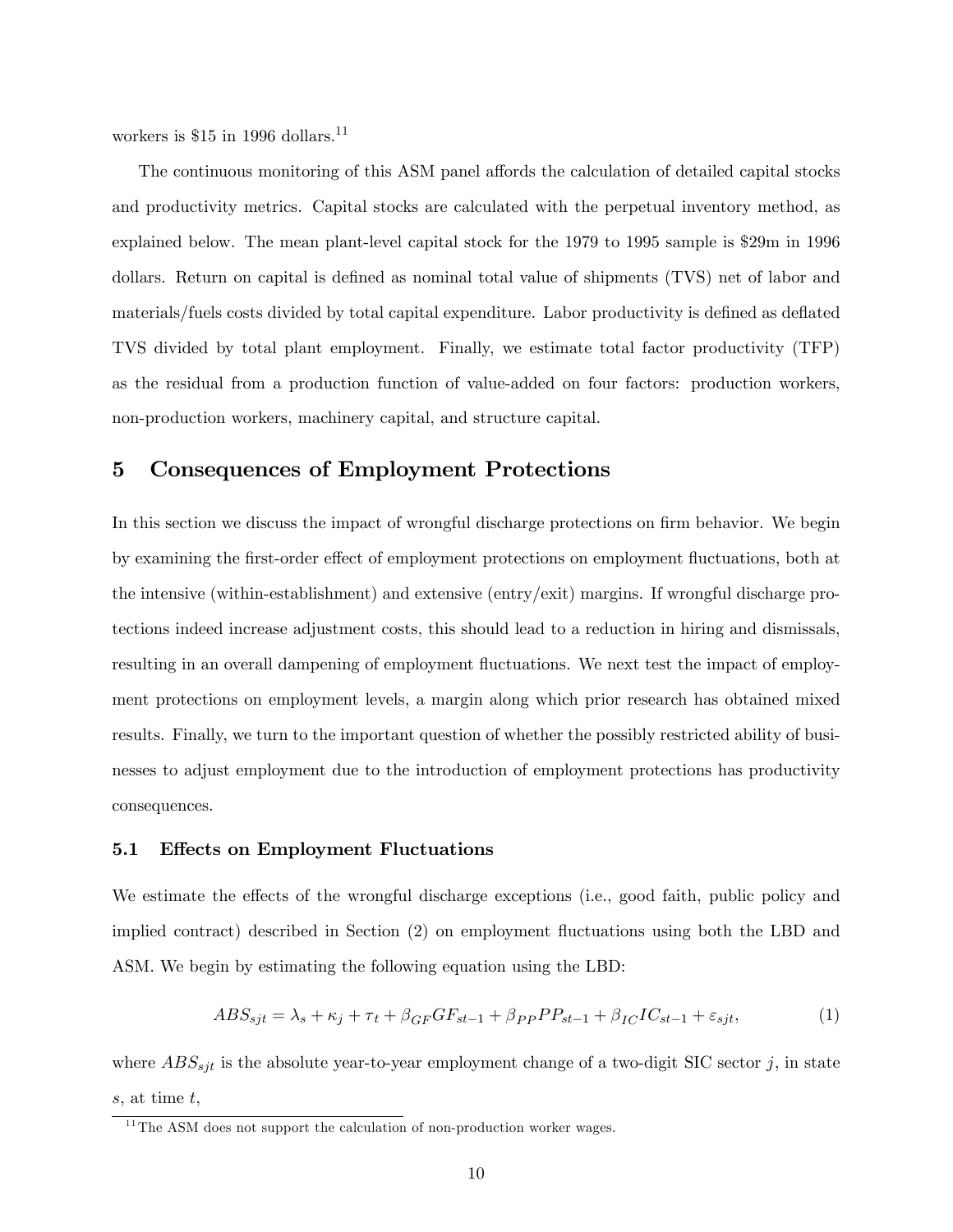$$
ABS_{sjt} = \frac{|E_{sjt} - E_{sjt-1}|}{\left[\frac{(E_{sjt} + E_{sjt-1})}{2}\right]}.
$$

 $\lambda_s$ ,  $\kappa_j$ , and  $\tau_t$  are vectors of state, industry and time effects, respectively.  $GF_{st-1}$ ,  $PP_{st-1}$ , and  $IC_{st-1}$  are indicators of whether the good faith, public policy and implied contract exceptions were in place in state s at time  $t-1$ .<sup>12</sup> Thus, the coefficients  $\beta_{GF}$ ,  $\beta_{PP}$ , and  $\beta_{IC}$  capture the effects of employment protections on annual net employment flows.

Our core battery of specifications also includes two estimations of greater stringency. First, we consider models with state-specific time trends. These require that identification come from the discontinuity surrounding the passage of the wrongful discharge exception. These specifications can provide reassurance that our coefficients are not reflecting omitted variables potentially correlated with the adoption of the exceptions. A benefit of the state-industry panel is that we can also control for industry-specific trends using the non-parametric form of two-digit SIC industry and year interactions. These latter estimations allow us to control for employment shifts due to national trends in a state's industries, again providing confidence in the identification strategy.

Panels A and B of Table 2 report estimates of the effects of the wrongful-discharge exceptions on employment áuctuations for the Full Sample and for Manufacturing only. Panel A includes all LBD sectors: Manufacturing, Mining, Construction, Wholesale Trade, Retail Trade and Services. The reported standard errors account for possible error correlations across firms within a state and within states over time. We weight the samples using the mean employment level in the stateindustry-year cells during the early 1979 to 1985 period. The results for the Full Sample show a decline in employment fluctuations following the introduction of the good faith exception, though the results are not significant. By contrast, the results for the public policy and implied contract exceptions are mixed but insignificant.

When we estimate these models for Manufacturing alone in Panel B, we find a negative and significant effect of the good faith exception on employment fluctuations. The results are robust to the inclusion of state-specific and industry-specific trends. They suggest a reduction in employment fluctuations of about 15 percent after the introduction of the good faith exception. The results for

 $12$ The one-year lag from the survey date is due to employment counts in the LBD and ASM usually being measured as of March 1st.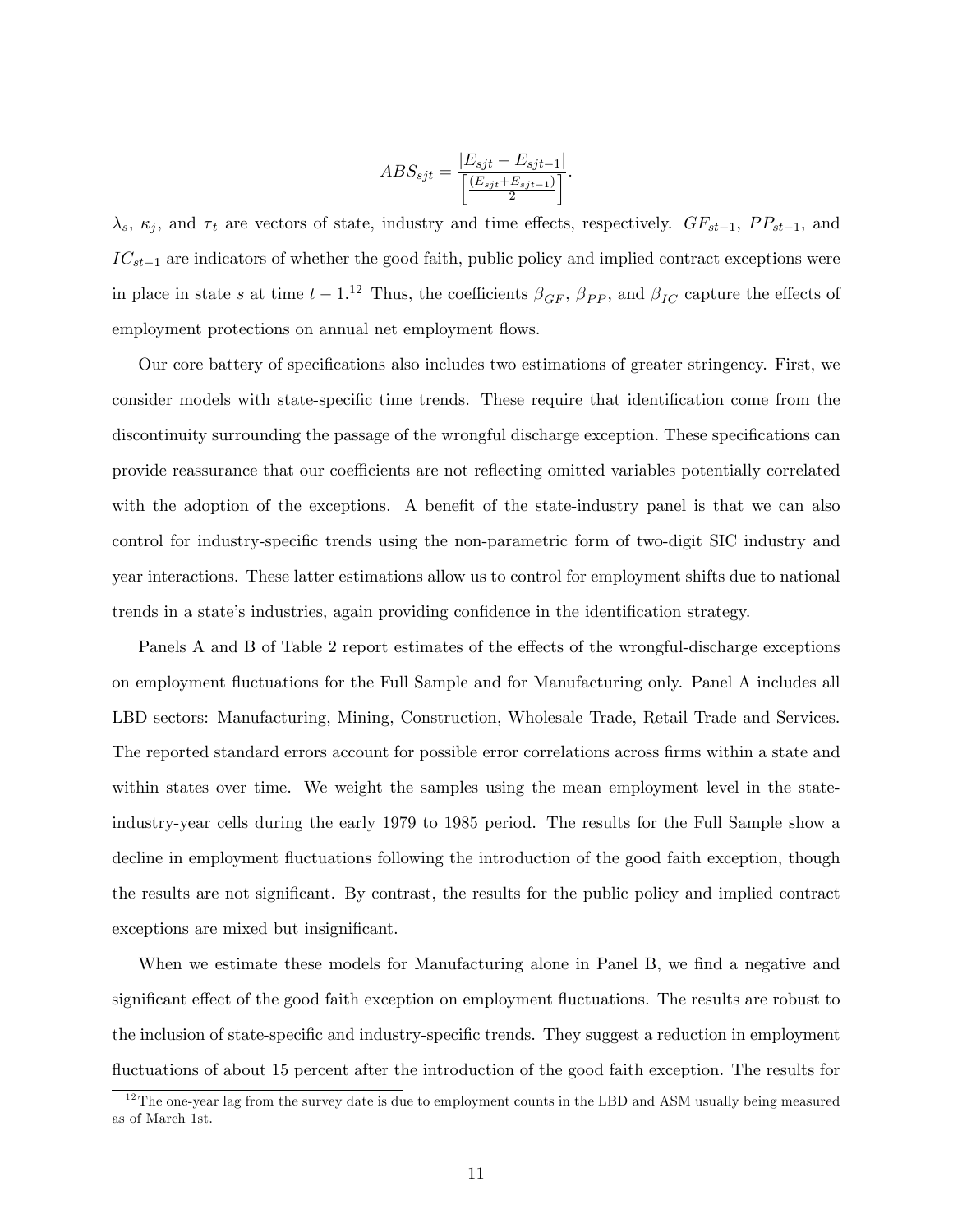the public policy and implied contract exceptions remain insignificant.

The initial LBD results suggest significant effects of the good faith exception on employment fluctuations in manufacturing. To test whether this finding appears consistent with a causal relationship, we evaluate the relationship between adoption of the good faith exception and employment fluctuations using a dynamic specification:

$$
ABS_{sjt} = \lambda_s + \kappa_j + \tau_t + \sum_{q=-3}^{2} \beta_{GFt+q} \Delta GF_{st+q} + \sum_{q=-3}^{2} \beta_{PPt+q} \Delta PP_{st+q} + \sum_{q=-3}^{2} \beta_{ICt+q} \Delta IC_{st+q} + \beta_{GFt-4} GF_{st-4} + \beta_{PPt-4} PP_{st-4} + \beta_{ICt-4} IC_{st-4} + \varepsilon_{sjt},
$$
\n(2)

where  $\Delta GF_{st+q}$ ,  $\Delta PP_{st+q}$ , and  $\Delta IC_{st+q}$  indicate whether adoption occurred at year  $t + q$ , and where  $GF_{st-4}$ ,  $PP_{st-4}$ , and  $IC_{st-4}$  indicate whether adoption occurred at year  $t-4$  or before.<sup>13</sup> Appendix Table 1 presents results from this dynamic specification estimated for the manufacturing sector, as well as additional specifications including state-specific and industry-specific trends.

The basic specification shows negative coefficients for the good faith lags, but positive coefficients for the leads, thus supporting a causal interpretation of our results—that is, the introduction of the exception precedes employment changes and not vice versa. By contrast, the public policy and implied contract leads and lags have uniformly positive (though typically insignificant) coefficients. The results are robust to the inclusion of state-specific and industry-specific trends, but suggest a greater effect after three years of adoption. On the other hand, results using the LBD suggest a smaller long-term effect after four or more years of adoption.<sup>14</sup>

The results from the LBD suggest that manufacturing was particularly affected by the introduction of wrongful discharge exceptions, perhaps because manufacturing employment is highly seasonal and cyclical, making dismissal protections particularly costly.<sup>15</sup> We use plant-level data

<sup>&</sup>lt;sup>13</sup>The dynamic estimations also include a second set of lead and lag variables to account for the four cases in which legal exceptions were formally abandoned. The inclusion or exclusion of these additional regressors does not materially influence the reported results.

 $14$ Only 13 states introduced good faith exceptions during the period studied. The first introduction of the good faith exception happened in California, where the court ruling was highly visible. Not surprisingly, though our LBD results on employment changes (both for the basic as well as the dynamic specifications) are strongest for our full sample of states, the results are qualitatively similar but less precise when we exclude California. Similarly, we check the robustness of our results to the exclusion of Arizona (which introduced the good faith exception in 1985), since Arizona experienced atypically high employment creation throughout the 1980s and 1990s. In Column (7) of Tables 2 and 3, we report the results without Arizona, which show similar effects on employment changes.

<sup>&</sup>lt;sup>15</sup>During the 1979 to 1995 period, the mean year-to-year turnover in manufacturing was 11.5%, compared to 10.0%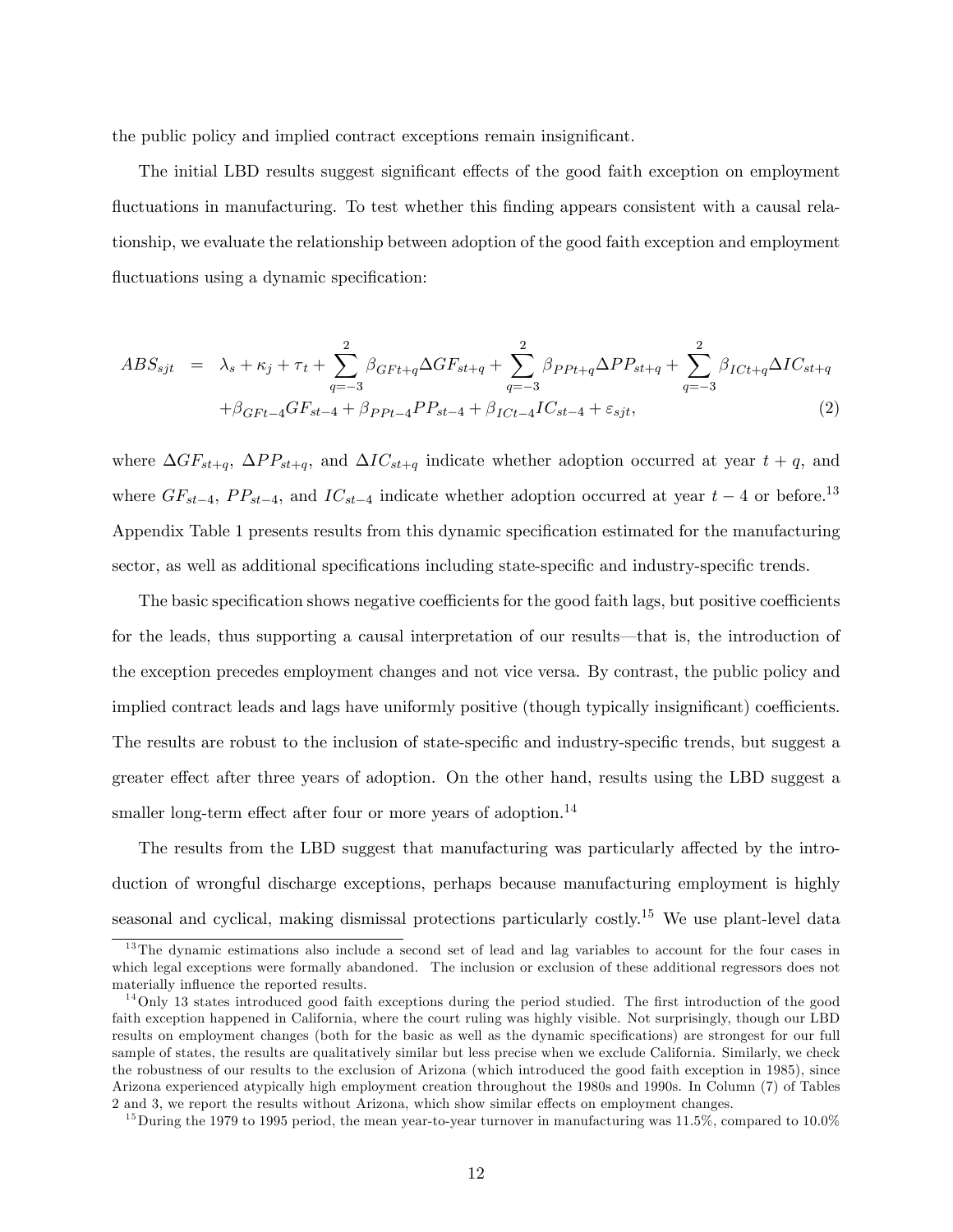from the ASM to further examine the effects of employment protections in manufacturing. Panel A of Table 3 presents analogous results to those using the LBD in Table 2. Because our ASM sample uses a balanced panel of ongoing plants, we can now add plant fixed-effects to the prior specification, leading to the following estimating equation:

$$
ABS_{pt} = \mu_p + \tau_t + \beta_{GF}GF_{st-1} + \beta_{PP}PP_{st-1} + \beta_{IC}IC_{st-1} + \varepsilon_{pt}.
$$
\n(3)

Here, the dependent variable is the absolute year-to-year employment change in plant  $p$  from  $t-1$  to t, and where  $\mu_p$  is a plant effect. As before, we include state-specific and industry-specific trends. The estimated standard errors again allow for error correlations across plants within states and within states over time.

Consistent with the LBD, the results using the ASM suggest that the good faith exception reduces employment fluctuations. In particular, we estimate in Table 3 that the good faith exception reduced employment fluctuations by 7.5 percent, which is slightly smaller than the estimate using the LBD data. The difference between the results using the LBD and ASM are explained in part by the fact that we can control in the ASM for additional unobservable factors affecting a plant's employment fluctuations. Contrasting columns  $(4)$  and  $(6)$ , with and without plant effects, we can see that excluding plant effects using our ASM sample implies a reduction of 10 percent in employment fluctuations as opposed to 7.5 percent with plant effects. As is shown in the next sections, the remaining differences between the estimates in the LBD and the ASM samples are likely due to the fact that the LBD includes entering and exiting business while the ASM sample is composed of a balanced sample of ongoing plants. Hence, the ASM analysis excludes any effect of wrongful discharge protections on employment áuctuations occurring through entry and exit.

As with the LBD, we also estimate a dynamic specification using ASM data. The lower panel of Table 3 presents these estimates. Similar to the patterns found with the LBD, leads of the good faith exception are found to have positive but insignificant effects on employment fluctuations while lags of the good faith exception have negative effects on employment changes. In contrast to the LBD, ASM results show effects of the good faith exception on employment changes immediately

in construction, 5.6% in wholesale trade, 6.7% in retail trade, and 8.0% in services. Only mining (26.5%) had a higher annual turnover. Regressions examining the mining sector also find a substantial dampening of annual employment volatility following the adoption of the good faith exception.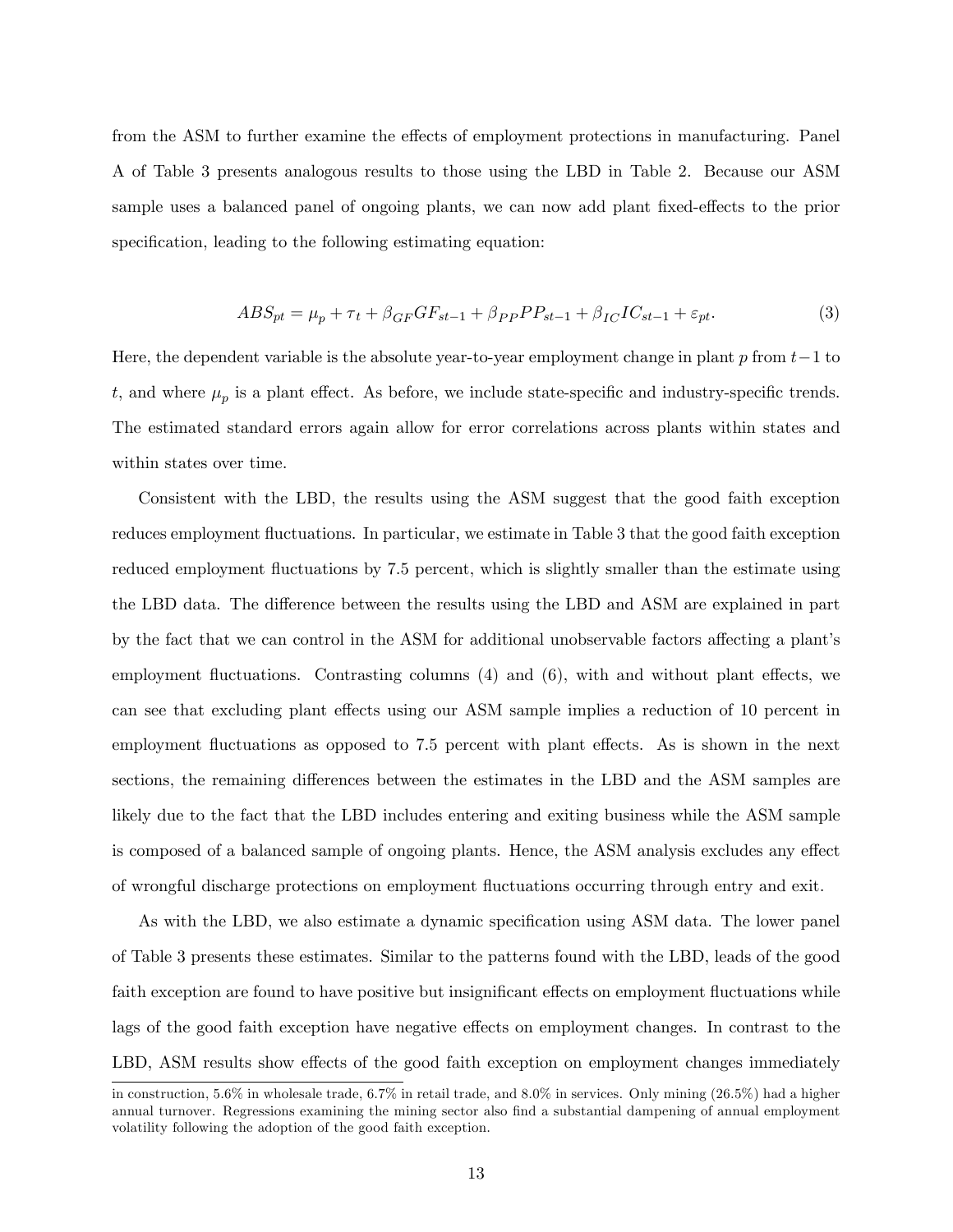following adoption. In addition, the results on the fourth lag with the ASM show evidence of a larger long-term effect of the good faith exception on manufacturing employment fluctuations than the one found using the LBD.<sup>16,17</sup>

#### 5.2 Effects on Entry and Exit

The divergence in the estimated effects of wrongful-discharge exceptions on employment fluctuations in the LBD and the ASM samples suggests that part of the reduction in employment áuctuations observed following adoption of the good faith exception is explained by changes in firm entry and exit (i.e., the extensive employment margin). To evaluate the importance of external adjustment, we use the LBD to estimate regressions similar to equation (1), where the dependent variable is the log of the average count of plants over five-year intervals among continuing, entering and exiting businesses. We use Öve-year averages as opposed to yearly counts to minimize the possibility of capturing spurious entry and exit due to ëghostingí and reporting bumps observed surrounding Census years. The wrongful discharge indicators take the value of 1 if the exceptions had been adopted as of the midpoint of the five-year intervals.<sup>18</sup>

Panels A through D of Table 4 report results of these regressions for all, continuing, entering and exiting plants, respectively. Panel A shows little change in the total count of plants in response to the introduction of any of the exceptions. However, Panels B through D show that in the case of the good faith exception, this reflects counteracting forces among continuing and other plants. Panel B shows that an increase in plant survival after the introduction of good faith exceptions, though this effect is marginally significant. Panel C shows that entry is substantially reduced in manufacturing after the introduction of good faith exceptions, though exit is unaffected. These results, controlling for state-specific and industry-specific trends, suggest a reduction of 0.077 log

<sup>&</sup>lt;sup>16</sup>As for the LBD results, the ASM results are qualitatively similar but somewhat less precise when we exclude Arizona or California from our sample.

 $17$ As a complement to the panel estimations, similar results are found with lagged dependent variable specifications.  $18$ Annual regressions of entry and exit yield quantitatively similar results, though the coefficient magnitudes are smaller. Entry and exit are better studied in LBD with five-year intervals than annually due to spurious peaks of entry and exit rates surrounding Census years, when additional manpower is devoted to updating the business registry. This updating has a noticeable effect on establishment counts, but not on summed employment levels used for yearto-year employment changes. Entry and exit are defined as the first and last year an establishment is observed in the LBD, respectively, with the end years of the sample excluded. This procedure ignores potential exit and re-entry by establishments, but more importantly avoids spurious entry and exit from ëghostingí establishments with poor longitudinal linkages.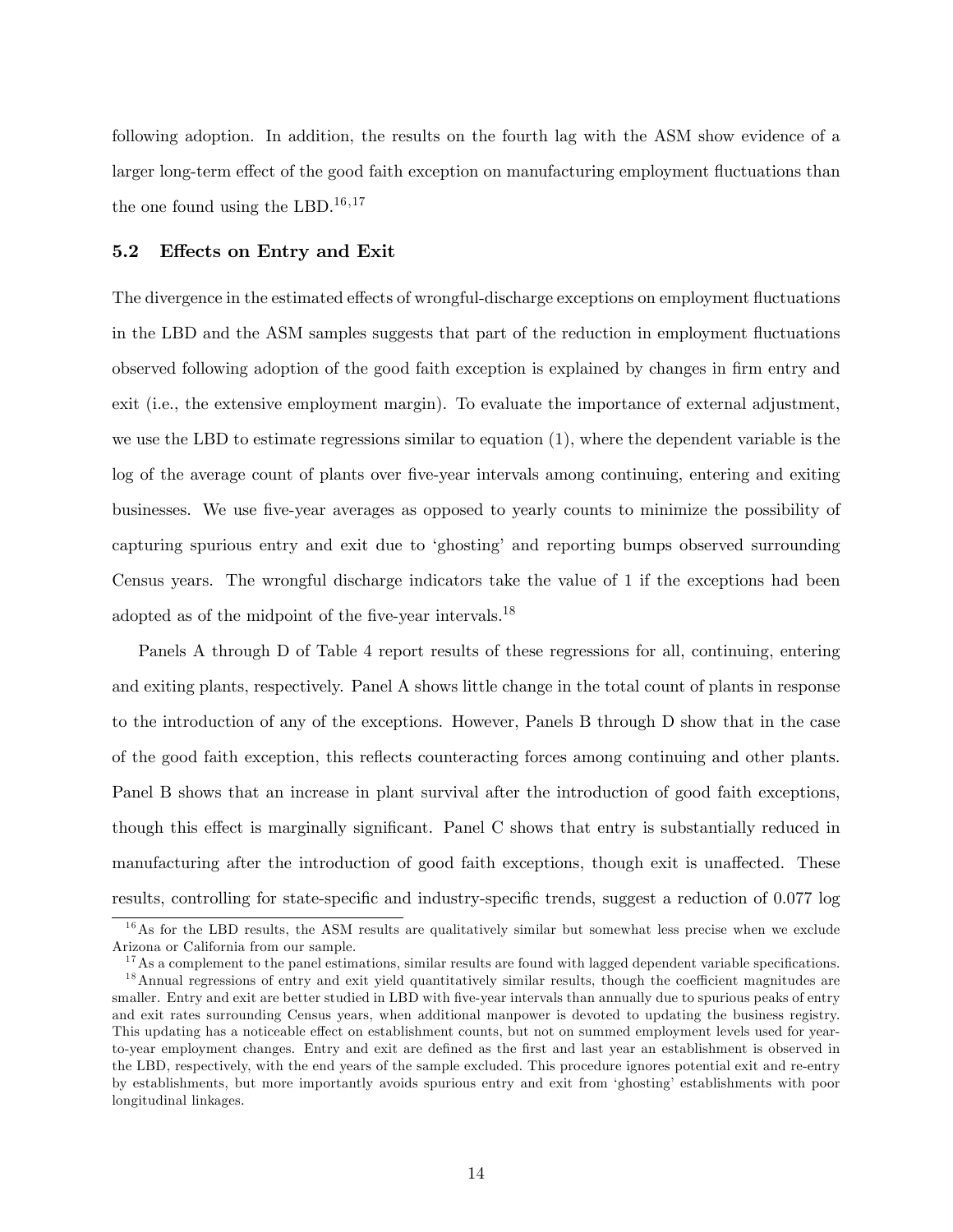points in the number of entering plants or a reduction of about 9,000 establishments.<sup>19</sup> By contrast, the public policy and implied contract exceptions do no appear to affect entry and exit.

In combination with the findings in Tables 2 and 3, these results suggest that the dampening effect of the good faith exception on employment fluctuations operates through two channels: a reduction in net employment flows in ongoing plants and a reduction in the entry of new plants.

#### 5.3 Effects on Employment Levels

Here we explore the effects of wrongful-discharge exceptions on employment levels. As discussed, the effect of these dismissal protections on net employment is theoretically ambiguous (at least in the short run) since both dismissals and hiring are affected.

We start by estimating similar regressions to equation (3) using the ASM data, but where the dependent variable is the log of employment in plant  $p$  at time  $t$ . Table 5 presents results of these regressions for total employment as well as for production and non-production employment separately. Panel A shows that total employment increases with the introduction of the good faith and public policy exceptions, though the public policy results are insignificant. By contrast, the implied contract exception has a negative though insignificant effect on employment, which is consistent in sign and magnitude (though not significance) with the findings in Autor et al. (2004 and forthcoming).

When employment is disaggregated into production and non-production workers, we find that the increase in total employment following the introduction of the good faith exception is driven by the increase in employment of non-production workers. Panel B shows that production employment does not react to the introduction of the good faith exception, while Panel C shows that nonproduction employment in the typical plant increased by 0.054 log points following the introduction of this exception.<sup>20</sup> This differential rise in non-production demand may be explained by capitalskill complementarity (cf. Griliches, 1967; Berman, Bound and Griliches, 1994); as we show in section (5.4), adoption of the good faith exception spurred firms to engage in capital-deepening.

As before we also estimate dynamic specifications to check whether our findings are consistent

 $19$ This result is consistent with results in Kugler and Pica (2005), who find that increased dismissal costs in Italy after the 1990 Labor Market Reform reduced entry of small firms.

 $^{20}$ These results are robust to various specifications and to the exclusion of California and Arizona (the latter reported in Column (7)), even though Arizona had unusually high employment growth during the 1980s and 1990s.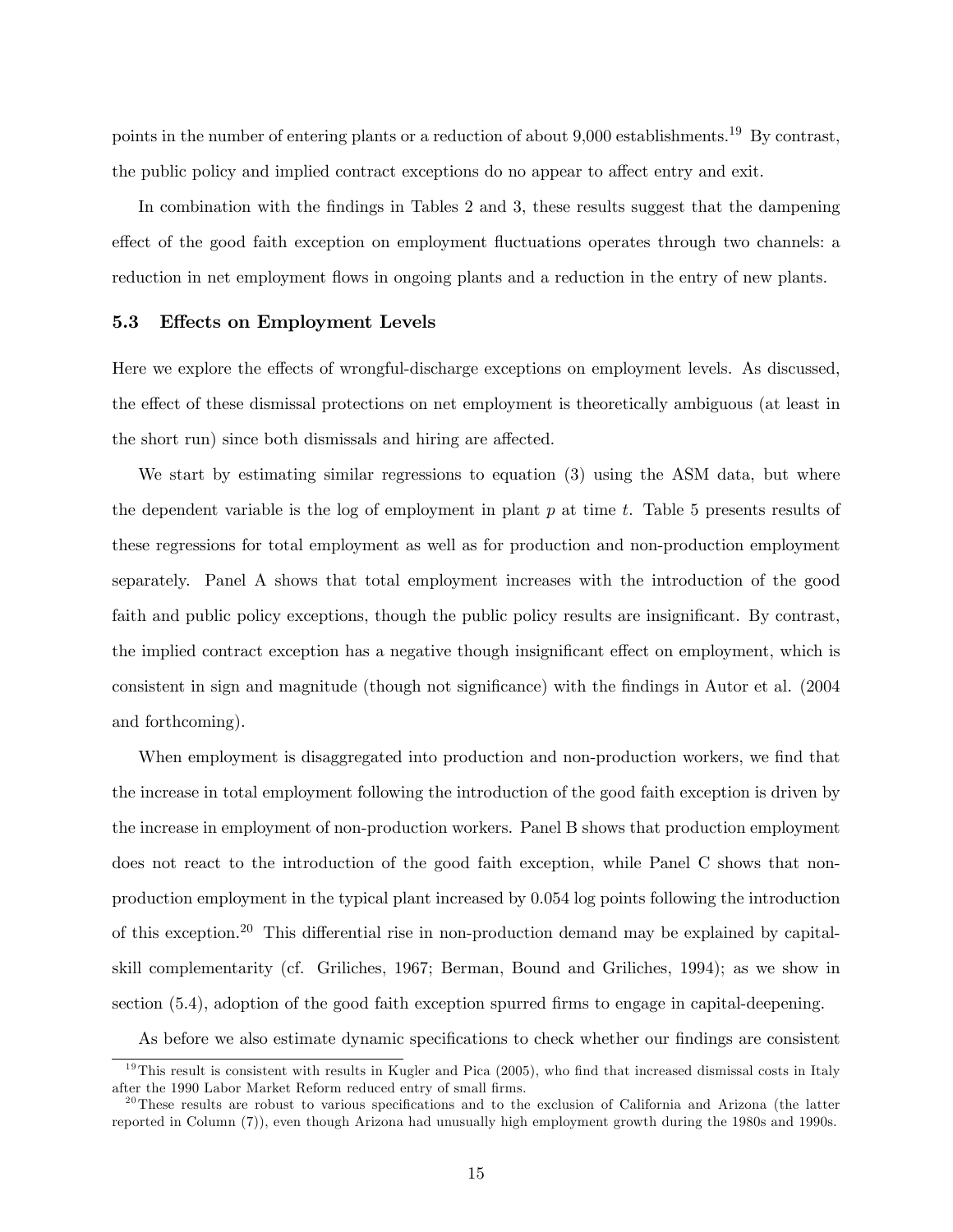with a causal interpretation. Appendix Table 2 shows positive effects of the lags but mostly negative effects of the leads on employment levels. When Arizona is excluded in Column (7), both leads become negative while the lags are always positive.<sup>21</sup> By contrast, the results for the implied contract exception show consistently negative effects of both leads and lags, though the lead effects are smaller.<sup>22</sup>

Table 6 shows results from regressions similar to equation (1) using LBD data, but where the dependent variable is the log of average manufacturing employment in state s and industry j over five-year intervals and where the wrongful discharge indicators take the value of 1 if the exceptions had been adopted as of the midpoint of the five-year intervals. Panel A presents results for all plants, while Panels B through D present results for continuing, entering and exiting plants, respectively.<sup>23</sup>

Consistent with the results from the ASM that only includes continuing plants, we find that total employment increased by about 0.078 log points following the adoption the good faith exception when considering the sample of all states. Examining employment separately for continuing, entering and exiting plants in Panels B through D shows that this growth is driven by continuing plants. Panel B shows a significant increase in employment of 0.083 log points in continuing plants, while Panels C and D show a decline in employment created by plant entry and an increase in employment lost due to plant exit, although these two effects are not statistically significant. Note also the close comparability of the estimated effects of the good faith exception on employment levels in the ASM sample (Table 5, Panel A) and on employment levels in ongoing plants in the LBD (Table 6, Panel B). This pattern is expected since the ASM sample is composed exclusively of ongoing plants. In summary, the net growth of employment that we observe after adoption of the good faith exception is accounted for by reduced job creation in entering plants and increased job destruction in exiting plans—both of which led to reduced employment—accompanied by more than offsetting employment growth in ongoing plants.

 $^{21}$  Given the unusual employment growth in Arizona even prior to the introduction of the good faith doctrine, it is not surprising that the dynamic effects become clearer after we exclude Arizona. On the other hand, the effects on employment changes and the rest of the results presented below are not sensitive to dropping Arizona.

<sup>&</sup>lt;sup>22</sup>The estimated effect of the implied contract exception on employment is in line with results in Autor et al.  $(2004)$ and forthcoming). It is a puzzle, however, that we find that the implied contract exception had a negative effect on employment levels but no effect on employment fluctuations.

 $^{23}$  Annual employment regressions yield quantitatively similar results, though the coefficient magnitudes are smaller. We use employment at 5-year intervals here to keep consistency with the results on the counts of entering and exiting plants presented in the previous section.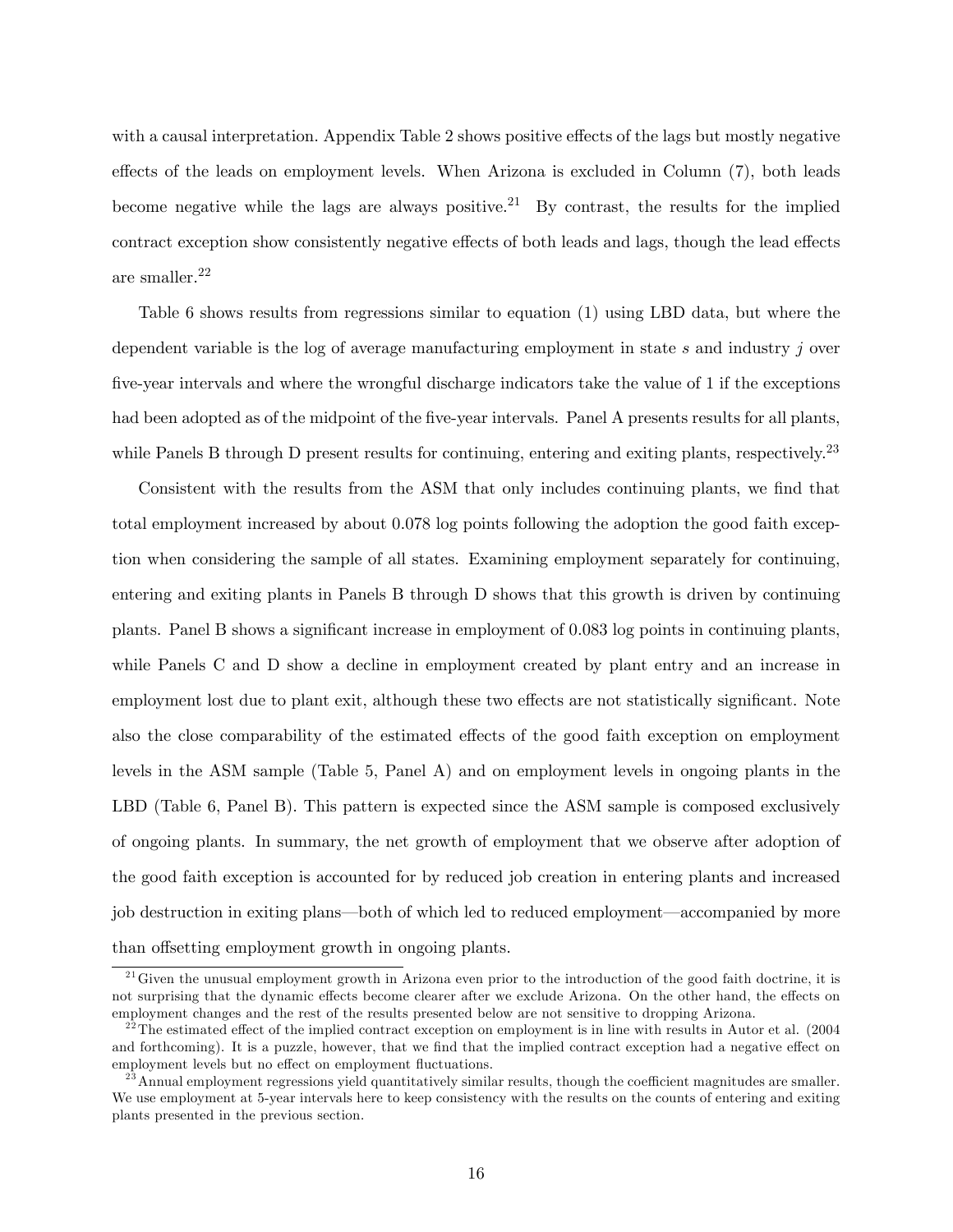As with the ASM, the dynamic specifications in Appendix Table 3 show negative coefficients on the good faith exception's leads and positive coefficients on the lags, especially when Arizona is dropped from the sample. Also, similarly to the ASM, we find negative lead and lag coefficients on the implied contract exception, though the coefficients on the leads are always smaller.

#### 5.4 Productivity Effects

The finding that the good faith exception reduces job flows implies that this discharge protection raises firms' adjustments costs. Here we explore the consequences of this rise in adjustment costs on other margins of non-labor adjustment. One such margin is capital substitution; if discharge protections raise the effective price of labor by making it more expensive to hire and fire, firms may substitute towards other inputs. Second, given the restrictions on firms' ability to adjust, we also may expect total factor productivity to be affected—though as noted in Section  $(3)$ , compositional shifts in worker hiring following adoption of dismissal protections may generate countervailing effects on labor productivity.

We begin by examining whether productivity was affected by employment protections due to changes in input composition. In particular, we ask whether the introduction of employment protections affected capital investment and, subsequently, capital-labor ratios. Panels A and B of Table 7 report results of specifications similar to equations  $(1)$  and  $(3)$  without and with statespecific and industry-specific trends, but where the dependent variables are the log of total capital investment and the log of the capital-labor ratio.<sup>24</sup>

Capital stocks are measured beginning-of-year and constructed using the perpetual inventory method. Capital stocks are separately calculated for machinery and structures and then aggregated for total capital metrics. The capital stock of plant  $p$  in industry  $j$  at time  $t$  is:

$$
K_{pt} = (1 - \delta_{jt-1}) K_{pt-1} + \frac{I_{pt-1}^N}{P_{ljt-1}^N} + \frac{I_{pt-1}^U}{P_{ljt-3}^N},
$$

where initial capital stocks in 1972 are obtained by deflating book values of capital by BEA twodigit SIC deflators for installed capital. New equipment investments,  $I_{pt-1}^N$ , are deflated with NBER

 $^{24}$ To maintain a full panel using the log specification, we construct the dependent investment variable as the log of one plus investment. The results are very similar if observations with zeros are excluded. Zero values are not present for capital stocks.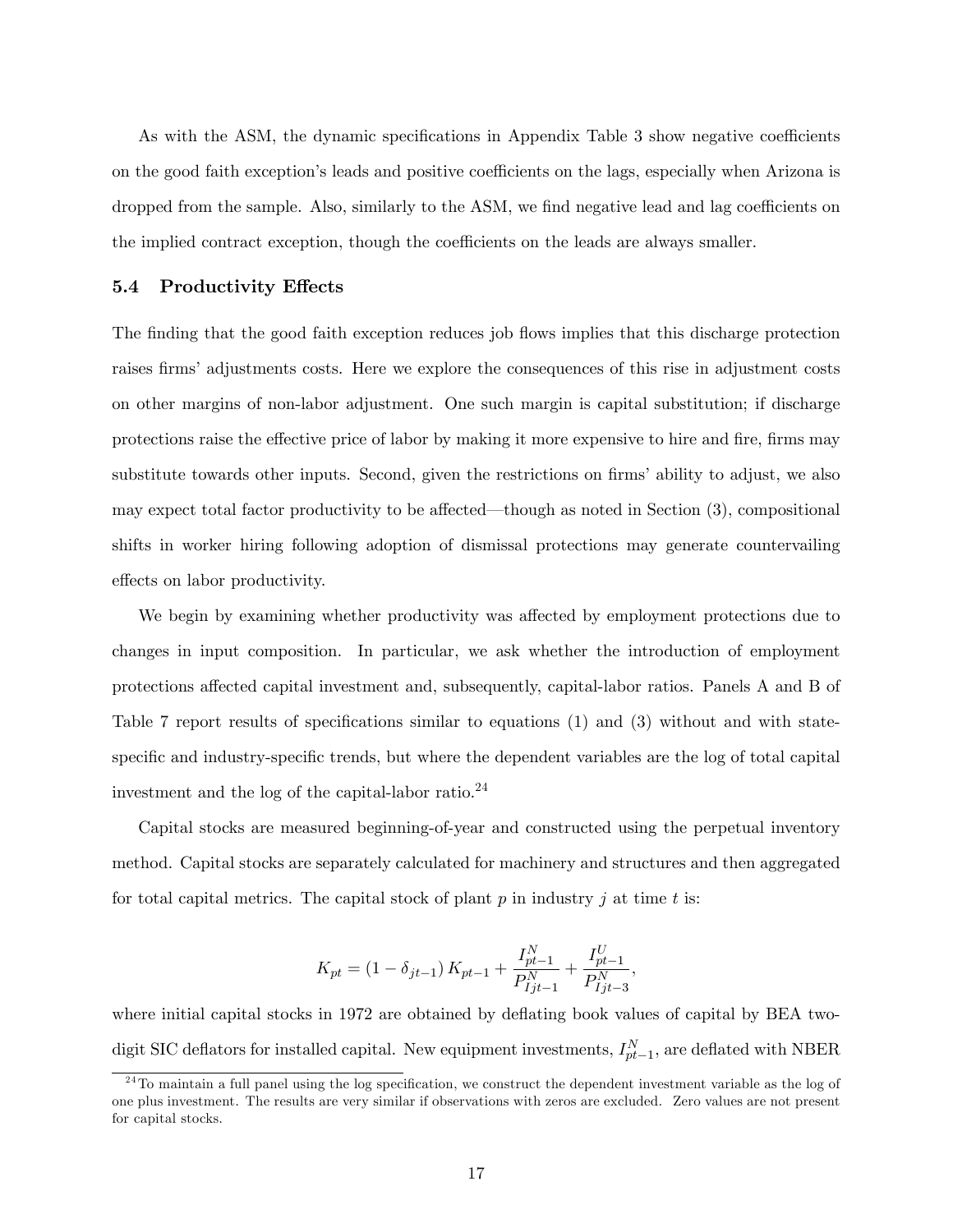four-digit SIC new-capital deflators,  $P_{Ijt-1}^{N}$ . Used equipment purchases,  $I_{pt-1}^{U}$ , employ the NBER four-digit SIC deflators lagged three periods. The annual depreciation rates,  $\delta_{jt-1}$ , are obtained from the BEA by two-digit SIC industries.

Panel A of Table 7 shows a positive and significant effect of the introduction of the good faith exception on total investment (machinery and structures) of close to 0.07 log points, but no effects from the introduction of the public policy and implied contract exceptions. Dynamic specifications in Appendix Table 4 indicate that capital investment remains high several years after adoption of the good faith exception. However, leads of the good faith adoption variable in the dynamic specifications are strongly negative, suggesting that part of the post-adoption rise in capital investment may reflect an investment rebound from an earlier downturn.

Not surprisingly given the increase in employment levels, Panel B shows mixed effects on capitallabor ratios. For example, effects are negative when controlling for state-specific trends and positive when controlling for plant effects. Moreover, dynamic specifications in Appendix Table 5 find positive coefficients on the leads and negative effects on the lags, raising the question of whether the introduction of the good faith exception followed rather than preceded increases in the capitallabor ratio.

Table 8 explores whether the increase in capital investment following the introduction of the good faith exception found in Table 7 had the expected effects for the returns on capital and labor. Panels A through C report effects on the return on capital, labor productivity, and the production worker hourly wage, respectively. As expected following an increase in investment and the capital stock, the return on capital falls after the introduction of the good faith exception, though this effect is generally not significant. However, Panel B presents more persuasive evidence that labor productivity rose substantially (by 1 to 4 log points), while non-production wages rose modestly (by 1 to 1:5 log points) following adoption of the good faith exception. This measured rise in labor productivity follows from the fact that both capital investment and non-production worker employment (Table 5) rose following adoption of the good faith exception. Since our labor productivity measure does not adjust for labor quality input, the rise in raw labor productivity is potentially consistent with a rise in total factor productivity (TFP), a fall in TFP or no change at all.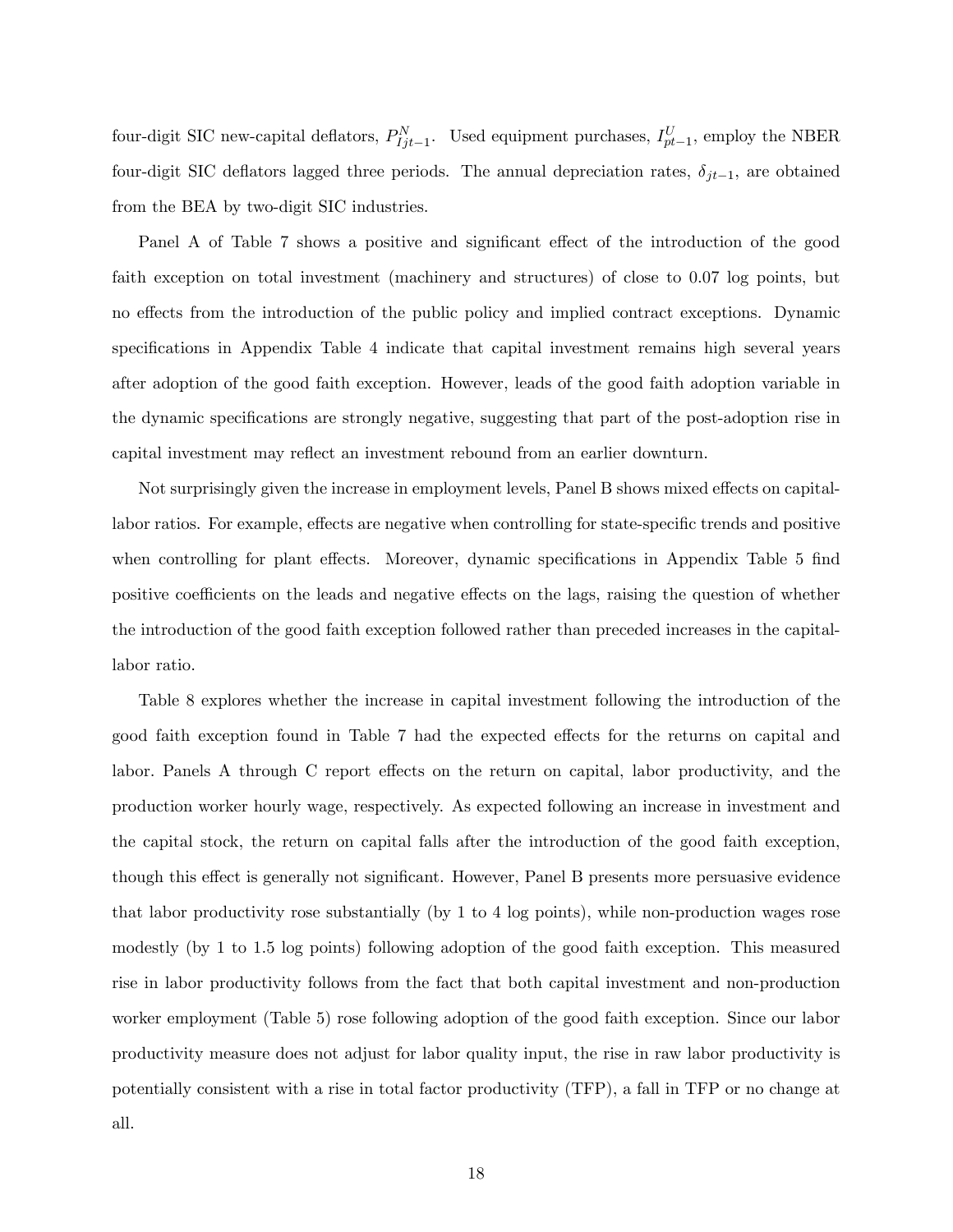To make a more direct attack on the productivity question, Table 9 presents results of specifications like equations (1) and (3), but where the dependent variables is a TFP measure estimated using a production function residual methodology. For the residuals methodology, we first estimate the following production function in logs for each two-digit SIC industry and year using ordinary least squares:

$$
\log(Y_{pt}) = \alpha_{jt} \log(L_{pt}) + \gamma_{jt} \log(H_{pt}) + \theta_{jt}^M \log(K_{pt}^M) + \theta_{jt}^S \log(K_{pt}^S) + \xi_{pt},
$$

where  $Y_{pt}$  is value added (i.e., total value of shipments net of materials/fuels costs and inventory) in plant p at time t deflated using a PPI for each two-digit SIC industry,  $L_{pt}$  is the count of production or unskilled workers, and  $H_{pt}$  is the count of non-production or skilled workers.  $K_{pt}^M$  and  $K_{pt}^S$  are the separated machinery and structures capital stocks, respectively. The residuals from the regression above provide our first TFP measure:

$$
TFP_{pt} = \log(Y_{pt}) - \widehat{\alpha}_{jt} \log(L_{pt}) - \widehat{\gamma}_{jt} \log(H_{pt}) - \widehat{\theta}_{jt}^M \log(K_{pt}^M) - \widehat{\theta}_{jt}^S \log(K_{pt}^S).
$$

The results in Table 9 show a uniformly negative and significant effect of the introduction of the good faith exception on productivity, though the effects become less precise when we control for plant effects. By contrast, the public policy exception appears to have positive effects and the implied contract exception appears to have negative effects, though the effects are insignificant across all specifications.<sup>25</sup> However, results from dynamic specifications reported in Appendix Table 7 show mostly negative coefficients for both leads and lags of the good faith exception, but the coefficients on the lags are larger. Only when plant effects as well as state-specific and industryspecific trends are included do the coefficients on the leads turn positive while the coefficients on the lags remain negative. The dynamic specification thus raises questions about a causal interpretation of the good faith effects on productivity. Given these mixed findings, we read these results to

<sup>&</sup>lt;sup>25</sup>We also employ a cost-shares methodology to analyze TFP. Cost shares are estimated for three-digit SIC industries from the NBER productivity database (Bartelsman and Gray 1996). Production worker, non-production worker, and materials and fuels cost shares are calculated relative to TVS; the cost share of capital is a residual such that the cost shares sum to one. The results of the TFP measure obtained using a cost-shares methodology are more mixed. However, the cost-shares methodology presents several disadvantages: (1) the coefficients on the shares are out-of-sample estimates obtained using NBER data; (2) we cannot disaggregate between equipment and structures since the capital share is obtained as a residual; and (3) the cost-shares methodology assumes constant returns-to-scale in the production function and perfectly competitive input markets.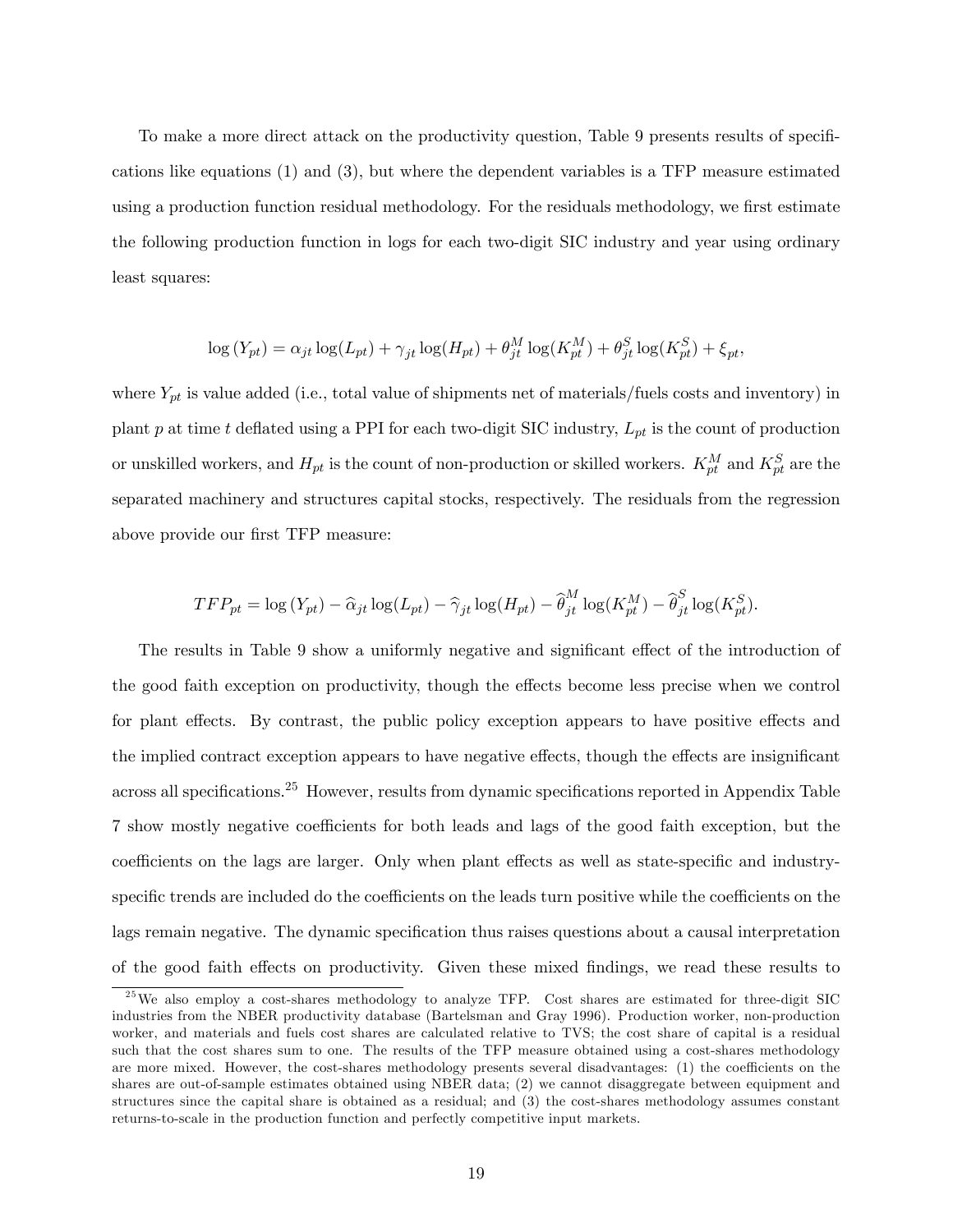suggest that the good faith exception did not have noticeable efficiency consequences despite its impact on job flows and input mix.

## 6 Conclusions

There are two main contributions of this paper. The first is to exploit microdata to examine the effect of dismissal protections on establishment-level outcomes in a representative sample of employers. The second is to consider simultaneously the effects of these protections on job flows where there are unambiguous theoretical implications—and on several other important margins of firm behavior, including capital investment, labor productivity, and total factor productivity, where the predictions of theory are less clear cut. We believe that the power of the analysis derives from the relatively strong evidence that adoption of one particular dismissal protection, the good faith exception to employment-at-will, significantly reduced employment fluctuations in adopting states. This finding indicates that adjustments costs rose—a necessary condition for there to be an impact on economic efficiency.

The finding on employment fluctuations motivates us to analyze how the rise in adjustment costs impacted firms' choices of capital and labor inputs, and ultimately, their productivity. The most surprising result of our analysis is that the increase in adjustment costs appears to have spurred capital and skill deepening—that is, firms raised capital investment and increased non-production worker employment. These changes in input choices led to a sharp rise in labor productivity, though their effect on total factor productivity are not clear cut.

Our findings also present two unresolved puzzles. A first is that the adoption of the good faith exception appears to follow (likely by coincidence) a major investment downturn. This pattern reduces our confidence in the causal interpretation of the rise in capital investment following adoption of the good faith exception. We plan to investigate this issue further. The second, less significant, puzzle is that the estimated effect of the good faith exception on employment levels is generally larger than appears plausible (albeit imprecisely estimated). This Önding is partly, but not entirely, explained by the experience of Arizona, which had unusually strong and persistent employment growth for reasons that are unlikely to be related to the good faith exception. In addition, this result is driven largely by an increase in non-production employment, demand for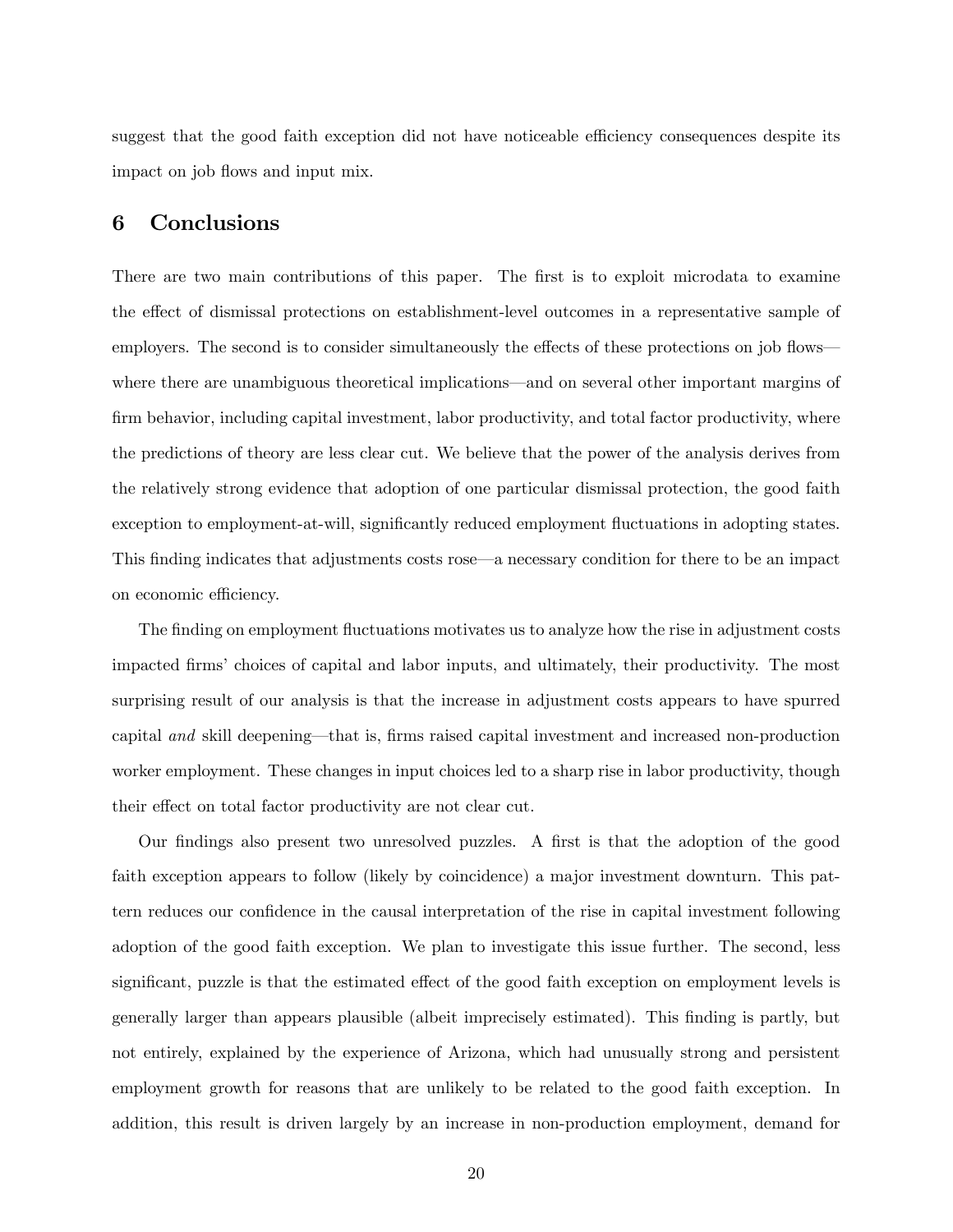which could plausibly have increased as firms undertook new capital investment. In light of these puzzles, we view the findings on the effects of the good faith exception on internal and external employment adjustments as compelling, while our conclusions on the consequences of the adoption of dismissal protections for establishment-level productivity remain more tentative.

Our findings have interesting parallels with those of a recent study by Acemoglu and Finkelstein (2005) of firm-level responses to changes in labor costs in the U.S. hospital. Responding to a change in Medicare reimbursement policy in the 1980s that effectively increased the cost of labor relative to capital, Acemoglu-Finkelstein document that hospitals raised both their capital-labor ratios and the skill composition of their workforces. Acemoglu-Finkelstein suggest that this result may be explained by either capital-skill complementarity or technology-skill complementarity (assuming that new capital investments embed recent technologies), as in our discussion above. While the Acemoglu-Finkelstein findings are drawn from a distinctly different economic context than our study (a heavily regulated sector versus a relatively competitive sector) and exploit a different source of policy variation (employment subsidies rather than dismissal costs), the parallels with our findings for the effect of dismissal protections on the U.S. manufacturing sector are nonetheless striking and deserving of further consideration.

## 7 References

Acemoglu, Daron and Amy Finkelstein. 2005. "Input and Technology Choices in Regulated Industries: Evidence from the Health Care Sector." MIT Mimeograph, November.

Aghion, Phillipe and Benjamin Hermalin. 1990. "Legal Restrictions on Private Contracts can Enhance Efficiency." Journal of Law, Economics, and Organizations.  $6(2)$ , Fall,  $381-409$ .

Autor, David H. 2003. "Outsourcing at Will: The Contribution of Unjust Dismissal Doctrine to the Growth of Employment Outsourcing." Journal of Labor Economics. 21(1), January, 1–42.

Autor, David H., John J. Donohue and Stewart J. Schwab. 2004. "The Employment Consequences of Wrongful-Discharge Laws: Large, Small, or None at All?" American Economic Review Papers and Proceedings.  $93(2)$ , May,  $440-446$ .

Autor, David H., John J. Donohue and Stewart J. Schwab. Forthcoming. "The Costs of Wrongful-Discharge Laws." Review of Economics and Statistics.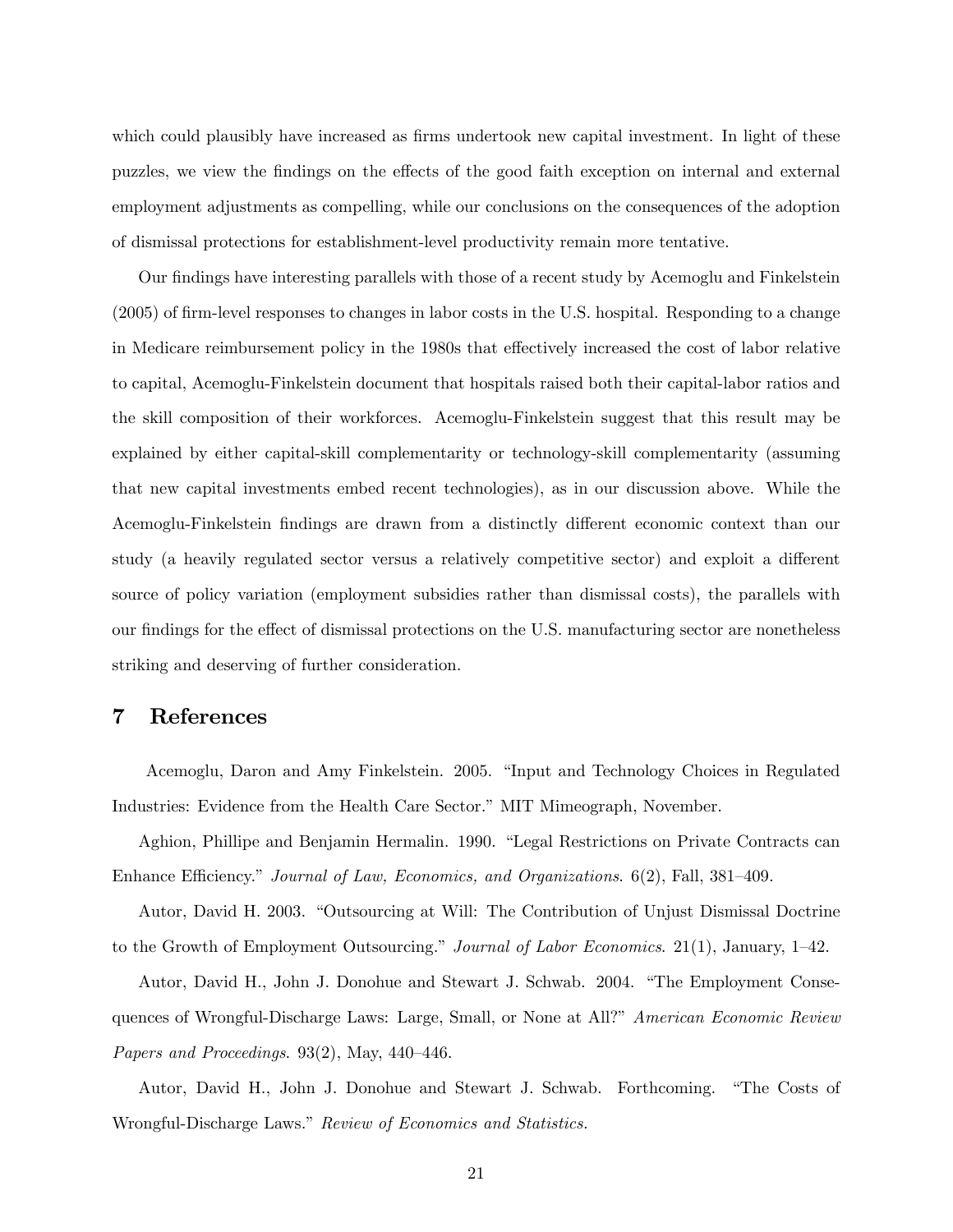Bartelsman, Eric and Wayne Gray. 1996. "The NBER Manufacturing Productivity Database." NBER Technical Working Paper 205.

Berman, Eli, John Bound and Zvi Griliches. 1994. "Changes in the Demand for Skilled Labor within U.S. Manufacturing Industries: Evidence from the Annual Survey of Manufactures.<sup>n</sup> Quarterly Journal of Economics.  $109, 367-397$ .

Blanchard, Olivier Jean and Pedro Portugal. 2001. "What Hides Behind an Unemployment Rate: Comparing Portuguese and U.S. Labor Markets." American Economic Review. 91(1), 187 207.

Bureau of National Affairs. 1985. Employee Discipline and Discharge (Washington, DC: Bureau of National Affairs).

Dertouzos, James N. and Lynn A. Karoly. 1992. Labor-Market Responses to Employer Liability (Santa Monica, CA: Rand).

Edelman, Lauren B., Steven E. Abraham and Howard S. Erlanger. 1992. "Professional Construction of Law: The Inflated Threat of Wrongful-Discharge." Law & Society Review. 26, 47-83.

Griliches, Zvi. 1969. "Capital-Skill Complementarity." Review of Economics and Statistics. 51, 465-68.

Grout, Paul. 1984. "Investment and Wages in the Absence of Binding Contracts: A Nash Bargaining Approach." Econometrica. 52, 449-460.

Jarmin, Ron and Javier Miranda. 2002. "The Longitudinal Business Database." CES Working Paper.

Kugler, Adriana and Giovanni Pica. 2005. "Effects of Employment Protection on Job and Workers Flows: Evidence from the 1990 Italian Reform." NBER Working Paper No. 5256.

Kugler, Adriana and Gilles Saint-Paul. 2004. "How Do Firing Costs Affect Worker Flows in a World with Adverse Selection?" Journal of Labor Economics. 22(3), 553–584.

Kugler, Adriana, Juan F. Jimeno and Virginia Hernanz. 2003. "Employment Consequences of Restrictive Permanent Contracts: Evidence from Spanish Labor Market Reforms." CEPR Discussion Paper No. 3724.

Lazear, Edward P. 1990. "Job Security Provisions and Employment." Quarterly Journal of Economics.  $105(3)$ , 699–726.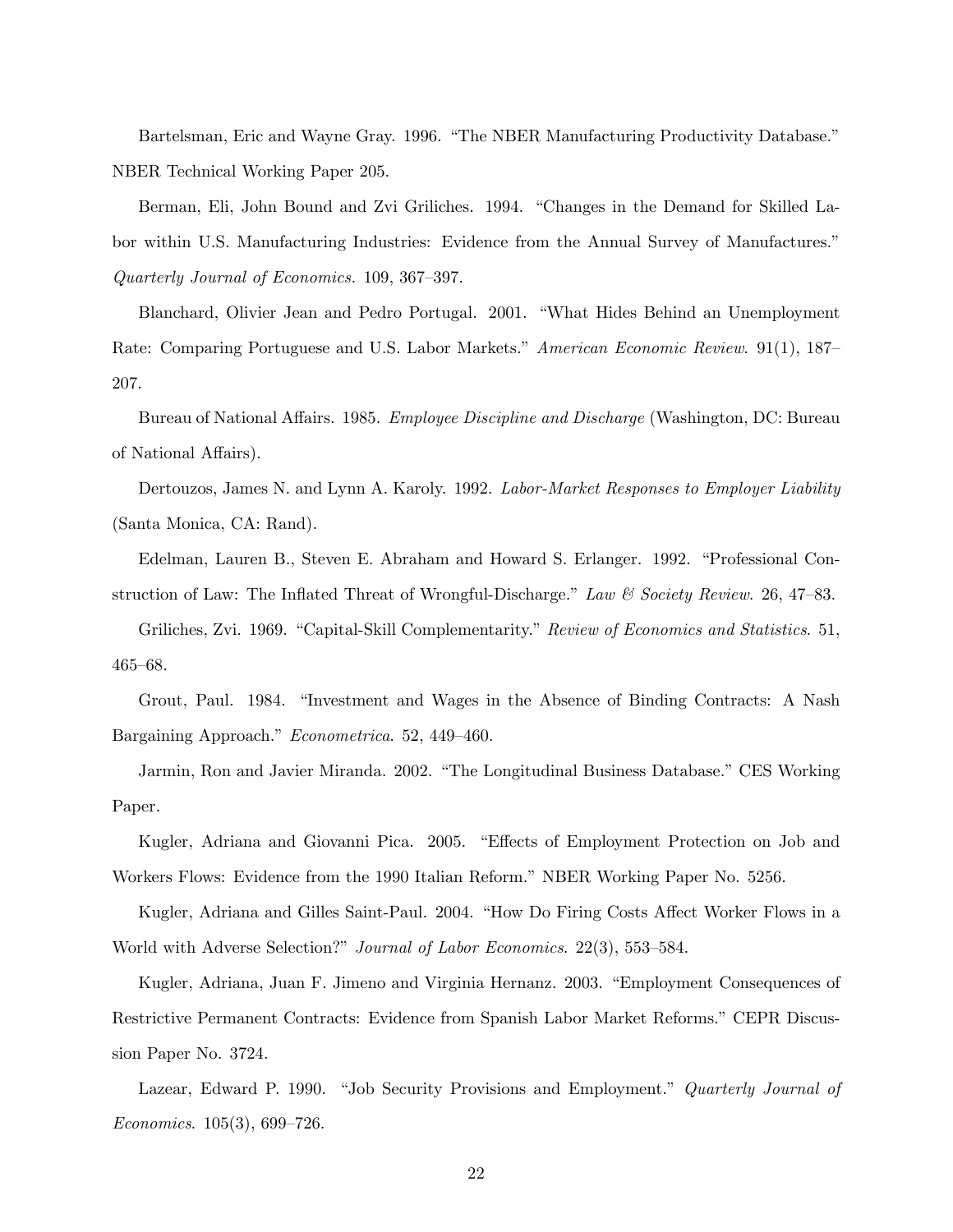Levine, David I. 1991. "Just-Cause Employment Policies in the Presence of Worker Adverse Selection." Journal of Labor Economics. 9, 294–305.

Miles, Thomas J. 2000. "Common Law Exceptions to Employment at Will and U.S. Labor Markets." Journal of Law, Economics, and Organizations.  $16(1)$ , 74–101.

Morriss, Andrew P. 1994. "Exploding Myths: An Empirical and Economic Reassessment of the Rise of Employment-At-Will." Missouri Law Review. 59, 679-771.

Morriss, Andrew P. 1995. "Developing a Framework for Empirical Research on the Common Law: General Principles and Case Studies of the Decline of Employment-At-Will.<sup>n</sup> Case Western Reserve Law Review.  $45(4)$ , Spring, 999–1148.

Mortensen, Dale T. and Christopher A. Pissarides. 1994. "Job Creation and Job Destruction in the Theory of Unemployment." Review of Economic Studies.  $61(3)$ , 397–415.

Pissarides, Christopher A. 2000. Equilibrium Unemployment Theory (Cambridge, MA: MIT Press).

Schanzenbach, Max. 2003. "Exceptions to Employment at Will: Raising Firing Costs or Enforcing Life-Cycle Contracts?" American Law and Economics Review. 5(2), August, 470–504.

Summers, Lawrence H. 1989. "Some Simple Economics of Mandated Benefits." American Economic Review. 79(2), May, 177-183.

Sutton, John R. and Frank Dobbin. 1996. "The Two Faces of Governance: Response to Legal Uncertainty in American Firms, 1955–1985.<sup>n</sup> American Journal of Sociology. 61(5), 794–811.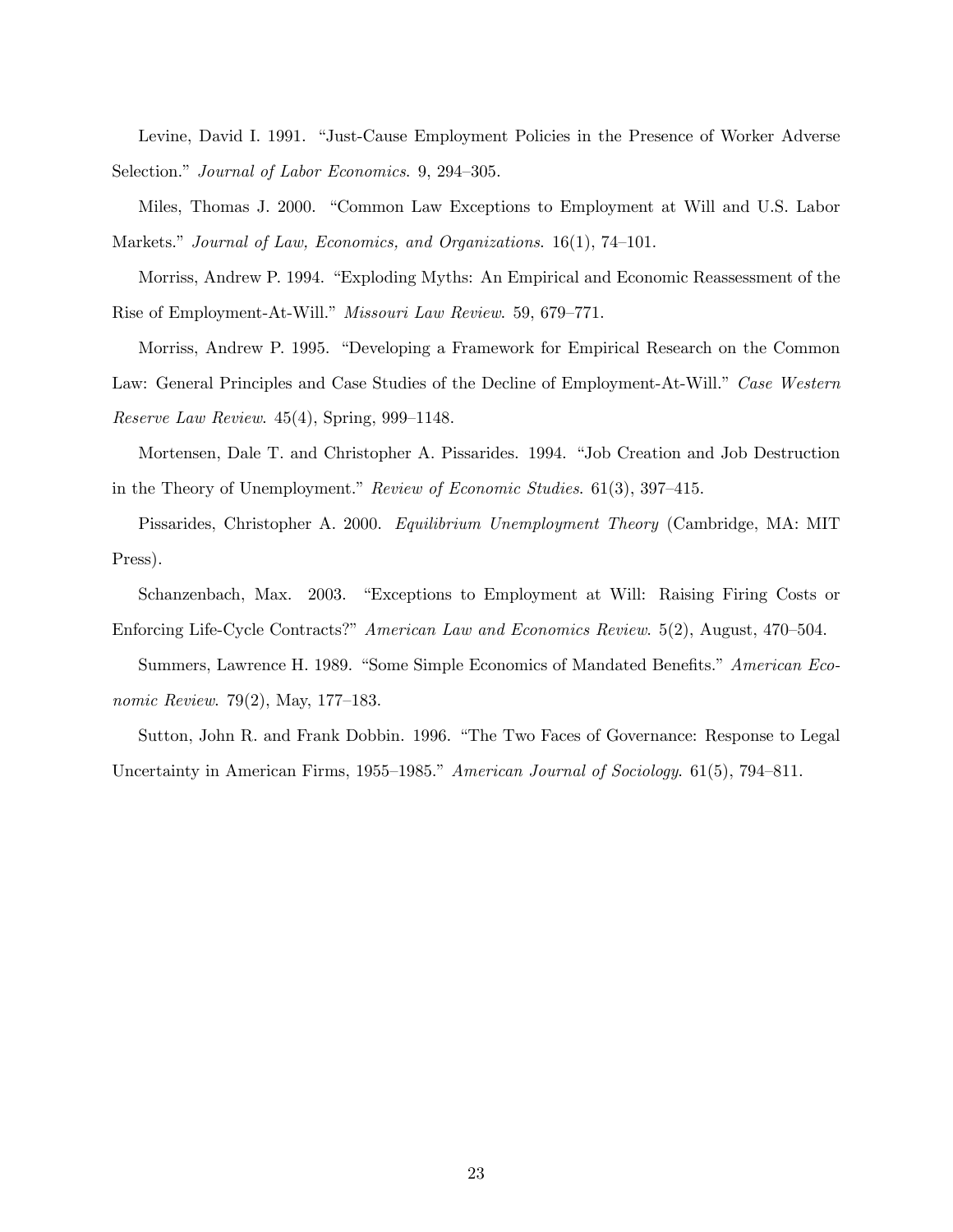|                                 |            |            | Covered by Exceptions   |           |
|---------------------------------|------------|------------|-------------------------|-----------|
|                                 | Good       | Public     | Implied                 | Never     |
| Means of Variable               | Faith      | Policy     | Contract                | Covered   |
|                                 | (1)        | (2)        | (3)                     | (4)       |
|                                 |            |            | A. LBD State-SIC2 Panel |           |
| <b>Employment Change</b>        | 13%        | 11%        | 11%                     | 10%       |
| % Positive Change               | 57%        | 57%        | 57%                     | 57%       |
| <b>Surveyed Employment</b>      | 14,067,564 | 54,688,955 | 55,364,021              | 6,327,212 |
| % Manufacturing                 | 26%        | 29%        | 28%                     | 21%       |
| % Mining                        | 1%         | 1%         | 1%                      | 1%        |
| % Construction                  | 7%         | 7%         | 7%                      | 9%        |
| % Wholesale Trade               | 9%         | 8%         | 9%                      | 9%        |
| % Retail Trade                  | 26%        | 26%        | 26%                     | 29%       |
| % Services                      | 32%        | 29%        | 30%                     | 32%       |
| % in Entering Establishments    | 8%         | 7%         | 7%                      | 8%        |
| % in Exiting Establishements    | 7%         | 6%         | 6%                      | 7%        |
| % Part of Multi-Unit Firms      | 53%        | 56%        | 55%                     | 53%       |
| <b>Surveyed Establishments</b>  | 813,888    | 3,077,873  | 3,163,578               | 391,296   |
| <b>Establishment Entry Rate</b> | 14%        | 13%        | 13%                     | 15%       |
| <b>Establishment Exit Rate</b>  | 12%        | 11%        | 11%                     | 12%       |
| % Part of Multi-Unit Firms      | 21%        | 23%        | 22%                     | 23%       |
| <b>Maximum States</b>           | 12         | 43         | 43                      | 3         |
|                                 |            |            | B. ASM Mfg. Plant Panel |           |
| <b>Plant Employment Change</b>  | 12%        | 11%        | 11%                     | 10%       |
| % Positive Change               | 47%        | 48%        | 48%                     | 48%       |
| Plant Employment                | 854        | 756        | 778                     | 663       |
| % Non-Production Workers        | 32%        | 27%        | 27%                     | 26%       |
| % Part of Multi-Unit Firm       | 98%        | 98%        | 98%                     | 97%       |
| Production Worker Wage          | \$15.96    | \$15.18    | \$15.49                 | \$13.74   |
| Total Installed Capital (m)     | \$28       | \$29       | \$29                    | \$33      |
| Total Investment (m)            | \$1.6      | \$1.6      | \$1.6                   | \$1.8     |
| Labor Productivity (k)          | \$74       | \$80       | \$81                    | \$88      |
| <b>Maximum Plants</b>           | 709        | 4,847      | 4,601                   | 408       |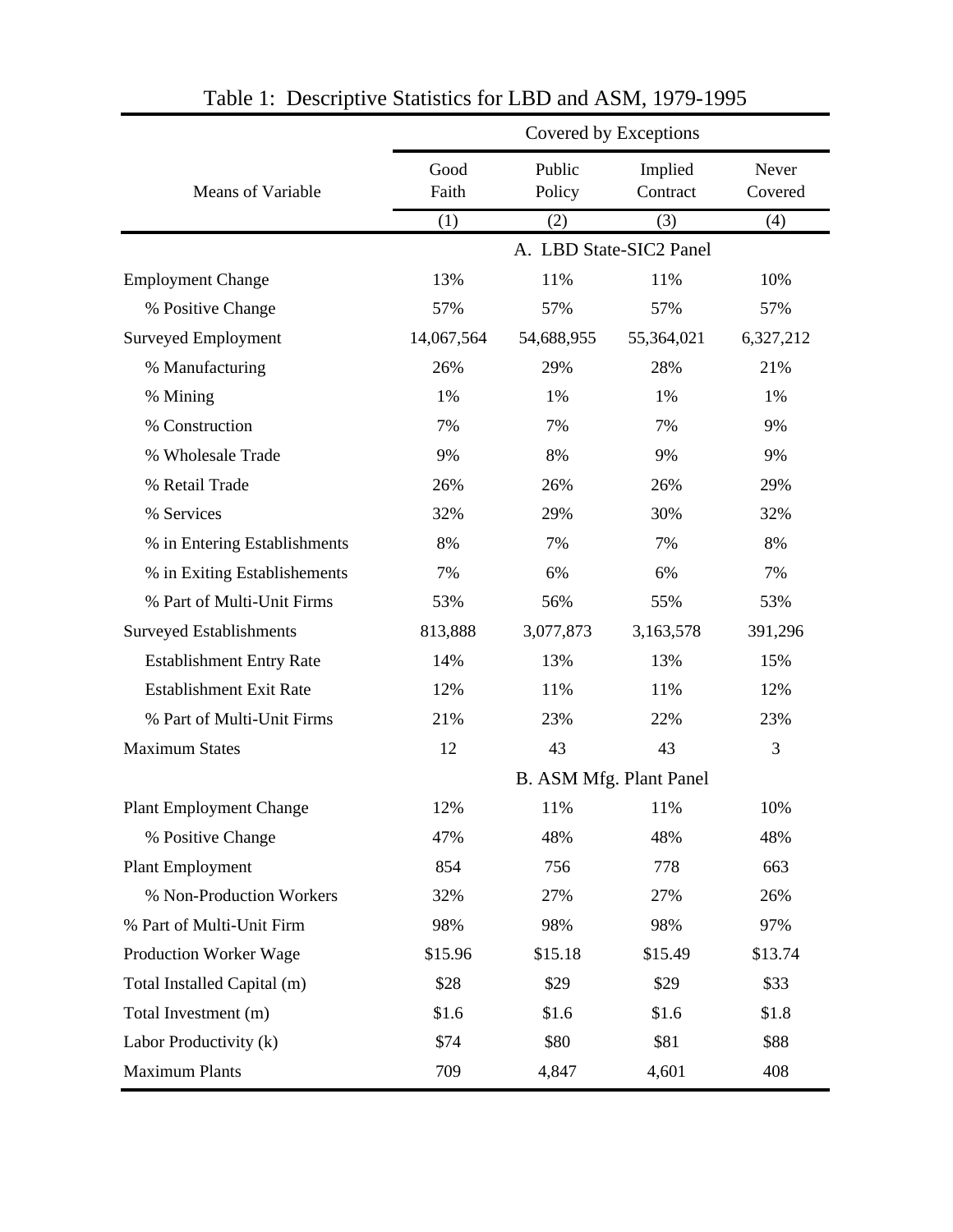| Legal<br>Exception  | State FE,<br>SIC2 FE,<br>YR FE | Col. 1 plus<br><b>State Trends</b>                   | Col. 1 plus<br><b>SIC2-YR FE</b> | Col. 1 plus<br>State Trends,<br><b>SIC2-YRFE</b> | Col 4.<br>Dropping<br>AZ |
|---------------------|--------------------------------|------------------------------------------------------|----------------------------------|--------------------------------------------------|--------------------------|
|                     | (1)                            | (2)                                                  | (3)                              | (4)                                              | (5)                      |
|                     |                                | A. LBD Absolute Percentage Empl. Change, Full Sample |                                  |                                                  |                          |
| Good<br>Faith       | $-0.006$<br>(0.004)            | $-0.007$<br>(0.006)                                  | $-0.005$<br>(0.004)              | $-0.006$<br>(0.007)                              | $-0.002$<br>(0.006)      |
| Public<br>Policy    | 0.001<br>(0.002)               | $-0.002$<br>(0.003)                                  | 0.002<br>(0.002)                 | $-0.001$<br>(0.003)                              | 0.000<br>(0.002)         |
| Implied<br>Contract | 0.000<br>(0.002)               | $-0.001$<br>(0.002)                                  | 0.001<br>(0.002)                 | $-0.001$<br>(0.002)                              | $-0.001$<br>(0.002)      |
| Obs.                | 37,721                         | 37,721                                               | 37,721                           | 37,721                                           | 36,969                   |
|                     |                                | B. LBD Absolute Percentage Empl. Change, Mfg. Only   |                                  |                                                  |                          |
| Good<br>Faith       | $-0.015$<br>(0.004)            | $-0.024$<br>(0.009)                                  | $-0.012$<br>(0.005)              | $-0.020$<br>(0.009)                              | $-0.021$<br>(0.008)      |
| Public<br>Policy    | 0.007<br>(0.004)               | 0.009<br>(0.004)                                     | 0.007<br>(0.003)                 | 0.010<br>(0.003)                                 | 0.010<br>(0.003)         |
| Implied<br>Contract | 0.002<br>(0.004)               | 0.001<br>(0.005)                                     | 0.003<br>(0.003)                 | 0.003<br>(0.005)                                 | 0.003<br>(0.005)         |
| Obs.                | 15,817                         | 15,817                                               | 15,817                           | 15,817                                           | 15,497                   |

Table 2: Effects of Employment-at-Will Doctrines on LBD Empl. Changes, 1979-1995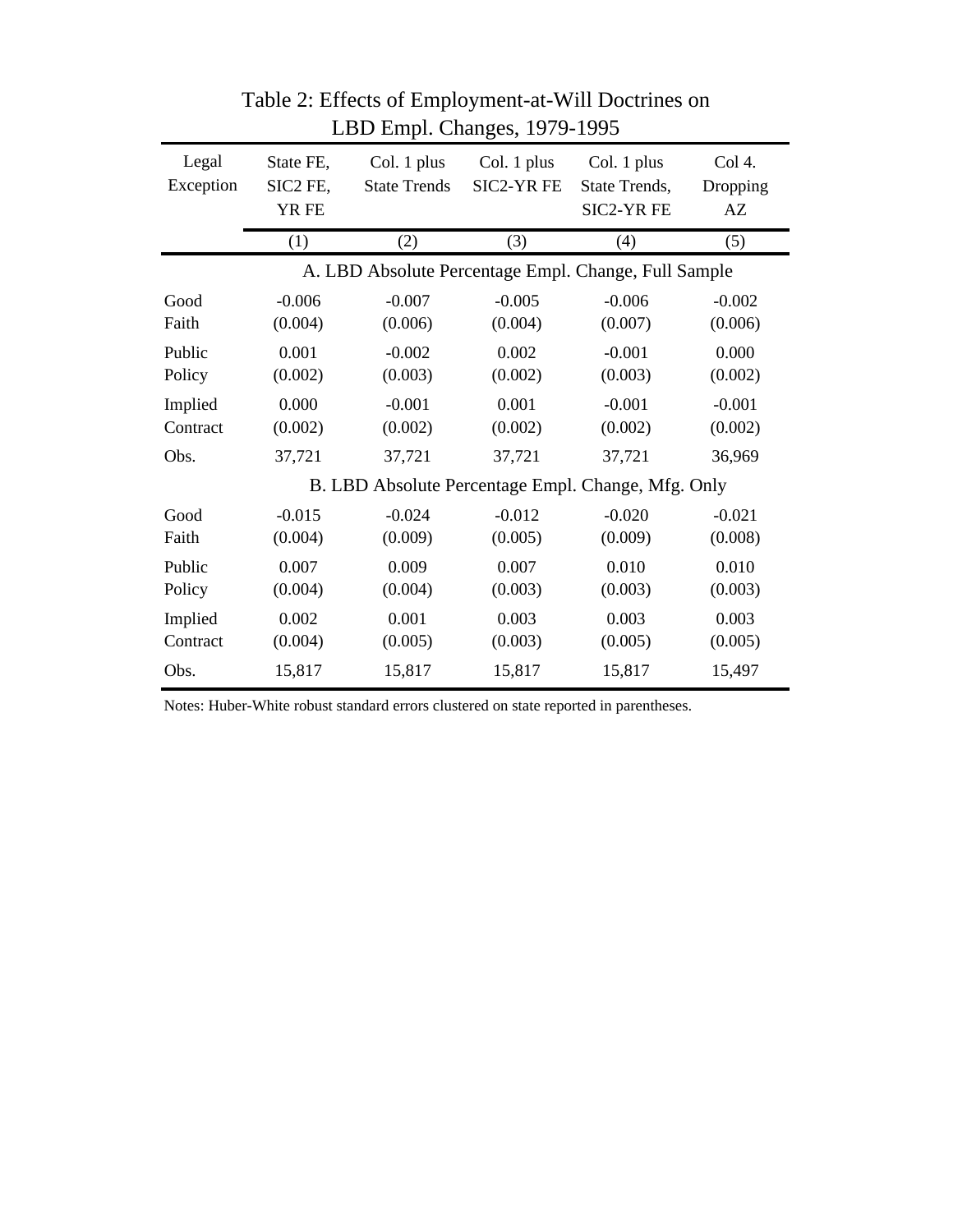| Legal<br>Exception   | State FE,<br>SIC2 FE,<br>YR FE                                 |                    |          | Col. 1 plus<br><b>State Trends</b> | Col. 1 plus<br>SIC2-YR FE |                    | Col. 1 plus<br>State Trends,<br>SIC2-YR FE |                    |          | Plant FE,<br>YR FE |          | Col. 5 plus<br>State Trends,<br>SIC2-YR FE |          | Col 6.<br>Dropping AZ |
|----------------------|----------------------------------------------------------------|--------------------|----------|------------------------------------|---------------------------|--------------------|--------------------------------------------|--------------------|----------|--------------------|----------|--------------------------------------------|----------|-----------------------|
|                      |                                                                | (1)                |          | (2)                                |                           | (3)                |                                            | (4)                |          | (5)                |          | (6)                                        |          | (7)                   |
|                      |                                                                |                    |          |                                    |                           |                    | A. ASM Absolute Percentage Empl. Change    |                    |          |                    |          |                                            |          |                       |
| Good Faith           | $-0.007$                                                       | (0.005)            |          | $-0.014$ $(0.006)$                 |                           | $-0.006$ $(0.005)$ |                                            | $-0.012$ $(0.005)$ | $-0.009$ | (0.005)            | $-0.009$ | (0.004)                                    | $-0.010$ | (0.004)               |
| <b>Public Policy</b> | 0.001                                                          | (0.003)            | $-0.002$ | (0.003)                            | $-0.001$                  | (0.003)            | $-0.003$                                   | (0.002)            | 0.000    | (0.003)            | $-0.002$ | (0.003)                                    | $-0.002$ | (0.003)               |
| Imp. Contract        | 0.000                                                          | (0.003)            | 0.001    | (0.002)                            | 0.000                     | (0.002)            | 0.001                                      | (0.002)            | 0.000    | (0.003)            | 0.000    | (0.003)                                    | 0.000    | (0.003)               |
|                      | B. ASM Absolute Percentage Empl. Change: Dynamic Specification |                    |          |                                    |                           |                    |                                            |                    |          |                    |          |                                            |          |                       |
| $\Delta$ GF t+2      | 0.006                                                          | (0.015)            |          | $-0.004$ $(0.020)$                 | 0.003                     | (0.014)            |                                            | $-0.005$ $(0.020)$ | 0.003    | (0.016)            | 0.002    | (0.014)                                    |          | $-0.005$ $(0.014)$    |
| $\Delta$ GF t+1      | 0.005                                                          | (0.010)            | $-0.010$ | (0.022)                            | 0.005                     | (0.010)            | $-0.009$                                   | (0.024)            | $-0.001$ | (0.008)            | 0.000    | (0.015)                                    | $-0.011$ | (0.012)               |
| $\Delta$ GF          | $-0.005$                                                       | (0.008)            | $-0.021$ | (0.023)                            | $-0.008$                  | (0.009)            | $-0.023$                                   | (0.024)            | $-0.010$ | (0.008)            |          | $-0.014$ $(0.015)$                         | $-0.024$ | (0.014)               |
| $\Delta$ GF t-1      | $-0.004$                                                       | (0.009)            | $-0.023$ | (0.022)                            | $-0.004$                  | (0.010)            | $-0.022$                                   | (0.024)            | $-0.009$ | (0.009)            |          | $-0.012$ $(0.014)$                         | $-0.023$ | (0.012)               |
| $\Delta$ GF t-2      | $-0.009$                                                       | (0.009)            | $-0.030$ | (0.024)                            | $-0.009$                  | (0.010)            | $-0.029$                                   | (0.026)            | $-0.015$ | (0.009)            |          | $-0.017$ $(0.016)$                         | $-0.029$ | (0.012)               |
| $\Delta$ GF t-3      | $-0.026$                                                       | (0.008)            | $-0.048$ | (0.023)                            | $-0.023$                  | (0.009)            | $-0.044$                                   | (0.024)            | $-0.032$ | (0.008)            |          | $-0.031$ $(0.014)$                         | $-0.041$ | (0.011)               |
| GF Lag t-4           | $-0.007$                                                       | (0.010)            | $-0.037$ | (0.023)                            | $-0.006$                  | (0.011)            | $-0.033$                                   | (0.025)            | $-0.013$ | (0.010)            |          | $-0.020$ $(0.015)$                         | $-0.030$ | (0.012)               |
| $\Delta$ PP t+2      | $-0.003$                                                       | (0.005)            | $-0.005$ | (0.006)                            | $-0.003$                  | (0.004)            | $-0.004$                                   | (0.005)            | $-0.004$ | (0.005)            | $-0.003$ | (0.005)                                    | $-0.003$ | (0.005)               |
| $\Delta$ PP t+1      | 0.004                                                          | (0.003)            | 0.001    | (0.004)                            | 0.003                     | (0.003)            | $-0.001$                                   | (0.004)            | 0.004    | (0.003)            | 0.002    | (0.003)                                    | 0.002    | (0.003)               |
| $\Delta$ PP          | 0.009                                                          | (0.003)            | 0.006    | (0.005)                            | 0.008                     | (0.003)            | 0.003                                      | (0.005)            | 0.009    | (0.003)            | 0.007    | (0.003)                                    | 0.007    | (0.003)               |
| $\Delta$ PP t-1      | 0.008                                                          | (0.004)            | 0.005    | (0.005)                            | 0.006                     | (0.004)            | 0.001                                      | (0.005)            | 0.008    | (0.004)            | 0.006    | (0.004)                                    | 0.006    | (0.004)               |
| $\Delta$ PP t-2      | 0.006                                                          | (0.005)            | 0.002    | (0.005)                            | 0.003                     | (0.004)            | $-0.002$                                   | (0.005)            | 0.005    | (0.005)            | 0.002    | (0.004)                                    | 0.002    | (0.004)               |
| $\Delta$ PP t-3      | 0.005                                                          | (0.004)            | 0.001    | (0.005)                            | 0.003                     | (0.004)            | $-0.002$                                   | (0.005)            | 0.005    | (0.004)            | 0.003    | (0.004)                                    | 0.003    | (0.004)               |
| PP Lag t-4           | 0.006                                                          | (0.005)            | 0.001    | (0.006)                            | 0.003                     | (0.004)            | $-0.004$                                   | (0.005)            | 0.005    | (0.005)            | 0.002    | (0.004)                                    | 0.002    | (0.004)               |
| $\Delta$ IC t+2      | 0.004                                                          | (0.004)            | 0.005    | (0.004)                            | 0.004                     | (0.003)            | 0.004                                      | (0.004)            | 0.004    | (0.003)            | 0.003    | (0.004)                                    | 0.003    | (0.004)               |
| $\Delta$ IC t+1      | 0.000                                                          | (0.003)            | $-0.001$ | (0.004)                            | 0.000                     | (0.003)            | 0.000                                      | (0.003)            | 0.000    | (0.003)            | 0.000    | (0.003)                                    | 0.000    | (0.003)               |
| $\Delta$ IC          |                                                                | $0.005$ $(0.005)$  |          | $0.004$ $(0.005)$                  |                           | $0.005$ $(0.004)$  |                                            | $0.005$ $(0.005)$  |          | $0.005$ $(0.005)$  |          | $0.004$ $(0.005)$                          | 0.004    | (0.005)               |
| $\Delta$ IC t-1      | 0.004                                                          | (0.005)            | 0.002    | (0.006)                            | 0.003                     | (0.004)            | 0.002                                      | (0.005)            | 0.004    | (0.005)            | 0.001    | (0.005)                                    | 0.001    | (0.005)               |
| $\Delta$ IC t-2      | 0.008                                                          | (0.005)            | 0.005    | (0.006)                            | 0.009                     | (0.004)            | 0.008                                      | (0.005)            | 0.008    | (0.005)            | 0.007    | (0.004)                                    | 0.007    | (0.004)               |
| $\Delta$ IC t-3      | 0.004                                                          | (0.004)            | 0.001    | (0.006)                            | 0.004                     | (0.004)            | 0.002                                      | (0.005)            | 0.004    | (0.004)            | 0.001    | (0.004)                                    | 0.001    | (0.004)               |
| IC Lag t-4           |                                                                | $-0.003$ $(0.005)$ |          | $-0.006$ $(0.006)$                 |                           | $-0.001$ $(0.004)$ |                                            | $-0.004$ $(0.006)$ |          | $-0.003$ $(0.005)$ |          | $-0.004$ $(0.004)$                         |          | $-0.004$ $(0.004)$    |
| Obs.                 |                                                                | 96,287             |          | 96,287                             |                           | 96,287             |                                            | 96,287             |          | 96,287             |          | 96,287                                     |          | 95,964                |

Table 3: Effects of Employment-at-Will Doctrines on ASM Empl. Changes, 1979-1995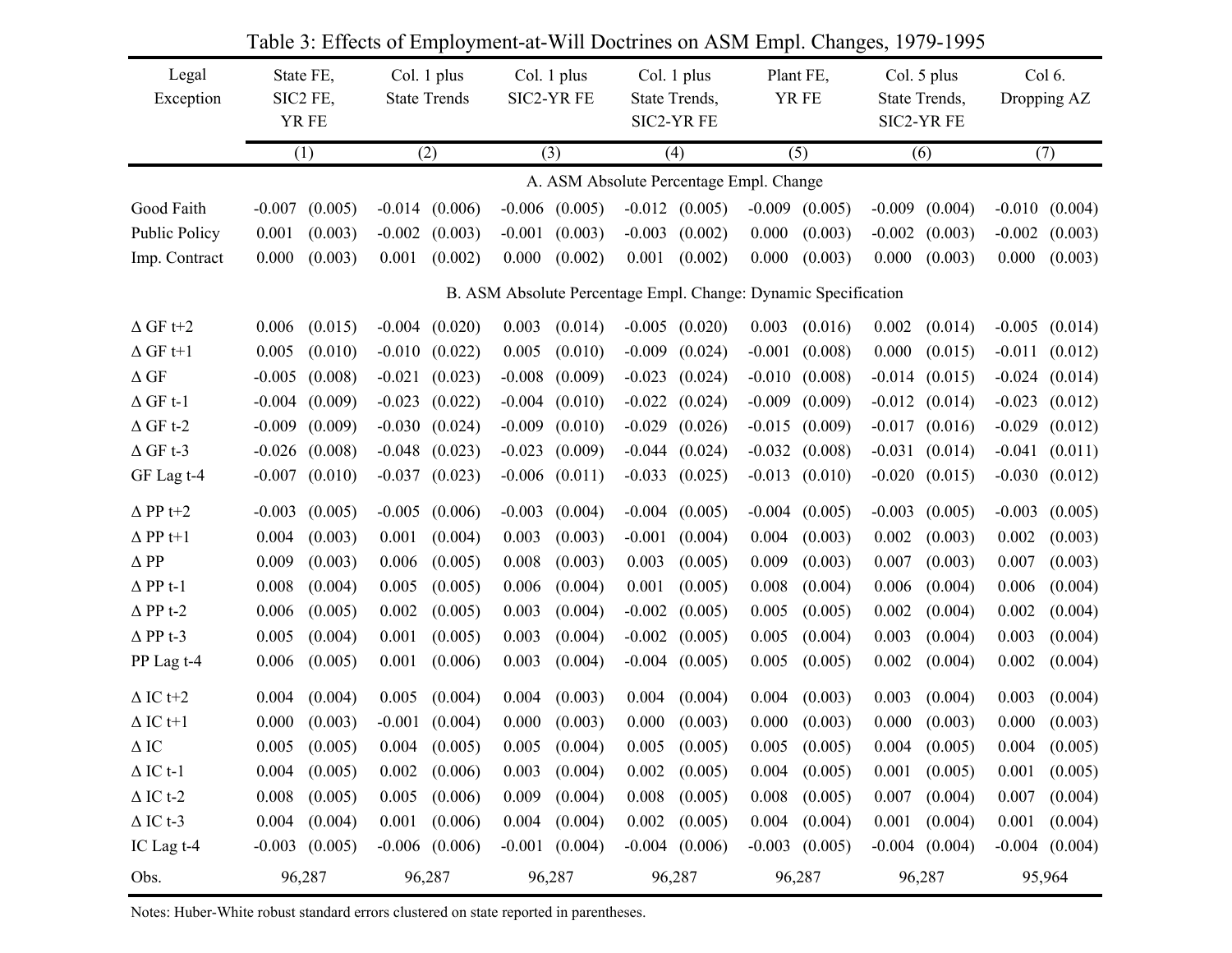|                     |                                |                                    | $22$ T Rant Counts, 1970 1997            |                                            |                                              |
|---------------------|--------------------------------|------------------------------------|------------------------------------------|--------------------------------------------|----------------------------------------------|
| Legal<br>Exception  | State FE,<br>SIC2 FE,<br>YR FE | Col. 1 plus<br><b>State Trends</b> | Col. 1 plus<br>SIC2-YR FE                | Col. 1 plus<br>State Trends,<br>SIC2-YR FE | Col. 4<br>Dropping<br>$\mathbf{A}\mathbf{Z}$ |
|                     | (1)                            | (2)                                | (3)                                      | (4)                                        | (5)                                          |
|                     |                                |                                    | A. LBD Mfg. Log Count of All Plants      |                                            |                                              |
| Good                | 0.027                          | 0.026                              | 0.003                                    | 0.020                                      | 0.022                                        |
| Faith               | (0.023)                        | (0.013)                            | (0.032)                                  | (0.026)                                    | (0.028)                                      |
| Public              | 0.061                          | 0.008                              | 0.068                                    | 0.006                                      | 0.006                                        |
| Policy              | (0.021)                        | (0.006)                            | (0.026)                                  | (0.023)                                    | (0.024)                                      |
| Implied             | $-0.012$                       | $-0.017$                           | $-0.019$                                 | $-0.017$                                   | $-0.018$                                     |
| Contract            | (0.019)                        | (0.007)                            | (0.025)                                  | (0.016)                                    | (0.016)                                      |
| Obs.                | 3,911                          | 3,911                              | 3,911                                    | 3,911                                      | 3,832                                        |
|                     |                                |                                    |                                          | B. LBD Mfg. Log Count of Continuing Plants |                                              |
| Good                | 0.047                          | 0.040                              | 0.021                                    | 0.035                                      | 0.037                                        |
| Faith               | (0.027)                        | (0.015)                            | (0.036)                                  | (0.027)                                    | (0.029)                                      |
| Public              | 0.068                          | 0.008                              | 0.076                                    | 0.007                                      | 0.007                                        |
| Policy              | (0.024)                        | (0.007)                            | (0.029)                                  | (0.024)                                    | (0.024)                                      |
| Implied             | $-0.013$                       | $-0.015$                           | $-0.021$                                 | $-0.015$                                   | $-0.016$                                     |
| Contract            | (0.022)                        | (0.008)                            | (0.027)                                  | (0.017)                                    | (0.017)                                      |
| Obs.                | 3,891                          | 3,891                              | 3,891                                    | 3,891                                      | 3,813                                        |
|                     |                                |                                    | C. LBD Mfg. Log Count of Entering Plants |                                            |                                              |
| Good                | $-0.117$                       | $-0.068$                           | $-0.131$                                 | $-0.077$                                   | $-0.078$                                     |
| Faith               | (0.031)                        | (0.028)                            | (0.032)                                  | (0.034)                                    | (0.035)                                      |
| Public              | 0.016                          | $-0.011$                           | 0.015                                    | $-0.019$                                   | $-0.019$                                     |
| Policy              | (0.028)                        | (0.028)                            | (0.030)                                  | (0.033)                                    | (0.033)                                      |
| Implied             | $-0.021$                       | $-0.030$                           | $-0.016$                                 | $-0.030$                                   | $-0.028$                                     |
| Contract            | (0.024)                        | (0.031)                            | (0.028)                                  | (0.034)                                    | (0.034)                                      |
| Obs.                | 3,846                          | 3,846                              | 3,846                                    | 3,846                                      | 3,767                                        |
|                     |                                |                                    | D. LBD Mfg. Log Count of Exiting Plants  |                                            |                                              |
| Good                | 0.011                          | 0.005                              | $-0.012$                                 | $-0.002$                                   | 0.004                                        |
| Faith               | (0.026)                        | (0.034)                            | (0.029)                                  | (0.043)                                    | (0.046)                                      |
| Public              | 0.063                          | 0.048                              | 0.068                                    | 0.042                                      | 0.044                                        |
| Policy              | (0.018)                        | (0.022)                            | (0.023)                                  | (0.032)                                    | (0.032)                                      |
| Implied<br>Contract | $-0.006$                       | $-0.022$                           | $-0.009$                                 | $-0.021$<br>(0.025)                        | $-0.021$                                     |
|                     | (0.020)                        | (0.022)                            | (0.023)                                  |                                            | (0.025)                                      |
| Obs.                | 3,862                          | 3,862                              | 3,862                                    | 3,862                                      | 3,783                                        |

Table 4: Effects of Employment-at-Will Doctrines on LBD Plant Counts, 1978-1997

Notes: Five-year blocks. Huber-White robust standard errors clustered on state-year reported in parentheses.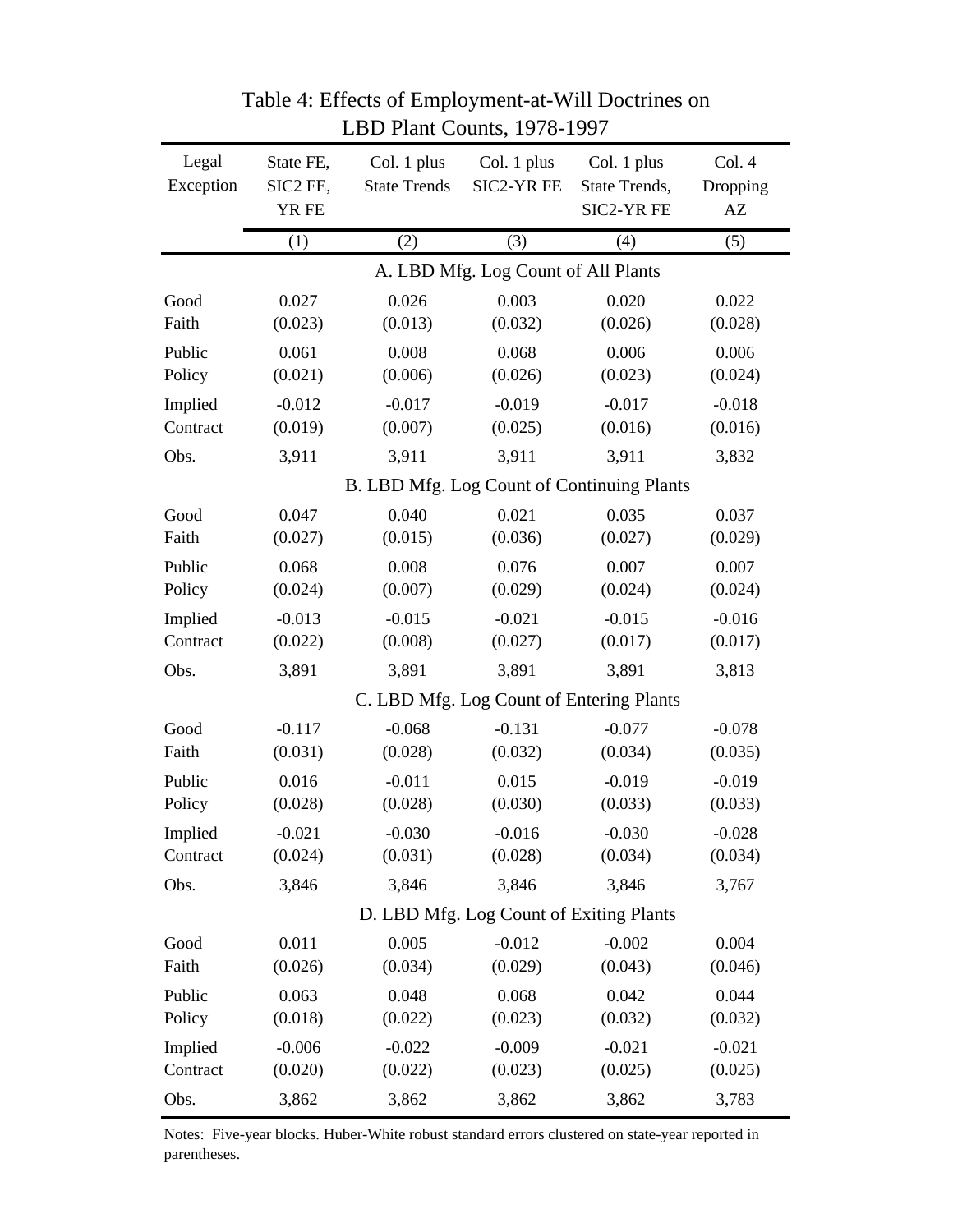| Legal<br>Exception | State FE,<br>SIC2 FE,<br>YR FE     | Col. 1 plus<br>Col. 1 plus<br><b>State Trends</b><br>SIC2-YR FE |          | Col. 1 plus<br>State Trends,<br>SIC2-YR FE | Plant FE,<br>YR FE | Col. 5 plus<br>State Trends,<br>SIC2-YR FE | Col. 6.<br>Dropping<br>$\mathbf{A}\mathbf{Z}$ |  |  |  |  |
|--------------------|------------------------------------|-----------------------------------------------------------------|----------|--------------------------------------------|--------------------|--------------------------------------------|-----------------------------------------------|--|--|--|--|
|                    | (1)                                | (2)                                                             | (3)      | (4)                                        | (5)                | (6)                                        | (7)                                           |  |  |  |  |
|                    | A. ASM Log Total Empl.             |                                                                 |          |                                            |                    |                                            |                                               |  |  |  |  |
| Good               | 0.023                              | 0.049                                                           | 0.013    | 0.042                                      | 0.030              | 0.028                                      | 0.029                                         |  |  |  |  |
| Faith              | (0.026)                            | (0.031)                                                         | (0.022)  | (0.028)                                    | (0.025)            | (0.019)                                    | (0.020)                                       |  |  |  |  |
| Public             | 0.014                              | $-0.002$                                                        | 0.013    | 0.001                                      | 0.013              | 0.009                                      | 0.009                                         |  |  |  |  |
| Policy             | (0.014)                            | (0.011)                                                         | (0.012)  | (0.010)                                    | (0.015)            | (0.011)                                    | (0.011)                                       |  |  |  |  |
| Implied            | $-0.012$                           | $-0.006$                                                        | $-0.004$ | $-0.002$                                   | $-0.013$           | $-0.007$                                   | $-0.006$                                      |  |  |  |  |
| Contract           | (0.014)                            | (0.010)                                                         | (0.012)  | (0.009)                                    | (0.014)            | (0.010)                                    | (0.010)                                       |  |  |  |  |
| Obs.               | 96,310                             | 96,310                                                          | 96,310   | 96,310                                     | 96,310             | 96,310                                     | 95,987                                        |  |  |  |  |
|                    | B. ASM Log Production Worker Empl. |                                                                 |          |                                            |                    |                                            |                                               |  |  |  |  |
| Good               | 0.001                              | 0.060                                                           | $-0.008$ | 0.051                                      | 0.003              | 0.019                                      | 0.022                                         |  |  |  |  |
| Faith              | (0.027)                            | (0.034)                                                         | (0.022)  | (0.030)                                    | (0.026)            | (0.018)                                    | (0.018)                                       |  |  |  |  |
| Public             | 0.018                              | $-0.002$                                                        | 0.015    | 0.002                                      | 0.018              | 0.013                                      | 0.014                                         |  |  |  |  |
| Policy             | (0.015)                            | (0.010)                                                         | (0.013)  | (0.009)                                    | (0.015)            | (0.012)                                    | (0.012)                                       |  |  |  |  |
| Implied            | $-0.010$                           | $-0.007$                                                        | 0.001    | $-0.001$                                   | $-0.010$           | $-0.004$                                   | $-0.004$                                      |  |  |  |  |
| Contract           | (0.016)                            | (0.010)                                                         | (0.013)  | (0.009)                                    | (0.016)            | (0.010)                                    | (0.010)                                       |  |  |  |  |
| Obs.               | 96,276                             | 96,276                                                          | 96,276   | 96,276                                     | 96,276             | 96,276                                     | 95,953                                        |  |  |  |  |
|                    |                                    |                                                                 |          | C. ASM Log Non-Production Worker Empl.     |                    |                                            |                                               |  |  |  |  |
| Good               | 0.047                              | 0.054                                                           | 0.036    | 0.052                                      | 0.060              | 0.054                                      | 0.055                                         |  |  |  |  |
| Faith              | (0.029)                            | (0.020)                                                         | (0.028)  | (0.018)                                    | (0.032)            | (0.024)                                    | (0.024)                                       |  |  |  |  |
| Public             | 0.008                              | $-0.007$                                                        | 0.012    | $-0.001$                                   | 0.004              | 0.002                                      | 0.002                                         |  |  |  |  |
| Policy             | (0.015)                            | (0.012)                                                         | (0.013)  | (0.011)                                    | (0.015)            | (0.011)                                    | (0.011)                                       |  |  |  |  |
| Implied            | $-0.015$                           | $-0.001$                                                        | $-0.010$ | 0.001                                      | $-0.018$           | $-0.006$                                   | $-0.006$                                      |  |  |  |  |
| Contract           | (0.013)                            | (0.011)                                                         | (0.012)  | (0.011)                                    | (0.014)            | (0.011)                                    | (0.011)                                       |  |  |  |  |
| Obs.               | 95,850                             | 95,850                                                          | 95,850   | 95,850                                     | 95,850             | 95,850                                     | 95,528                                        |  |  |  |  |

## Table 5: Effects of Employment-at-Will Doctrines on ASM Empl. Levels, 1979-1995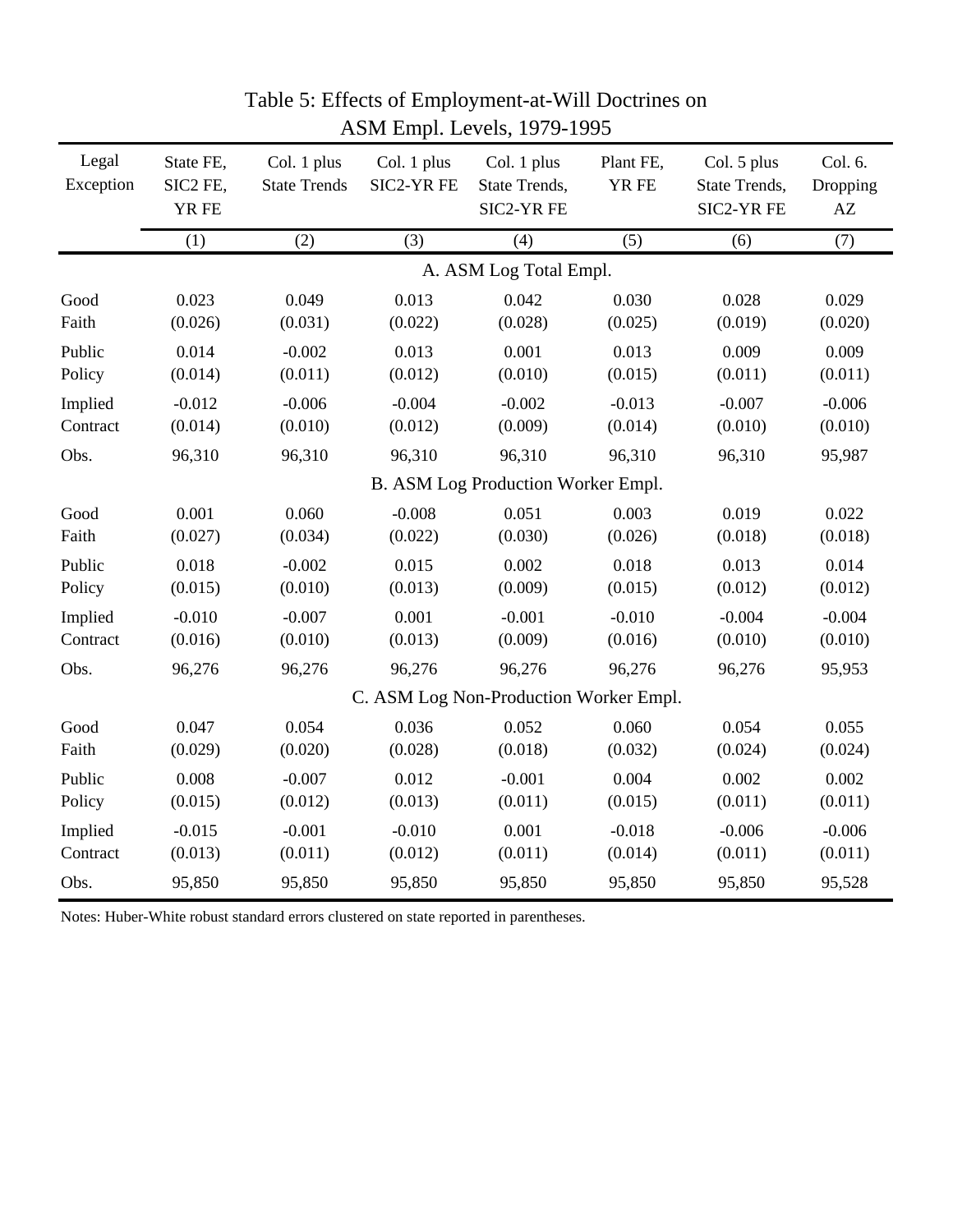| Legal<br>Col. 1 plus<br>Col. 1 plus<br>Col. 4<br>State FE,<br>Col. 1 plus<br>Exception<br>SIC2-YR FE<br>SIC2 FE,<br><b>State Trends</b><br>State Trends,<br>Dropping<br>YR FE<br>SIC2-YR FE<br>$\mathbf{A}\mathbf{Z}$<br>(1)<br>(5)<br>(2)<br>(3)<br>(4)<br>A. LBD Mfg. Log Empl. in All Plants<br>0.061<br>0.092<br>0.045<br>0.078<br>0.085<br>Good<br>Faith<br>(0.044)<br>(0.028)<br>(0.053)<br>(0.044)<br>(0.047)<br>0.066<br>0.015<br>0.064<br>0.011<br>0.013<br>Public<br>Policy<br>(0.025)<br>(0.016)<br>(0.031)<br>(0.032)<br>(0.033)<br>$-0.014$<br>Implied<br>$-0.027$<br>$-0.009$<br>$-0.032$<br>$-0.012$<br>Contract<br>(0.028)<br>(0.018)<br>(0.033)<br>(0.027)<br>(0.027)<br>Obs.<br>3,911<br>3,911<br>3,911<br>3,911<br>3,832<br>B. LBD Mfg. Log Empl. in Continuing Plants<br>0.096<br>0.051<br>0.083<br>0.067<br>0.087<br>Good<br>(0.044)<br>Faith<br>(0.045)<br>(0.029)<br>(0.054)<br>(0.046)<br>0.067<br>0.008<br>0.005<br>0.007<br>Public<br>0.065<br>Policy<br>(0.026)<br>(0.016)<br>(0.032)<br>(0.032)<br>(0.033)<br>Implied<br>$-0.030$<br>$-0.015$<br>$-0.034$<br>$-0.017$<br>$-0.019$<br>Contract<br>(0.027)<br>(0.028)<br>(0.018)<br>(0.033)<br>(0.028)<br>Obs.<br>3,891<br>3,891<br>3,891<br>3,891<br>3,813<br>C. LBD Mfg. Log Empl. in Entering Plants<br>0.014<br>$-0.001$<br>$-0.004$<br>$-0.023$<br>0.024<br>Good<br>Faith<br>(0.068)<br>(0.048)<br>(0.056)<br>(0.053)<br>(0.071)<br>Public<br>0.035<br>0.127<br>0.029<br>0.106<br>0.113<br>Policy<br>(0.046)<br>(0.047)<br>(0.047)<br>(0.052)<br>(0.052)<br>0.021<br>0.123<br>0.020<br>0.113<br>0.109<br>Implied<br>(0.045)<br>(0.057)<br>Contract<br>(0.058)<br>(0.046)<br>(0.056)<br>3,767<br>Obs.<br>3,846<br>3,846<br>3,846<br>3,846<br>D. LBD Mfg. Log Empl. in Exiting Plants<br>0.073<br>0.075<br>0.048<br>0.066<br>0.107<br>Good<br>Faith<br>(0.093)<br>(0.056)<br>(0.112)<br>(0.048)<br>(0.118)<br>Public<br>0.080<br>0.140<br>0.070<br>0.111<br>0.124<br>Policy<br>(0.038)<br>(0.050)<br>(0.040)<br>(0.056)<br>(0.056)<br>Implied<br>0.019<br>0.133<br>0.016<br>0.124<br>0.121<br>Contract<br>(0.040)<br>(0.044)<br>(0.044)<br>(0.045)<br>(0.045) |      |       | <b>EDD</b> Empire Crois, 1970 199 |       |       |       |
|--------------------------------------------------------------------------------------------------------------------------------------------------------------------------------------------------------------------------------------------------------------------------------------------------------------------------------------------------------------------------------------------------------------------------------------------------------------------------------------------------------------------------------------------------------------------------------------------------------------------------------------------------------------------------------------------------------------------------------------------------------------------------------------------------------------------------------------------------------------------------------------------------------------------------------------------------------------------------------------------------------------------------------------------------------------------------------------------------------------------------------------------------------------------------------------------------------------------------------------------------------------------------------------------------------------------------------------------------------------------------------------------------------------------------------------------------------------------------------------------------------------------------------------------------------------------------------------------------------------------------------------------------------------------------------------------------------------------------------------------------------------------------------------------------------------------------------------------------------------------------------------------------------------------------------------------------------------------------------------------------------------------------------------------------------------------------------------------------------------------------------------------|------|-------|-----------------------------------|-------|-------|-------|
|                                                                                                                                                                                                                                                                                                                                                                                                                                                                                                                                                                                                                                                                                                                                                                                                                                                                                                                                                                                                                                                                                                                                                                                                                                                                                                                                                                                                                                                                                                                                                                                                                                                                                                                                                                                                                                                                                                                                                                                                                                                                                                                                            |      |       |                                   |       |       |       |
|                                                                                                                                                                                                                                                                                                                                                                                                                                                                                                                                                                                                                                                                                                                                                                                                                                                                                                                                                                                                                                                                                                                                                                                                                                                                                                                                                                                                                                                                                                                                                                                                                                                                                                                                                                                                                                                                                                                                                                                                                                                                                                                                            |      |       |                                   |       |       |       |
|                                                                                                                                                                                                                                                                                                                                                                                                                                                                                                                                                                                                                                                                                                                                                                                                                                                                                                                                                                                                                                                                                                                                                                                                                                                                                                                                                                                                                                                                                                                                                                                                                                                                                                                                                                                                                                                                                                                                                                                                                                                                                                                                            |      |       |                                   |       |       |       |
|                                                                                                                                                                                                                                                                                                                                                                                                                                                                                                                                                                                                                                                                                                                                                                                                                                                                                                                                                                                                                                                                                                                                                                                                                                                                                                                                                                                                                                                                                                                                                                                                                                                                                                                                                                                                                                                                                                                                                                                                                                                                                                                                            |      |       |                                   |       |       |       |
|                                                                                                                                                                                                                                                                                                                                                                                                                                                                                                                                                                                                                                                                                                                                                                                                                                                                                                                                                                                                                                                                                                                                                                                                                                                                                                                                                                                                                                                                                                                                                                                                                                                                                                                                                                                                                                                                                                                                                                                                                                                                                                                                            |      |       |                                   |       |       |       |
|                                                                                                                                                                                                                                                                                                                                                                                                                                                                                                                                                                                                                                                                                                                                                                                                                                                                                                                                                                                                                                                                                                                                                                                                                                                                                                                                                                                                                                                                                                                                                                                                                                                                                                                                                                                                                                                                                                                                                                                                                                                                                                                                            |      |       |                                   |       |       |       |
|                                                                                                                                                                                                                                                                                                                                                                                                                                                                                                                                                                                                                                                                                                                                                                                                                                                                                                                                                                                                                                                                                                                                                                                                                                                                                                                                                                                                                                                                                                                                                                                                                                                                                                                                                                                                                                                                                                                                                                                                                                                                                                                                            |      |       |                                   |       |       |       |
|                                                                                                                                                                                                                                                                                                                                                                                                                                                                                                                                                                                                                                                                                                                                                                                                                                                                                                                                                                                                                                                                                                                                                                                                                                                                                                                                                                                                                                                                                                                                                                                                                                                                                                                                                                                                                                                                                                                                                                                                                                                                                                                                            |      |       |                                   |       |       |       |
|                                                                                                                                                                                                                                                                                                                                                                                                                                                                                                                                                                                                                                                                                                                                                                                                                                                                                                                                                                                                                                                                                                                                                                                                                                                                                                                                                                                                                                                                                                                                                                                                                                                                                                                                                                                                                                                                                                                                                                                                                                                                                                                                            |      |       |                                   |       |       |       |
|                                                                                                                                                                                                                                                                                                                                                                                                                                                                                                                                                                                                                                                                                                                                                                                                                                                                                                                                                                                                                                                                                                                                                                                                                                                                                                                                                                                                                                                                                                                                                                                                                                                                                                                                                                                                                                                                                                                                                                                                                                                                                                                                            |      |       |                                   |       |       |       |
|                                                                                                                                                                                                                                                                                                                                                                                                                                                                                                                                                                                                                                                                                                                                                                                                                                                                                                                                                                                                                                                                                                                                                                                                                                                                                                                                                                                                                                                                                                                                                                                                                                                                                                                                                                                                                                                                                                                                                                                                                                                                                                                                            |      |       |                                   |       |       |       |
|                                                                                                                                                                                                                                                                                                                                                                                                                                                                                                                                                                                                                                                                                                                                                                                                                                                                                                                                                                                                                                                                                                                                                                                                                                                                                                                                                                                                                                                                                                                                                                                                                                                                                                                                                                                                                                                                                                                                                                                                                                                                                                                                            |      |       |                                   |       |       |       |
|                                                                                                                                                                                                                                                                                                                                                                                                                                                                                                                                                                                                                                                                                                                                                                                                                                                                                                                                                                                                                                                                                                                                                                                                                                                                                                                                                                                                                                                                                                                                                                                                                                                                                                                                                                                                                                                                                                                                                                                                                                                                                                                                            |      |       |                                   |       |       |       |
|                                                                                                                                                                                                                                                                                                                                                                                                                                                                                                                                                                                                                                                                                                                                                                                                                                                                                                                                                                                                                                                                                                                                                                                                                                                                                                                                                                                                                                                                                                                                                                                                                                                                                                                                                                                                                                                                                                                                                                                                                                                                                                                                            |      |       |                                   |       |       |       |
|                                                                                                                                                                                                                                                                                                                                                                                                                                                                                                                                                                                                                                                                                                                                                                                                                                                                                                                                                                                                                                                                                                                                                                                                                                                                                                                                                                                                                                                                                                                                                                                                                                                                                                                                                                                                                                                                                                                                                                                                                                                                                                                                            |      |       |                                   |       |       |       |
|                                                                                                                                                                                                                                                                                                                                                                                                                                                                                                                                                                                                                                                                                                                                                                                                                                                                                                                                                                                                                                                                                                                                                                                                                                                                                                                                                                                                                                                                                                                                                                                                                                                                                                                                                                                                                                                                                                                                                                                                                                                                                                                                            |      |       |                                   |       |       |       |
|                                                                                                                                                                                                                                                                                                                                                                                                                                                                                                                                                                                                                                                                                                                                                                                                                                                                                                                                                                                                                                                                                                                                                                                                                                                                                                                                                                                                                                                                                                                                                                                                                                                                                                                                                                                                                                                                                                                                                                                                                                                                                                                                            |      |       |                                   |       |       |       |
|                                                                                                                                                                                                                                                                                                                                                                                                                                                                                                                                                                                                                                                                                                                                                                                                                                                                                                                                                                                                                                                                                                                                                                                                                                                                                                                                                                                                                                                                                                                                                                                                                                                                                                                                                                                                                                                                                                                                                                                                                                                                                                                                            |      |       |                                   |       |       |       |
|                                                                                                                                                                                                                                                                                                                                                                                                                                                                                                                                                                                                                                                                                                                                                                                                                                                                                                                                                                                                                                                                                                                                                                                                                                                                                                                                                                                                                                                                                                                                                                                                                                                                                                                                                                                                                                                                                                                                                                                                                                                                                                                                            |      |       |                                   |       |       |       |
|                                                                                                                                                                                                                                                                                                                                                                                                                                                                                                                                                                                                                                                                                                                                                                                                                                                                                                                                                                                                                                                                                                                                                                                                                                                                                                                                                                                                                                                                                                                                                                                                                                                                                                                                                                                                                                                                                                                                                                                                                                                                                                                                            |      |       |                                   |       |       |       |
|                                                                                                                                                                                                                                                                                                                                                                                                                                                                                                                                                                                                                                                                                                                                                                                                                                                                                                                                                                                                                                                                                                                                                                                                                                                                                                                                                                                                                                                                                                                                                                                                                                                                                                                                                                                                                                                                                                                                                                                                                                                                                                                                            |      |       |                                   |       |       |       |
|                                                                                                                                                                                                                                                                                                                                                                                                                                                                                                                                                                                                                                                                                                                                                                                                                                                                                                                                                                                                                                                                                                                                                                                                                                                                                                                                                                                                                                                                                                                                                                                                                                                                                                                                                                                                                                                                                                                                                                                                                                                                                                                                            |      |       |                                   |       |       |       |
|                                                                                                                                                                                                                                                                                                                                                                                                                                                                                                                                                                                                                                                                                                                                                                                                                                                                                                                                                                                                                                                                                                                                                                                                                                                                                                                                                                                                                                                                                                                                                                                                                                                                                                                                                                                                                                                                                                                                                                                                                                                                                                                                            |      |       |                                   |       |       |       |
|                                                                                                                                                                                                                                                                                                                                                                                                                                                                                                                                                                                                                                                                                                                                                                                                                                                                                                                                                                                                                                                                                                                                                                                                                                                                                                                                                                                                                                                                                                                                                                                                                                                                                                                                                                                                                                                                                                                                                                                                                                                                                                                                            |      |       |                                   |       |       |       |
|                                                                                                                                                                                                                                                                                                                                                                                                                                                                                                                                                                                                                                                                                                                                                                                                                                                                                                                                                                                                                                                                                                                                                                                                                                                                                                                                                                                                                                                                                                                                                                                                                                                                                                                                                                                                                                                                                                                                                                                                                                                                                                                                            |      |       |                                   |       |       |       |
|                                                                                                                                                                                                                                                                                                                                                                                                                                                                                                                                                                                                                                                                                                                                                                                                                                                                                                                                                                                                                                                                                                                                                                                                                                                                                                                                                                                                                                                                                                                                                                                                                                                                                                                                                                                                                                                                                                                                                                                                                                                                                                                                            |      |       |                                   |       |       |       |
|                                                                                                                                                                                                                                                                                                                                                                                                                                                                                                                                                                                                                                                                                                                                                                                                                                                                                                                                                                                                                                                                                                                                                                                                                                                                                                                                                                                                                                                                                                                                                                                                                                                                                                                                                                                                                                                                                                                                                                                                                                                                                                                                            |      |       |                                   |       |       |       |
|                                                                                                                                                                                                                                                                                                                                                                                                                                                                                                                                                                                                                                                                                                                                                                                                                                                                                                                                                                                                                                                                                                                                                                                                                                                                                                                                                                                                                                                                                                                                                                                                                                                                                                                                                                                                                                                                                                                                                                                                                                                                                                                                            |      |       |                                   |       |       |       |
|                                                                                                                                                                                                                                                                                                                                                                                                                                                                                                                                                                                                                                                                                                                                                                                                                                                                                                                                                                                                                                                                                                                                                                                                                                                                                                                                                                                                                                                                                                                                                                                                                                                                                                                                                                                                                                                                                                                                                                                                                                                                                                                                            |      |       |                                   |       |       |       |
|                                                                                                                                                                                                                                                                                                                                                                                                                                                                                                                                                                                                                                                                                                                                                                                                                                                                                                                                                                                                                                                                                                                                                                                                                                                                                                                                                                                                                                                                                                                                                                                                                                                                                                                                                                                                                                                                                                                                                                                                                                                                                                                                            |      |       |                                   |       |       |       |
|                                                                                                                                                                                                                                                                                                                                                                                                                                                                                                                                                                                                                                                                                                                                                                                                                                                                                                                                                                                                                                                                                                                                                                                                                                                                                                                                                                                                                                                                                                                                                                                                                                                                                                                                                                                                                                                                                                                                                                                                                                                                                                                                            |      |       |                                   |       |       |       |
|                                                                                                                                                                                                                                                                                                                                                                                                                                                                                                                                                                                                                                                                                                                                                                                                                                                                                                                                                                                                                                                                                                                                                                                                                                                                                                                                                                                                                                                                                                                                                                                                                                                                                                                                                                                                                                                                                                                                                                                                                                                                                                                                            |      |       |                                   |       |       |       |
|                                                                                                                                                                                                                                                                                                                                                                                                                                                                                                                                                                                                                                                                                                                                                                                                                                                                                                                                                                                                                                                                                                                                                                                                                                                                                                                                                                                                                                                                                                                                                                                                                                                                                                                                                                                                                                                                                                                                                                                                                                                                                                                                            | Obs. | 3,862 | 3,862                             | 3,862 | 3,862 | 3,783 |

Table 6: Effects of Employment-at-Will Doctrines on LBD Empl. Levels, 1978-1997

Notes: Five-year blocks. Huber-White robust standard errors clustered on state-year reported in parentheses.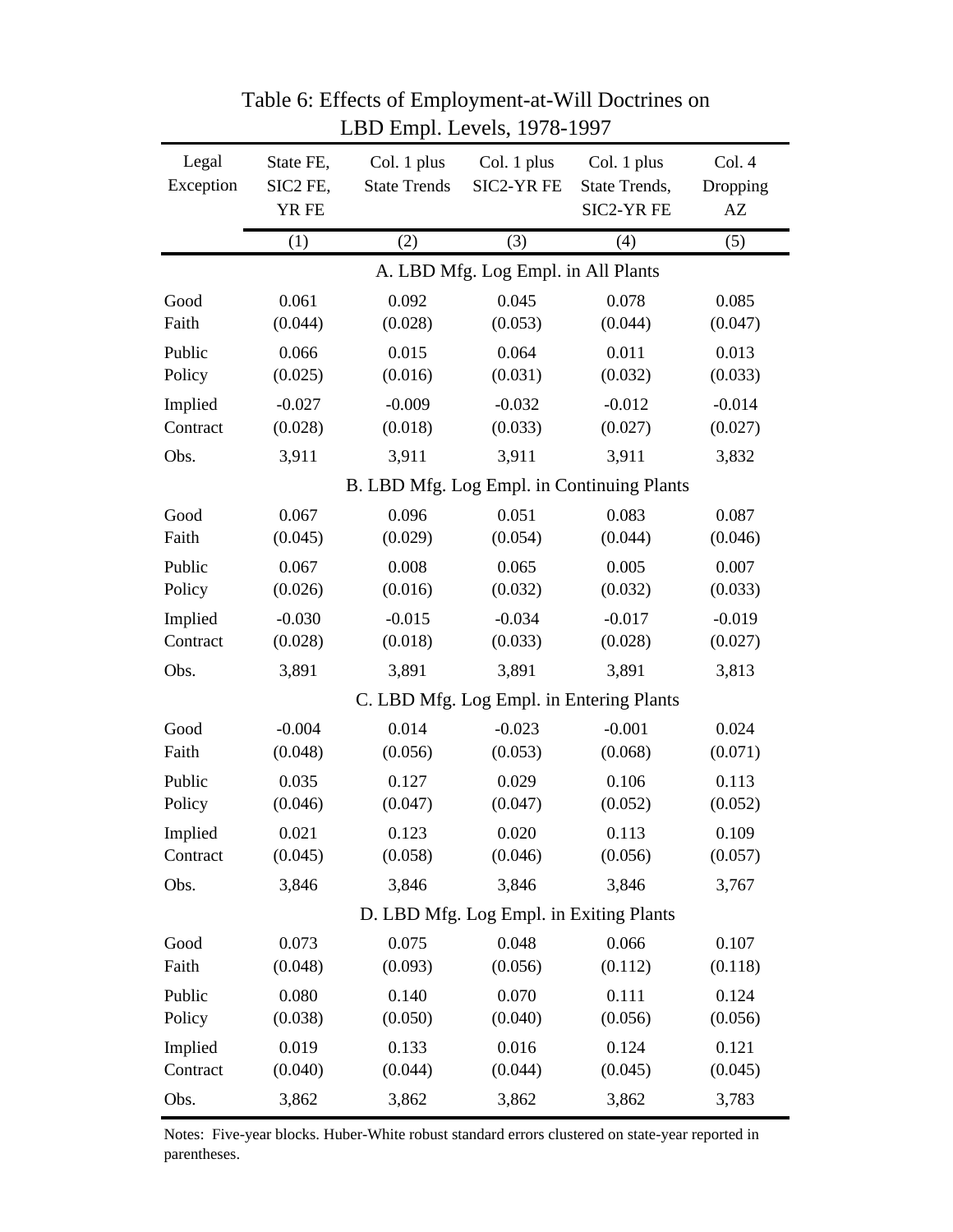| Legal<br>Exception | State FE,<br>SIC2 FE,<br>YR FE | Col. 1 plus<br>Col. 1 plus<br>SIC2-YR FE<br><b>State Trends</b> |          | Col. 1 plus<br>State Trends,<br>SIC2-YR FE | Plant FE,<br>YR FE |          | Col. 6.<br>Dropping<br>AZ |
|--------------------|--------------------------------|-----------------------------------------------------------------|----------|--------------------------------------------|--------------------|----------|---------------------------|
|                    | (1)                            | (2)                                                             | (3)      | (4)                                        | (5)                | (6)      | (7)                       |
|                    |                                |                                                                 |          | A. ASM Log Total Capital Investment        |                    |          |                           |
| Good               | 0.066                          | 0.090                                                           | 0.066    | 0.078                                      | 0.075              | 0.068    | 0.078                     |
| Faith              | (0.045)                        | (0.044)                                                         | (0.042)  | (0.040)                                    | (0.048)            | (0.036)  | (0.034)                   |
| Public             | 0.017                          | 0.012                                                           | 0.016    | 0.023                                      | 0.027              | 0.039    | 0.041                     |
| Policy             | (0.029)                        | (0.032)                                                         | (0.029)  | (0.027)                                    | (0.029)            | (0.030)  | (0.031)                   |
| Implied            | 0.016                          | 0.030                                                           | 0.021    | 0.029                                      | 0.013              | 0.007    | 0.008                     |
| Contract           | (0.026)                        | (0.030)                                                         | (0.026)  | (0.028)                                    | (0.027)            | (0.028)  | (0.028)                   |
| Obs.               | 96,310                         | 96,310                                                          | 96,310   | 96,310                                     | 96,310             | 96,310   | 95,987                    |
|                    |                                |                                                                 |          | B. ASM Log Total Capital-Labor Ratio       |                    |          |                           |
| Good               | 0.058                          | $-0.002$                                                        | 0.042    | $-0.001$                                   | 0.043              | 0.031    | 0.030                     |
| Faith              | (0.029)                        | (0.018)                                                         | (0.023)  | (0.020)                                    | (0.030)            | (0.025)  | (0.026)                   |
| Public             | $-0.028$                       | $-0.001$                                                        | $-0.023$ | $-0.004$                                   | $-0.027$           | $-0.010$ | $-0.010$                  |
| Policy             | (0.017)                        | (0.010)                                                         | (0.013)  | (0.009)                                    | (0.017)            | (0.009)  | (0.010)                   |
| Implied            | 0.020                          | 0.007                                                           | 0.009    | 0.003                                      | 0.017              | 0.008    | 0.007                     |
| Contract           | (0.018)                        | (0.009)                                                         | (0.014)  | (0.010)                                    | (0.018)            | (0.008)  | (0.008)                   |
| Obs.               | 84,414                         | 84,414                                                          | 84,414   | 84,414                                     | 84,414             | 84,414   | 84,176                    |

## Table 7: Effects of Employment-at-Will Doctrines on ASM Capital Investment, 1979-1995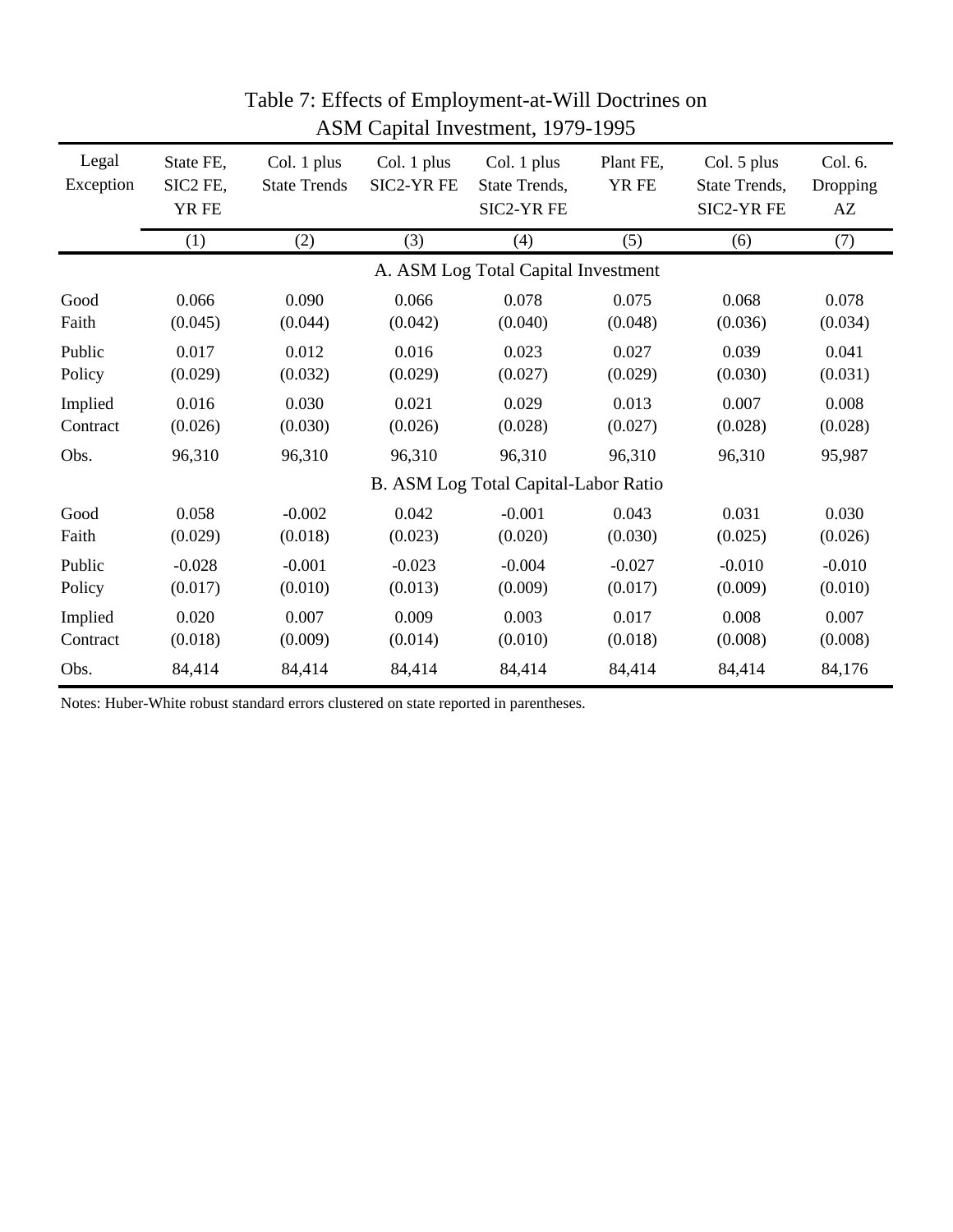| Legal<br>Exception | State FE,<br>SIC2 FE,<br>YR FE | Col. 1 plus<br>Col. 1 plus<br><b>State Trends</b><br>SIC2-YR FE |          | Col. 1 plus<br>State Trends,<br>SIC2-YR FE                      | Plant FE,<br>YR FE | Col. 5 plus<br>State Trends,<br>SIC2-YR FE | Col. 6.<br>Dropping<br>AZ |
|--------------------|--------------------------------|-----------------------------------------------------------------|----------|-----------------------------------------------------------------|--------------------|--------------------------------------------|---------------------------|
|                    | (1)                            | (2)                                                             | (3)      | (4)                                                             | (5)                | (6)                                        | (7)                       |
|                    |                                |                                                                 |          | A. ASM Return on Capital using Value-Added (with trimmed tails) |                    |                                            |                           |
| Good               | $-0.051$                       | $-0.007$                                                        | $-0.041$ | $-0.013$                                                        | $-0.046$           | $-0.037$                                   | $-0.038$                  |
| Faith              | (0.025)                        | (0.049)                                                         | (0.023)  | (0.042)                                                         | (0.022)            | (0.029)                                    | (0.030)                   |
| Public             | 0.022                          | 0.001                                                           | 0.021    | 0.007                                                           | 0.021              | 0.014                                      | 0.014                     |
| Policy             | (0.014)                        | (0.013)                                                         | (0.014)  | (0.012)                                                         | (0.015)            | (0.015)                                    | (0.015)                   |
| Implied            | $-0.011$                       | $-0.001$                                                        | $-0.006$ | $-0.004$                                                        | $-0.017$           | $-0.010$                                   | $-0.010$                  |
| Contract           | (0.015)                        | (0.013)                                                         | (0.014)  | (0.014)                                                         | (0.015)            | (0.014)                                    | (0.014)                   |
| Obs.               | 78,823                         | 78,823                                                          | 78,823   | 78,823<br>B. ASM Log Labor Productivity                         | 78,823             | 78,823                                     | 78,609                    |
|                    |                                |                                                                 |          |                                                                 |                    |                                            |                           |
| Good               | 0.039                          | 0.006                                                           | 0.040    | 0.009                                                           | 0.027              | 0.035                                      | 0.038                     |
| Faith              | (0.015)                        | (0.007)                                                         | (0.015)  | (0.007)                                                         | (0.016)            | (0.010)                                    | (0.009)                   |
| Public             | 0.003                          | 0.006                                                           | 0.002    | 0.007                                                           | 0.004              | 0.003                                      | 0.004                     |
| Policy             | (0.008)                        | (0.005)                                                         | (0.007)  | (0.005)                                                         | (0.009)            | (0.008)                                    | (0.008)                   |
| Implied            | 0.000                          | 0.007                                                           | 0.000    | 0.008                                                           | $-0.001$           | $-0.002$                                   | $-0.001$                  |
| Contract           | (0.008)                        | (0.007)                                                         | (0.008)  | (0.006)                                                         | (0.008)            | (0.007)                                    | (0.007)                   |
| Obs.               | 96,308                         | 96,308                                                          | 96,308   | 96,308                                                          | 96,308             | 96,308                                     | 95,985                    |
|                    |                                |                                                                 |          | <b>B. ASM Log Production Worker Wages</b>                       |                    |                                            |                           |
| Good               | 0.013                          | 0.017                                                           | 0.009    | 0.015                                                           | 0.014              | 0.015                                      | 0.016                     |
| Faith              | (0.016)                        | (0.006)                                                         | (0.014)  | (0.006)                                                         | (0.016)            | (0.006)                                    | (0.005)                   |
| Public             | $-0.002$                       | 0.001                                                           | $-0.003$ | $-0.001$                                                        | $-0.001$           | 0.002                                      | 0.002                     |
| Policy             | (0.007)                        | (0.004)                                                         | (0.007)  | (0.004)                                                         | (0.007)            | (0.006)                                    | (0.006)                   |
| Implied            | 0.005                          | 0.005                                                           | 0.004    | 0.005                                                           | 0.005              | 0.000                                      | 0.001                     |
| Contract           | (0.007)                        | (0.003)                                                         | (0.007)  | (0.004)                                                         | (0.008)            | (0.006)                                    | (0.006)                   |
| Obs.               | 96,310                         | 96,310                                                          | 96,310   | 96,310                                                          | 96,310             | 96,310                                     | 95,987                    |

Table 8: Effects of Employment-at-Will Doctrines on ASM Capital Returns, Labor Productivity, and Production Worker Wages, 1979-1995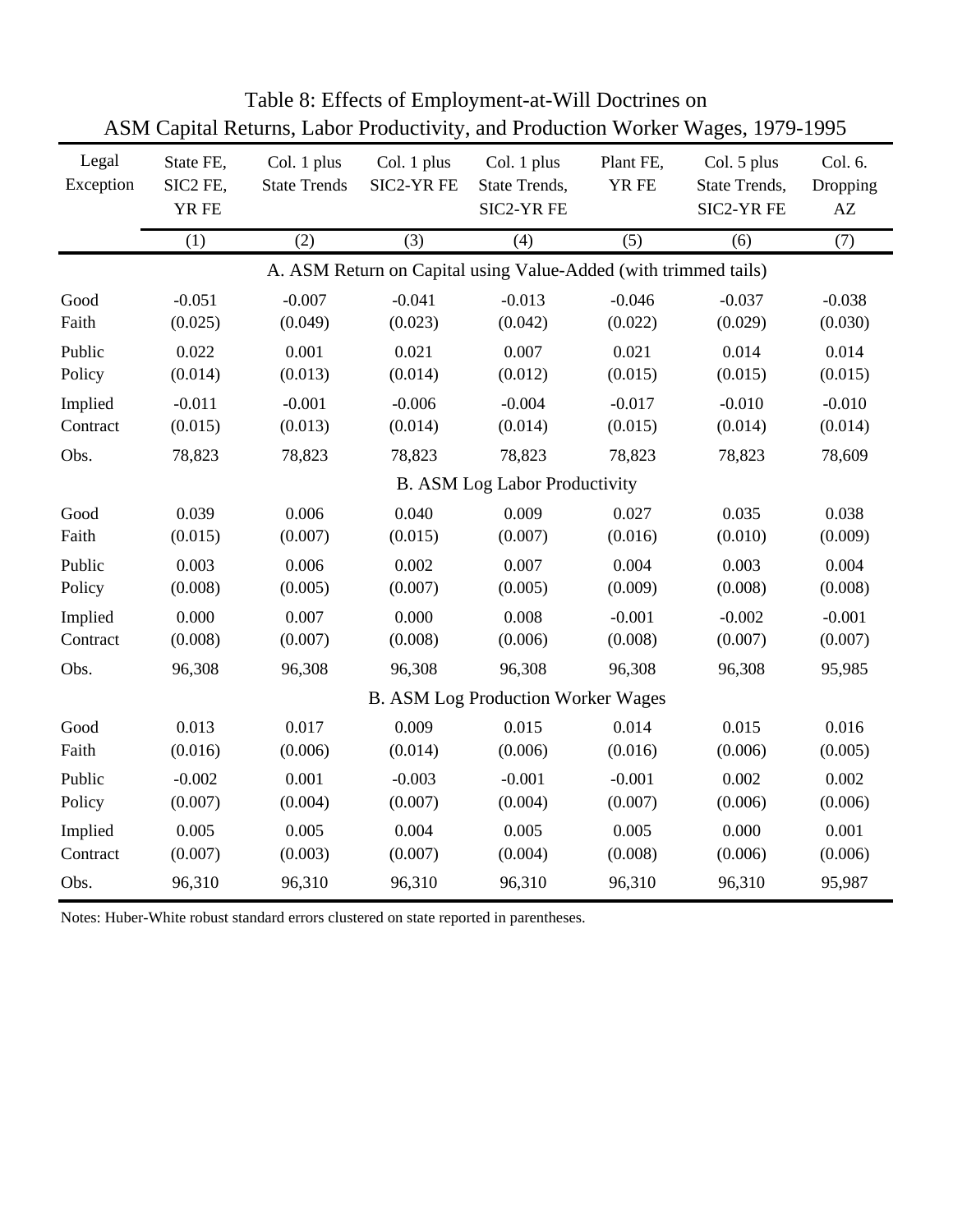| Legal<br>Exception | State FE,<br>SIC2 FE,<br>YR FE | Col. 1 plus<br><b>State Trends</b> | Col. 1 plus<br>SIC2-YR FE | Col. 1 plus<br>State Trends.<br>SIC2-YR FE | Plant FE,<br>YR FE | Col. 5 plus<br>State Trends,<br>SIC2-YR FE | Col. 6.<br>Dropping<br>AZ |
|--------------------|--------------------------------|------------------------------------|---------------------------|--------------------------------------------|--------------------|--------------------------------------------|---------------------------|
|                    | $\left( 1\right)$              | (2)                                | (3)                       | (4)                                        | (5)                | (6)                                        | (7)                       |
| Good               | $-0.029$                       | $-0.023$                           | $-0.030$                  | $-0.023$                                   | $-0.021$           | $-0.014$                                   | $-0.016$                  |
| Faith              | (0.013)                        | (0.008)                            | (0.014)                   | (0.009)                                    | (0.014)            | (0.009)                                    | (0.009)                   |
| Public             | 0.009                          | 0.005                              | 0.008                     | 0.004                                      | 0.006              | 0.002                                      | 0.002                     |
| Policy             | (0.009)                        | (0.006)                            | (0.010)                   | (0.006)                                    | (0.010)            | (0.010)                                    | (0.010)                   |
| Implied            | $-0.005$                       | $-0.002$                           | $-0.004$                  | $-0.002$                                   | $-0.004$           | $-0.009$                                   | $-0.008$                  |
| Contract           | (0.009)                        | (0.009)                            | (0.009)                   | (0.009)                                    | (0.009)            | (0.010)                                    | (0.010)                   |
| Obs.               | 78,662                         | 78,662                             | 78,662                    | 78,662                                     | 78,662             | 78,662                                     | 78,477                    |

## Table 9: Effects of Employment-at-Will Doctrines on ASM Establishment Productivity, 1979-1995

Notes: Huber-White robust standard errors clustered on state reported in parentheses. TFP is the establishment-level residual from a regression of value-added on four factors of production (production employment, non-production employment, equipment and structures).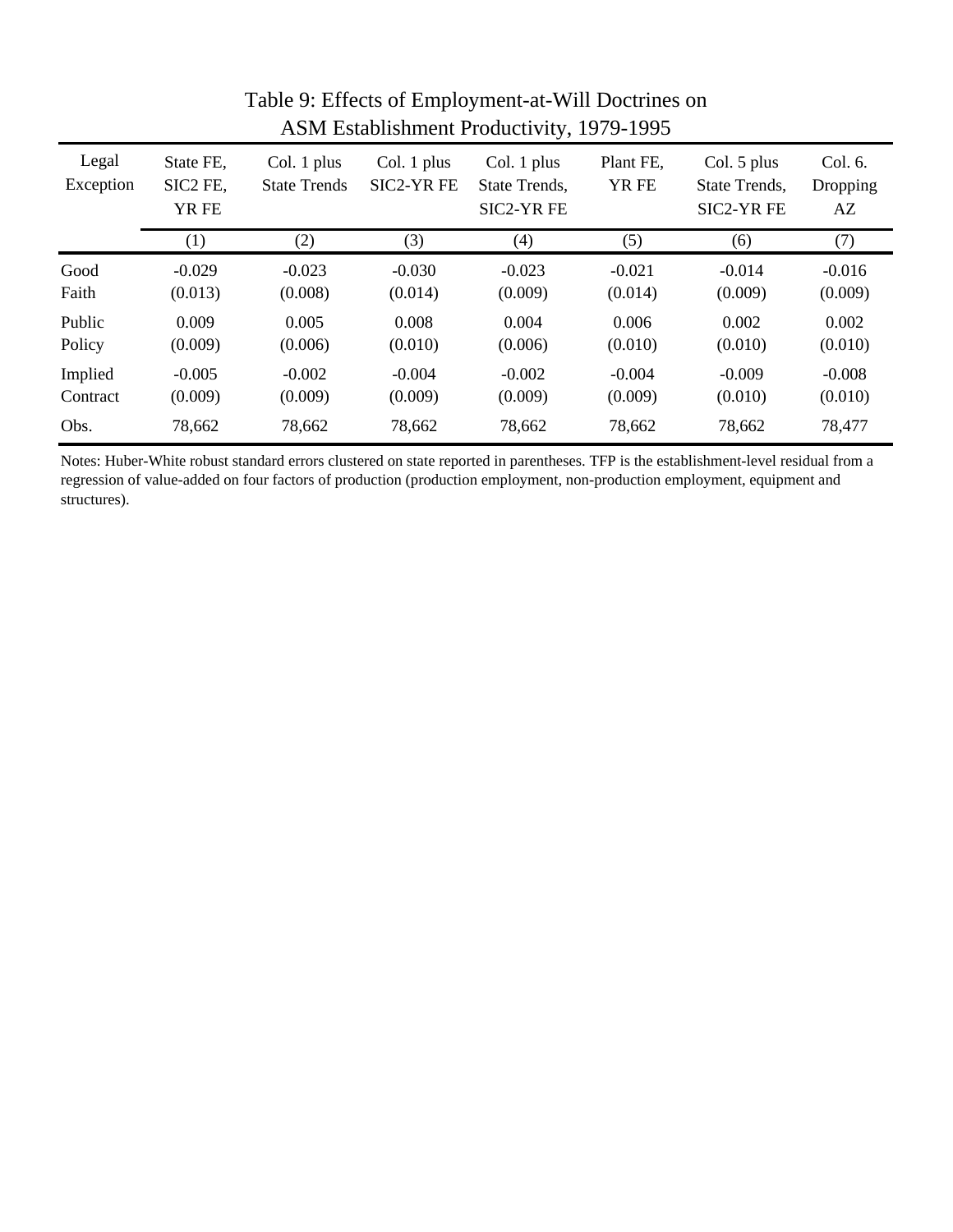| Legal<br>Exception | State FE,<br>SIC2 FE,<br>YR FE |         |          | Col. 1 plus<br><b>State Trends</b> |          | Col. 1 plus<br><b>SIC2-YR FE</b> |          | Col. 1 plus<br>State Trends,<br><b>SIC2-YR FE</b> |          | Col. 4<br>Dropping AZ |
|--------------------|--------------------------------|---------|----------|------------------------------------|----------|----------------------------------|----------|---------------------------------------------------|----------|-----------------------|
|                    |                                | (1)     |          | (2)                                |          | (3)                              |          | (4)                                               |          | (5)                   |
| $\Delta$ GF t+2    | 0.024                          | (0.030) | 0.024    | (0.032)                            | 0.019    | (0.029)                          | 0.022    | (0.030)                                           | 0.025    | (0.044)               |
| $\Delta$ GF t+1    | 0.019                          | (0.038) | 0.018    | (0.039)                            | 0.015    | (0.031)                          | 0.017    | (0.032)                                           | 0.029    | (0.045)               |
| $\Delta$ GF        | 0.006                          | (0.015) | 0.018    | (0.020)                            | 0.001    | (0.015)                          | 0.017    | (0.018)                                           | 0.023    | (0.030)               |
| $\Delta$ GF t-1    | $-0.010$                       | (0.015) | 0.000    | (0.020)                            | $-0.009$ | (0.015)                          | 0.004    | (0.020)                                           | 0.010    | (0.032)               |
| $\Delta$ GF t-2    | 0.003                          | (0.015) | 0.012    | (0.020)                            | 0.002    | (0.015)                          | 0.015    | (0.019)                                           | 0.019    | (0.031)               |
| $\Delta$ GF t-3    | $-0.029$                       | (0.016) | $-0.023$ | (0.023)                            | $-0.028$ | (0.015)                          | $-0.017$ | (0.021)                                           | $-0.017$ | (0.032)               |
| GF Lag t-4         | $-0.004$                       | (0.015) | $-0.009$ | (0.022)                            | $-0.005$ | (0.015)                          | $-0.006$ | (0.021)                                           | $-0.001$ | (0.032)               |
| $\Delta$ PP t+2    | 0.002                          | (0.009) | 0.004    | (0.010)                            | 0.001    | (0.009)                          | 0.003    | (0.010)                                           | 0.002    | (0.010)               |
| $\Delta$ PP t+1    | 0.018                          | (0.013) | 0.023    | (0.013)                            | 0.018    | (0.012)                          | 0.023    | (0.013)                                           | 0.023    | (0.013)               |
| $\Delta$ PP        | 0.004                          | (0.006) | 0.012    | (0.008)                            | 0.002    | (0.006)                          | 0.009    | (0.009)                                           | 0.010    | (0.009)               |
| $\Delta$ PP t-1    | 0.008                          | (0.006) | 0.017    | (0.009)                            | 0.009    | (0.006)                          | 0.016    | (0.009)                                           | 0.017    | (0.009)               |
| $\Delta$ PP t-2    | 0.007                          | (0.007) | 0.015    | (0.010)                            | 0.006    | (0.008)                          | 0.014    | (0.011)                                           | 0.014    | (0.010)               |
| $\Delta$ PP t-3    | 0.007                          | (0.008) | 0.014    | (0.011)                            | 0.006    | (0.008)                          | 0.013    | (0.011)                                           | 0.012    | (0.011)               |
| PP Lag t-4         | 0.012                          | (0.006) | 0.022    | (0.010)                            | 0.010    | (0.006)                          | 0.019    | (0.011)                                           | 0.020    | (0.011)               |
| $\Delta$ IC t+2    | 0.010                          | (0.006) | 0.012    | (0.006)                            | 0.009    | (0.005)                          | 0.011    | (0.005)                                           | 0.013    | (0.005)               |
| $\Delta$ IC t+1    | 0.008                          | (0.006) | 0.009    | (0.007)                            | 0.009    | (0.006)                          | 0.009    | (0.007)                                           | 0.009    | (0.007)               |
| $\Delta$ IC        | 0.009                          | (0.009) | 0.009    | (0.007)                            | 0.008    | (0.007)                          | 0.007    | (0.006)                                           | 0.008    | (0.006)               |
| $\Delta$ IC t-1    | 0.004                          | (0.006) | 0.002    | (0.006)                            | 0.006    | (0.006)                          | 0.004    | (0.006)                                           | 0.005    | (0.006)               |
| $\Delta$ IC t-2    | 0.013                          | (0.007) | 0.012    | (0.008)                            | 0.016    | (0.007)                          | 0.015    | (0.008)                                           | 0.016    | (0.008)               |
| $\Delta$ IC t-3    | 0.012                          | (0.007) | 0.012    | (0.009)                            | 0.011    | (0.007)                          | 0.011    | (0.009)                                           | 0.012    | (0.009)               |
| IC Lag t-4         | 0.005                          | (0.005) | 0.005    | (0.010)                            | 0.005    | (0.005)                          | 0.006    | (0.009)                                           | 0.006    | (0.009)               |
| Obs.               |                                | 15,044  |          | 15,044                             |          | 15,044                           |          | 15,044                                            | 14,724   |                       |

LBD Mfg. Empl. Changes, 1979-1995 App. Table 1: Dynamic Effects of Employment-at-Will Doctrines on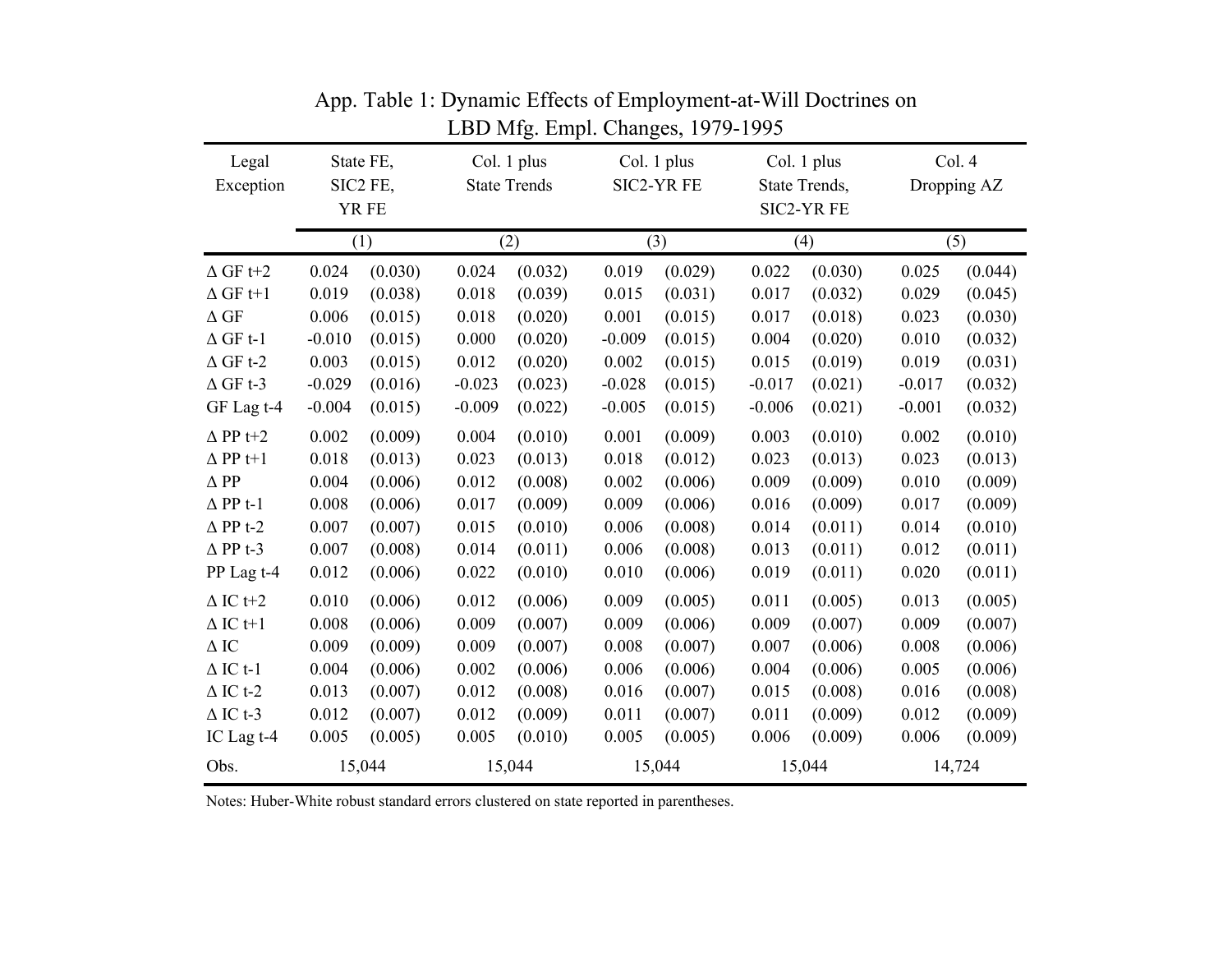| Legal<br>Exception |          | State FE,<br>SIC2 FE,<br>YR FE |          | Col. 1 plus<br><b>State Trends</b> |          | Col. 1 plus<br>SIC2-YR FE |          | Col. 1 plus<br>State Trends,<br>SIC2-YR FE |          | Plant FE,<br>YR FE |          | Col. 5 plus<br>State Trends,<br>SIC2-YR FE |          | Col. 6<br>Dropping AZ |  |
|--------------------|----------|--------------------------------|----------|------------------------------------|----------|---------------------------|----------|--------------------------------------------|----------|--------------------|----------|--------------------------------------------|----------|-----------------------|--|
|                    |          | (1)                            |          | (2)                                |          | (3)                       |          | (4)                                        |          | (5)                |          | (6)                                        |          | (7)                   |  |
| $\Delta$ GF t+2    | $-0.005$ | (0.019)                        | 0.000    | (0.012)                            | $-0.010$ | (0.014)                   | 0.008    | (0.011)                                    | 0.023    | (0.022)            | 0.004    | (0.017)                                    | $-0.008$ | (0.012)               |  |
| $\Delta$ GF t+1    | 0.009    | (0.029)                        | $-0.023$ | (0.021)                            | $-0.006$ | (0.025)                   | $-0.012$ | (0.024)                                    | 0.029    | (0.027)            | $-0.025$ | (0.017)                                    | $-0.024$ | (0.019)               |  |
| $\Delta$ GF        | 0.046    | (0.030)                        | 0.026    | (0.022)                            | 0.033    | (0.025)                   | 0.038    | (0.026)                                    | 0.066    | (0.029)            | 0.015    | (0.017)                                    | 0.017    | (0.018)               |  |
| $\Delta$ GF t-1    | 0.050    | (0.031)                        | 0.043    | (0.024)                            | 0.034    | (0.026)                   | 0.051    | (0.027)                                    | 0.072    | (0.031)            | 0.021    | (0.018)                                    | 0.024    | (0.021)               |  |
| $\Delta$ GF t-2    | 0.065    | (0.033)                        | 0.062    | (0.027)                            | 0.047    | (0.030)                   | 0.069    | (0.030)                                    | 0.086    | (0.030)            | 0.024    | (0.022)                                    | 0.027    | (0.024)               |  |
| $\Delta$ GF t-3    | 0.092    | (0.035)                        | 0.097    | (0.026)                            | 0.071    | (0.029)                   | 0.101    | (0.032)                                    | 0.115    | (0.033)            | 0.053    | (0.025)                                    | 0.058    | (0.026)               |  |
| GF Lag t-4         | 0.058    | (0.042)                        | 0.145    | (0.032)                            | 0.037    | (0.038)                   | 0.140    | (0.035)                                    | 0.079    | (0.040)            | 0.049    | (0.028)                                    | 0.052    | (0.029)               |  |
| $\Delta$ PP t+2    | 0.012    | (0.015)                        | $-0.006$ | (0.013)                            | 0.008    | (0.011)                   | $-0.008$ | (0.011)                                    | 0.016    | (0.015)            | 0.011    | (0.011)                                    | 0.010    | (0.011)               |  |
| $\Delta$ PP t+1    | 0.011    | (0.015)                        | $-0.019$ | (0.015)                            | 0.000    | (0.011)                   | $-0.025$ | (0.011)                                    | 0.015    | (0.015)            | 0.001    | (0.012)                                    | 0.001    | (0.012)               |  |
| $\Delta$ PP        | 0.017    | (0.019)                        | $-0.026$ | (0.015)                            | 0.007    | (0.016)                   | $-0.026$ | (0.012)                                    | 0.019    | (0.018)            | 0.006    | (0.015)                                    | 0.006    | (0.015)               |  |
| $\Delta$ PP t-1    | 0.020    | (0.019)                        | $-0.029$ | (0.014)                            | 0.011    | (0.015)                   | $-0.027$ | (0.011)                                    | 0.022    | (0.018)            | 0.010    | (0.015)                                    | 0.010    | (0.015)               |  |
| $\Delta$ PP t-2    | 0.026    | (0.019)                        | $-0.025$ | (0.016)                            | 0.016    | (0.016)                   | $-0.024$ | (0.012)                                    | 0.028    | (0.019)            | 0.014    | (0.016)                                    | 0.014    | (0.016)               |  |
| $\Delta$ PP t-3    | 0.028    | (0.021)                        | $-0.029$ | (0.019)                            | 0.018    | (0.018)                   | $-0.024$ | (0.016)                                    | 0.030    | (0.022)            | 0.018    | (0.019)                                    | 0.018    | (0.019)               |  |
| PP Lag t-4         | 0.032    | (0.026)                        | $-0.040$ | (0.022)                            | 0.023    | (0.023)                   | $-0.028$ | (0.019)                                    | 0.034    | (0.026)            | 0.028    | (0.021)                                    | 0.028    | (0.022)               |  |
| $\Delta$ IC t+2    | $-0.008$ | (0.011)                        | $-0.004$ | (0.009)                            | $-0.003$ | (0.010)                   | $-0.001$ | (0.009)                                    | $-0.008$ | (0.011)            | $-0.009$ | (0.008)                                    | $-0.009$ | (0.008)               |  |
| $\Delta$ IC t+1    | $-0.013$ | (0.014)                        | $-0.007$ | (0.013)                            | $-0.006$ | (0.012)                   | $-0.003$ | (0.012)                                    | $-0.010$ | (0.014)            | $-0.012$ | (0.011)                                    | $-0.013$ | (0.011)               |  |
| $\Delta$ IC        | $-0.019$ | (0.017)                        | $-0.010$ | (0.018)                            | $-0.011$ | (0.016)                   | $-0.006$ | (0.016)                                    | $-0.017$ | (0.017)            | $-0.019$ | (0.013)                                    | $-0.020$ | (0.013)               |  |
| $\Delta$ IC t-1    | $-0.027$ | (0.021)                        | $-0.010$ | (0.022)                            | $-0.013$ | (0.019)                   | $-0.001$ | (0.019)                                    | $-0.026$ | (0.021)            | $-0.020$ | (0.017)                                    | $-0.020$ | (0.017)               |  |
| $\Delta$ IC t-2    | $-0.027$ | (0.022)                        | $-0.009$ | (0.025)                            | $-0.014$ | (0.020)                   | $-0.003$ | (0.022)                                    | $-0.025$ | (0.022)            | $-0.021$ | (0.019)                                    | $-0.022$ | (0.019)               |  |
| $\Delta$ IC t-3    | $-0.023$ | (0.025)                        | $-0.002$ | (0.027)                            | $-0.007$ | (0.022)                   | 0.006    | (0.024)                                    | $-0.021$ | (0.025)            | $-0.016$ | (0.021)                                    | $-0.016$ | (0.021)               |  |
| IC Lag t-4         | $-0.021$ | (0.028)                        | 0.001    | (0.030)                            | $-0.007$ | (0.025)                   | 0.009    | (0.027)                                    | $-0.020$ | (0.028)            | $-0.015$ | (0.023)                                    | $-0.015$ | (0.023)               |  |
| Obs.               |          | 96,310                         |          | 96,310                             |          | 96,310                    |          | 96,310                                     |          | 96,310             | 96,310   |                                            | 95,987   |                       |  |

App. Table 2: Dynamic Effects of Employment-at-Will Doctrines on ASM Log Empl. Levels, 1979-1995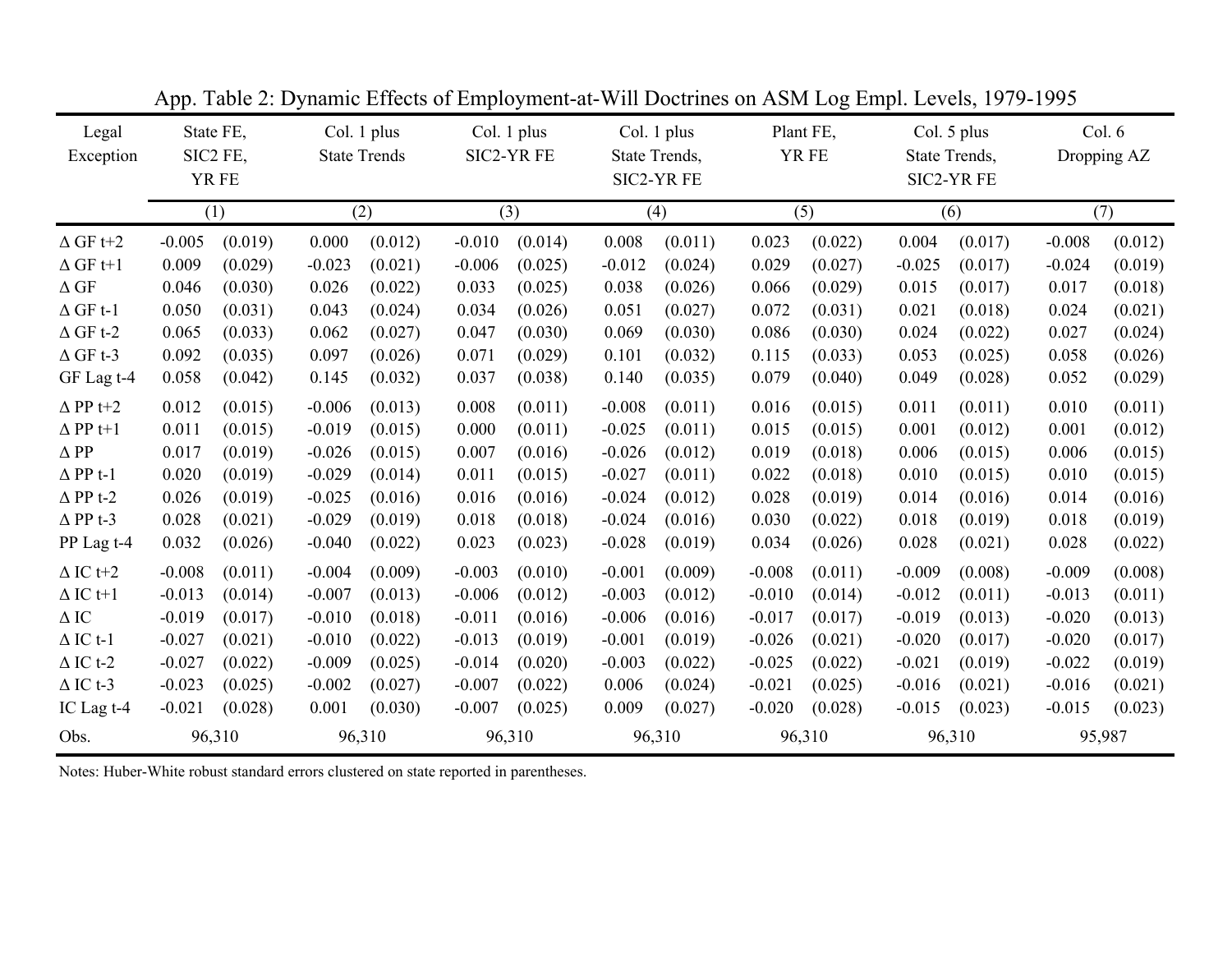| Legal<br>Exception | State FE,<br>SIC2 FE,<br>YR FE |         |          | Col. 1 plus<br><b>State Trends</b> |          | Col. 1 plus<br>SIC2-YR FE |          | Col. 1 plus<br>State Trends,<br>SIC2-YR FE | Col. 4<br>Dropping AZ |         |  |  |
|--------------------|--------------------------------|---------|----------|------------------------------------|----------|---------------------------|----------|--------------------------------------------|-----------------------|---------|--|--|
|                    | (1)                            |         |          | (2)                                |          | (3)                       |          | (4)                                        | (5)                   |         |  |  |
| $\Delta$ GF t+2    | 0.039                          | (0.037) | 0.076    | (0.039)                            | 0.006    | (0.040)                   | 0.047    | (0.038)                                    | 0.005                 | (0.027) |  |  |
| $\Delta$ GF t+1    | $-0.011$                       | (0.068) | 0.022    | (0.073)                            | $-0.023$ | (0.072)                   | 0.012    | (0.066)                                    | $-0.073$              | (0.037) |  |  |
| $\Delta$ GF        | 0.052                          | (0.069) | 0.097    | (0.074)                            | 0.036    | (0.071)                   | 0.081    | (0.066)                                    | $-0.001$              | (0.043) |  |  |
| $\Delta$ GF t-1    | 0.042                          | (0.071) | 0.103    | (0.078)                            | 0.024    | (0.074)                   | 0.085    | (0.071)                                    | 0.000                 | (0.048) |  |  |
| $\Delta$ GF t-2    | 0.115                          | (0.069) | 0.149    | (0.079)                            | 0.097    | (0.076)                   | 0.128    | (0.074)                                    | 0.041                 | (0.049) |  |  |
| $\Delta$ GF t-3    | 0.137                          | (0.067) | 0.175    | (0.076)                            | 0.102    | (0.075)                   | 0.137    | (0.074)                                    | 0.056                 | (0.056) |  |  |
| GF Lag t-4         | 0.124                          | (0.079) | 0.237    | (0.080)                            | 0.089    | (0.084)                   | 0.194    | (0.078)                                    | 0.116                 | (0.062) |  |  |
| $\Delta$ PP t+2    | 0.047                          | (0.032) | $-0.006$ | (0.029)                            | 0.053    | (0.032)                   | $-0.003$ | (0.026)                                    | $-0.003$              | (0.026) |  |  |
| $\Delta$ PP t+1    | 0.100                          | (0.026) | $-0.014$ | (0.028)                            | 0.101    | (0.028)                   | $-0.018$ | (0.022)                                    | $-0.019$              | (0.023) |  |  |
| $\Delta$ PP        | 0.116                          | (0.034) | $-0.020$ | (0.028)                            | 0.124    | (0.036)                   | $-0.019$ | (0.023)                                    | $-0.018$              | (0.024) |  |  |
| $\Delta$ PP t-1    | 0.118                          | (0.035) | $-0.031$ | (0.028)                            | 0.124    | (0.036)                   | $-0.031$ | (0.022)                                    | $-0.031$              | (0.023) |  |  |
| $\Delta$ PP t-2    | 0.119                          | (0.037) | $-0.036$ | (0.031)                            | 0.122    | (0.038)                   | $-0.038$ | (0.025)                                    | $-0.039$              | (0.025) |  |  |
| $\Delta$ PP t-3    | 0.140                          | (0.037) | $-0.023$ | (0.034)                            | 0.140    | (0.039)                   | $-0.029$ | (0.030)                                    | $-0.028$              | (0.030) |  |  |
| PP Lag t-4         | 0.153                          | (0.049) | $-0.052$ | (0.047)                            | 0.158    | (0.053)                   | $-0.050$ | (0.041)                                    | $-0.048$              | (0.041) |  |  |
| $\Delta$ IC t+2    | $-0.013$                       | (0.021) | $-0.002$ | (0.015)                            | $-0.011$ | (0.023)                   | $-0.004$ | (0.016)                                    | $-0.006$              | (0.016) |  |  |
| $\Delta$ IC t+1    | $-0.030$                       | (0.029) | $-0.009$ | (0.024)                            | $-0.027$ | (0.031)                   | $-0.009$ | (0.023)                                    | $-0.011$              | (0.023) |  |  |
| $\Delta$ IC        | $-0.043$                       | (0.033) | $-0.016$ | (0.030)                            | $-0.041$ | (0.036)                   | $-0.019$ | (0.029)                                    | $-0.021$              | (0.029) |  |  |
| $\Delta$ IC t-1    | $-0.049$                       | (0.041) | $-0.009$ | (0.040)                            | $-0.049$ | (0.044)                   | $-0.013$ | (0.036)                                    | $-0.018$              | (0.036) |  |  |
| $\Delta$ IC t-2    | $-0.068$                       | (0.049) | $-0.021$ | (0.048)                            | $-0.067$ | (0.051)                   | $-0.024$ | (0.044)                                    | $-0.027$              | (0.044) |  |  |
| $\Delta$ IC t-3    | $-0.077$                       | (0.054) | $-0.029$ | (0.052)                            | $-0.076$ | (0.056)                   | $-0.032$ | (0.048)                                    | $-0.037$              | (0.049) |  |  |
| IC Lag t-4         | $-0.062$                       | (0.063) | $-0.014$ | (0.061)                            | $-0.068$ | (0.065)                   | $-0.019$ | (0.056)                                    | $-0.025$              | (0.057) |  |  |
| Obs.               |                                | 16,180  |          | 16,180                             |          | 16,180                    |          | 16,180                                     |                       | 15,849  |  |  |

App. Table 3: Dynamic Effects of Employment-at-Will Doctrines on LBD Mfg. Empl. Levels, 1979-1995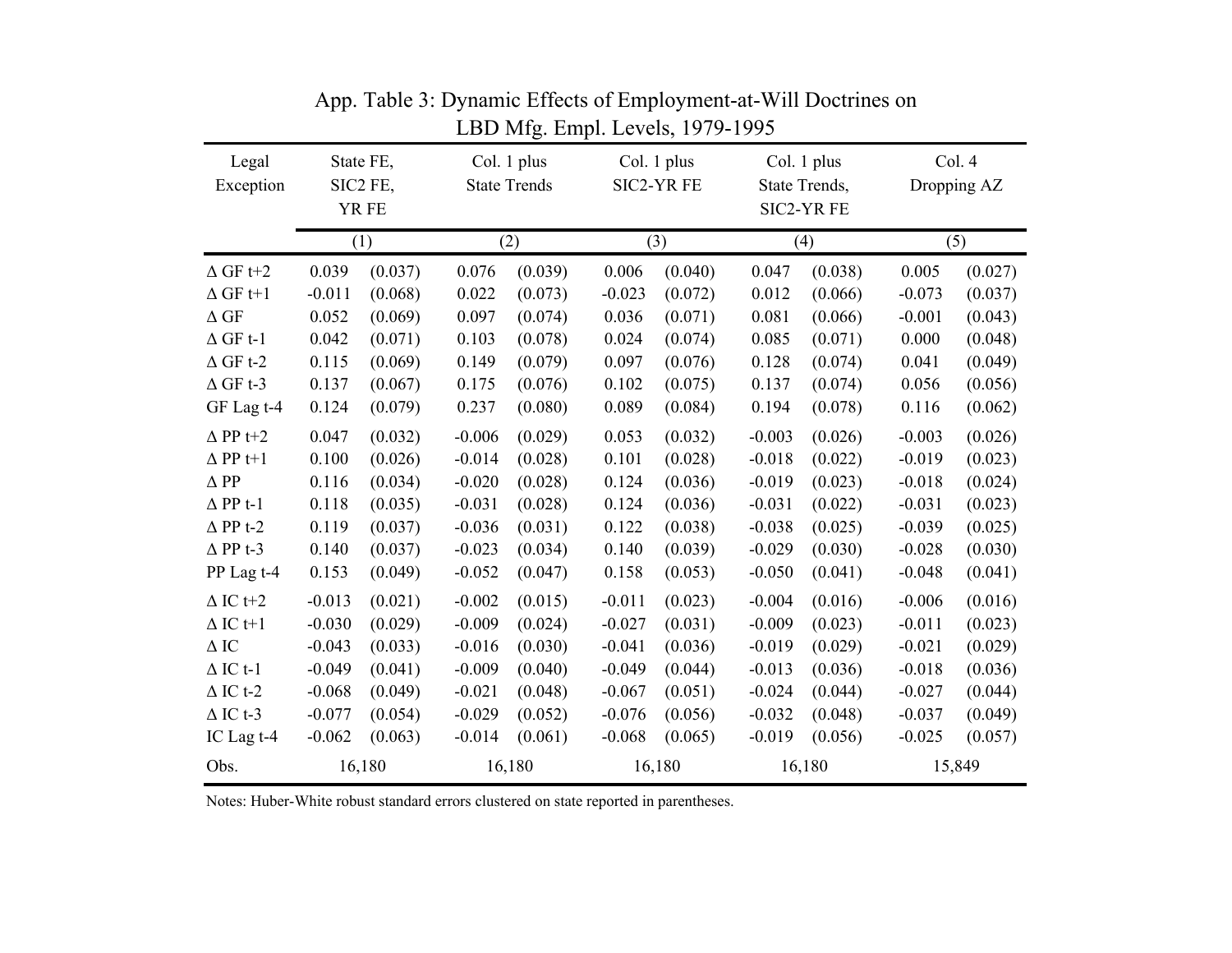| Legal<br>Exception | State FE,<br>SIC2 FE,<br>YR FE |         | Col. 1 plus<br><b>State Trends</b> | Col. 1 plus<br>SIC2-YR FE |          |         | Col. 1 plus<br>State Trends,<br>SIC2-YR FE |         | Plant FE,<br>YR FE |         | Col. 5 plus<br>State Trends,<br>SIC2-YR FE |         | Col. 6<br>Dropping AZ |         |  |
|--------------------|--------------------------------|---------|------------------------------------|---------------------------|----------|---------|--------------------------------------------|---------|--------------------|---------|--------------------------------------------|---------|-----------------------|---------|--|
|                    | (1)                            |         | (2)                                |                           |          | (3)     |                                            | (4)     |                    | (5)     |                                            | (6)     |                       | (7)     |  |
| $\Delta$ GF t+2    | $-0.243$                       | (0.118) | $-0.248$                           | (0.149)                   | $-0.252$ | (0.113) | $-0.267$                                   | (0.142) | $-0.207$           | (0.120) | $-0.269$                                   | (0.119) | $-0.307$              | (0.123) |  |
| $\Delta$ GF t+1    | $-0.046$                       | (0.143) | $-0.055$                           | (0.181)                   | $-0.053$ | (0.129) | $-0.078$                                   | (0.172) | $-0.006$           | (0.137) | $-0.068$                                   | (0.127) | $-0.046$              | (0.137) |  |
| $\Delta$ GF        | $-0.027$                       | (0.144) | $-0.023$                           | (0.183)                   | $-0.034$ | (0.129) | $-0.052$                                   | (0.175) | 0.011              | (0.136) | $-0.049$                                   | (0.127) | $-0.021$              | (0.135) |  |
| $\Delta$ GF t-1    | $-0.062$                       | (0.152) | $-0.042$                           | (0.188)                   | $-0.061$ | (0.135) | $-0.069$                                   | (0.179) | $-0.022$           | (0.142) | $-0.073$                                   | (0.129) | $-0.046$              | (0.136) |  |
| $\Delta$ GF t-2    | 0.042                          | (0.168) | 0.091                              | (0.186)                   | 0.048    | (0.150) | 0.060                                      | (0.179) | 0.084              | (0.157) | 0.034                                      | (0.125) | 0.076                 | (0.127) |  |
| $\Delta$ GF t-3    | 0.064                          | (0.167) | 0.127                              | (0.194)                   | 0.070    | (0.151) | 0.091                                      | (0.188) | 0.109              | (0.165) | 0.063                                      | (0.137) | 0.115                 | (0.137) |  |
| GF Lag t-4         | 0.048                          | (0.158) | 0.191                              | (0.192)                   | 0.043    | (0.141) | 0.114                                      | (0.181) | 0.091              | (0.155) | 0.054                                      | (0.125) | 0.086                 | (0.131) |  |
| $\Delta$ PP t+2    | 0.011                          | (0.038) | 0.006                              | (0.035)                   | $-0.019$ | (0.034) | $-0.016$                                   | (0.031) | 0.021              | (0.039) | $-0.001$                                   | (0.034) | $-0.002$              | (0.034) |  |
| $\Delta$ PP t+1    | 0.027                          | (0.033) | 0.029                              | (0.041)                   | 0.008    | (0.034) | 0.033                                      | (0.037) | 0.040              | (0.032) | 0.040                                      | (0.035) | 0.039                 | (0.035) |  |
| $\Delta$ PP        | 0.000                          | (0.033) | 0.001                              | (0.049)                   | $-0.017$ | (0.036) | 0.018                                      | (0.046) | 0.013              | (0.034) | 0.019                                      | (0.036) | 0.019                 | (0.036) |  |
| $\Delta$ PP t-1    | 0.010                          | (0.041) | 0.003                              | (0.059)                   | $-0.004$ | (0.042) | 0.028                                      | (0.053) | 0.022              | (0.041) | 0.034                                      | (0.046) | 0.034                 | (0.046) |  |
| $\Delta$ PP t-2    | $-0.008$                       | (0.052) | $-0.016$                           | (0.068)                   | $-0.028$ | (0.051) | 0.004                                      | (0.064) | 0.006              | (0.052) | 0.022                                      | (0.053) | 0.023                 | (0.053) |  |
| $\Delta$ PP t-3    | 0.047                          | (0.042) | 0.033                              | (0.060)                   | 0.026    | (0.047) | 0.056                                      | (0.056) | 0.066              | (0.044) | 0.086                                      | (0.053) | 0.088                 | (0.053) |  |
| PP Lag t-4         | 0.050                          | (0.046) | 0.024                              | (0.071)                   | 0.027    | (0.055) | 0.059                                      | (0.067) | 0.072              | (0.046) | 0.103                                      | (0.057) | 0.102                 | (0.057) |  |
| $\Delta$ IC t+2    | $-0.030$                       | (0.028) | $-0.032$                           | (0.035)                   | $-0.017$ | (0.025) | $-0.019$                                   | (0.032) | $-0.029$           | (0.028) | $-0.027$                                   | (0.028) | $-0.028$              | (0.027) |  |
| $\Delta$ IC t+1    | $-0.021$                       | (0.036) | $-0.025$                           | (0.048)                   | $-0.005$ | (0.032) | $-0.011$                                   | (0.043) | $-0.018$           | (0.037) | $-0.019$                                   | (0.035) | $-0.021$              | (0.035) |  |
| $\Delta$ IC        | $-0.039$                       | (0.041) | $-0.040$                           | (0.058)                   | $-0.028$ | (0.038) | $-0.034$                                   | (0.054) | $-0.037$           | (0.041) | $-0.044$                                   | (0.042) | $-0.045$              | (0.042) |  |
| $\Delta$ IC t-1    | 0.006                          | (0.048) | 0.009                              | (0.065)                   | 0.028    | (0.042) | 0.022                                      | (0.060) | 0.005              | (0.048) | 0.006                                      | (0.049) | 0.005                 | (0.050) |  |
| $\Delta$ IC t-2    | $-0.028$                       | (0.048) | $-0.022$                           | (0.071)                   | $-0.013$ | (0.043) | $-0.018$                                   | (0.065) | $-0.029$           | (0.050) | $-0.042$                                   | (0.047) | $-0.042$              | (0.047) |  |
| $\Delta$ IC t-3    | $-0.020$                       | (0.049) | $-0.015$                           | (0.078)                   | $-0.007$ | (0.046) | $-0.013$                                   | (0.073) | $-0.022$           | (0.050) | $-0.041$                                   | (0.051) | $-0.041$              | (0.052) |  |
| IC Lag t-4         | $-0.018$                       | (0.047) | $-0.013$                           | (0.090)                   | 0.001    | (0.047) | $-0.011$                                   | (0.085) | $-0.020$           | (0.048) | $-0.047$                                   | (0.059) | $-0.045$              | (0.059) |  |
| Obs.               | 96,310                         |         | 96,310                             |                           |          | 96,310  |                                            | 96,310  |                    | 96,310  |                                            | 96,310  |                       | 95,987  |  |

App. Table 4: Dynamic Effects of Employment-at-Will Doctrines on ASM Log Capital Investment, 1979-1995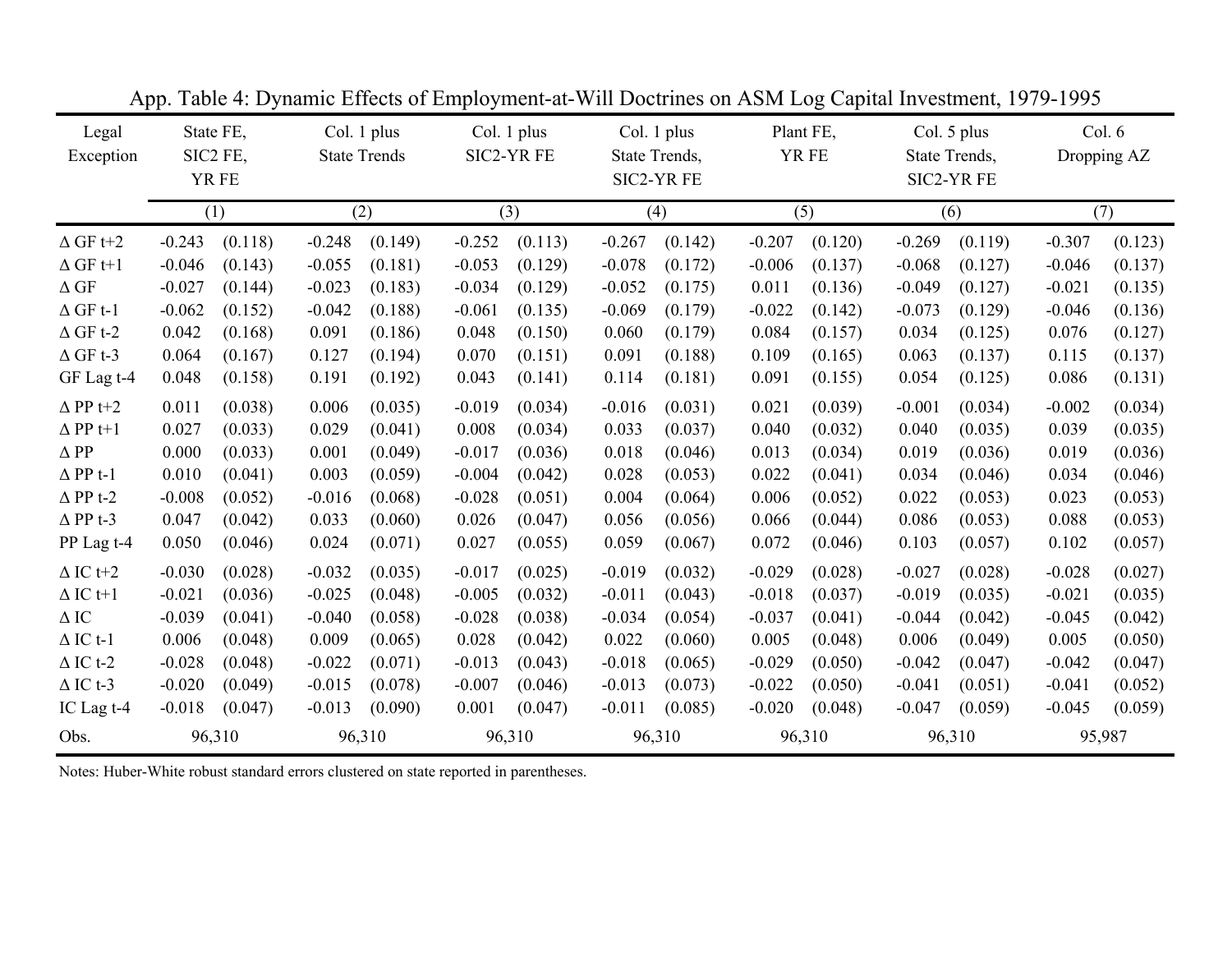| Legal<br>Exception | State FE,<br>SIC2 FE,<br>YR FE |         |       |         |          | Col. 1 plus<br><b>State Trends</b> | Col. 1 plus<br>SIC2-YR FE |         |          | Col. 1 plus<br>State Trends,<br>SIC2-YR FE |          | Plant FE,<br>YR FE |          | Col. 5 plus<br>State Trends,<br>SIC2-YR FE |  | Col. 6<br>Dropping AZ |  |
|--------------------|--------------------------------|---------|-------|---------|----------|------------------------------------|---------------------------|---------|----------|--------------------------------------------|----------|--------------------|----------|--------------------------------------------|--|-----------------------|--|
|                    | (1)                            |         | (2)   |         |          | (3)                                |                           | (4)     |          | (5)                                        |          | (6)                |          | (7)                                        |  |                       |  |
| $\Delta$ GF t+2    | 0.061                          | (0.019) | 0.057 | (0.028) | 0.045    | (0.014)                            | 0.037                     | (0.026) | 0.029    | (0.022)                                    | 0.021    | (0.034)            | 0.012    | (0.030)                                    |  |                       |  |
| $\Delta$ GF t+1    | 0.001                          | (0.044) | 0.065 | (0.058) | $-0.005$ | (0.031)                            | 0.036                     | (0.059) | $-0.037$ | (0.054)                                    | 0.007    | (0.060)            | $-0.034$ | (0.043)                                    |  |                       |  |
| $\Delta$ GF        | $-0.035$                       | (0.048) | 0.016 | (0.062) | $-0.047$ | (0.035)                            | $-0.015$                  | (0.063) | $-0.073$ | (0.059)                                    | $-0.038$ | (0.063)            | $-0.083$ | (0.044)                                    |  |                       |  |
| $\Delta$ GF t-1    | 0.002                          | (0.048) | 0.037 | (0.064) | $-0.013$ | (0.032)                            | 0.006                     | (0.064) | $-0.039$ | (0.056)                                    | $-0.010$ | (0.061)            | $-0.054$ | (0.040)                                    |  |                       |  |
| $\Delta$ GF t-2    | $-0.005$                       | (0.050) | 0.032 | (0.063) | $-0.020$ | (0.033)                            | 0.001                     | (0.064) | $-0.049$ | (0.058)                                    | 0.001    | (0.062)            | $-0.039$ | (0.045)                                    |  |                       |  |
| $\Delta$ GF t-3    | 0.026                          | (0.056) | 0.044 | (0.067) | 0.010    | (0.038)                            | 0.015                     | (0.069) | $-0.019$ | (0.064)                                    | 0.022    | (0.063)            | $-0.022$ | (0.044)                                    |  |                       |  |
| GF Lag t-4         | 0.099                          | (0.055) | 0.008 | (0.073) | 0.063    | (0.035)                            | $-0.020$                  | (0.072) | 0.048    | (0.064)                                    | 0.036    | (0.066)            | $-0.005$ | (0.049)                                    |  |                       |  |
| $\Delta$ PP t+2    | $-0.019$                       | (0.016) | 0.005 | (0.013) | $-0.007$ | (0.009)                            | 0.010                     | (0.009) | $-0.019$ | (0.015)                                    | $-0.004$ | (0.008)            | $-0.003$ | (0.008)                                    |  |                       |  |
| $\Delta$ PP t+1    | $-0.014$                       | (0.020) | 0.028 | (0.016) | 0.001    | (0.014)                            | 0.031                     | (0.012) | $-0.016$ | (0.020)                                    | 0.006    | (0.015)            | 0.006    | (0.015)                                    |  |                       |  |
| $\Delta$ PP        | $-0.018$                       | (0.024) | 0.031 | (0.017) | $-0.003$ | (0.017)                            | 0.028                     | (0.015) | $-0.020$ | (0.024)                                    | 0.003    | (0.013)            | 0.003    | (0.013)                                    |  |                       |  |
| $\Delta$ PP t-1    | $-0.029$                       | (0.024) | 0.028 | (0.018) | $-0.012$ | (0.017)                            | 0.024                     | (0.016) | $-0.031$ | (0.025)                                    | $-0.003$ | (0.012)            | $-0.003$ | (0.012)                                    |  |                       |  |
| $\Delta$ PP t-2    | $-0.034$                       | (0.026) | 0.027 | (0.019) | $-0.015$ | (0.019)                            | 0.024                     | (0.017) | $-0.035$ | (0.027)                                    | $-0.005$ | (0.015)            | $-0.004$ | (0.015)                                    |  |                       |  |
| $\Delta$ PP t-3    | $-0.030$                       | (0.028) | 0.038 | (0.021) | $-0.013$ | (0.022)                            | 0.030                     | (0.020) | $-0.030$ | (0.028)                                    | $-0.002$ | (0.017)            | $-0.002$ | (0.017)                                    |  |                       |  |
| PP Lag t-4         | $-0.047$                       | (0.033) | 0.042 | (0.023) | $-0.030$ | (0.024)                            | 0.026                     | (0.021) | $-0.046$ | (0.033)                                    | $-0.019$ | (0.019)            | $-0.017$ | (0.019)                                    |  |                       |  |
| $\Delta$ IC t+2    | 0.010                          | (0.016) | 0.013 | (0.010) | 0.004    | (0.013)                            | 0.006                     | (0.009) | 0.013    | (0.016)                                    | 0.013    | (0.009)            | 0.013    | (0.009)                                    |  |                       |  |
| $\Delta$ IC t+1    | 0.007                          | (0.020) | 0.007 | (0.015) | 0.003    | (0.016)                            | 0.003                     | (0.013) | 0.009    | (0.021)                                    | 0.011    | (0.011)            | 0.011    | (0.011)                                    |  |                       |  |
| $\Delta$ IC        | 0.020                          | (0.024) | 0.016 | (0.019) | 0.013    | (0.020)                            | 0.011                     | (0.016) | 0.021    | (0.025)                                    | 0.020    | (0.014)            | 0.020    | (0.014)                                    |  |                       |  |
| $\Delta$ IC t-1    | 0.034                          | (0.028) | 0.018 | (0.023) | 0.017    | (0.022)                            | 0.007                     | (0.021) | 0.034    | (0.029)                                    | 0.021    | (0.015)            | 0.020    | (0.015)                                    |  |                       |  |
| $\Delta$ IC t-2    | 0.042                          | (0.030) | 0.021 | (0.026) | 0.024    | (0.024)                            | 0.012                     | (0.024) | 0.041    | (0.030)                                    | 0.029    | (0.016)            | 0.028    | (0.016)                                    |  |                       |  |
| $\Delta$ IC t-3    | 0.034                          | (0.032) | 0.012 | (0.028) | 0.014    | (0.025)                            | 0.002                     | (0.027) | 0.033    | (0.032)                                    | 0.021    | (0.017)            | 0.019    | (0.018)                                    |  |                       |  |
| IC Lag t-4         | 0.046                          | (0.033) | 0.011 | (0.031) | 0.027    | (0.024)                            | 0.003                     | (0.029) | 0.044    | (0.034)                                    | 0.031    | (0.015)            | 0.030    | (0.015)                                    |  |                       |  |
| Obs.               |                                | 84,414  |       | 84,414  |          | 84,414                             |                           | 84,414  |          | 84,414                                     |          | 84,414             |          | 84,176                                     |  |                       |  |

App. Table 5: Dynamic Effects of Employment-at-Will Doctrines on ASM Log Capital-Labor Ratio, 1979-1995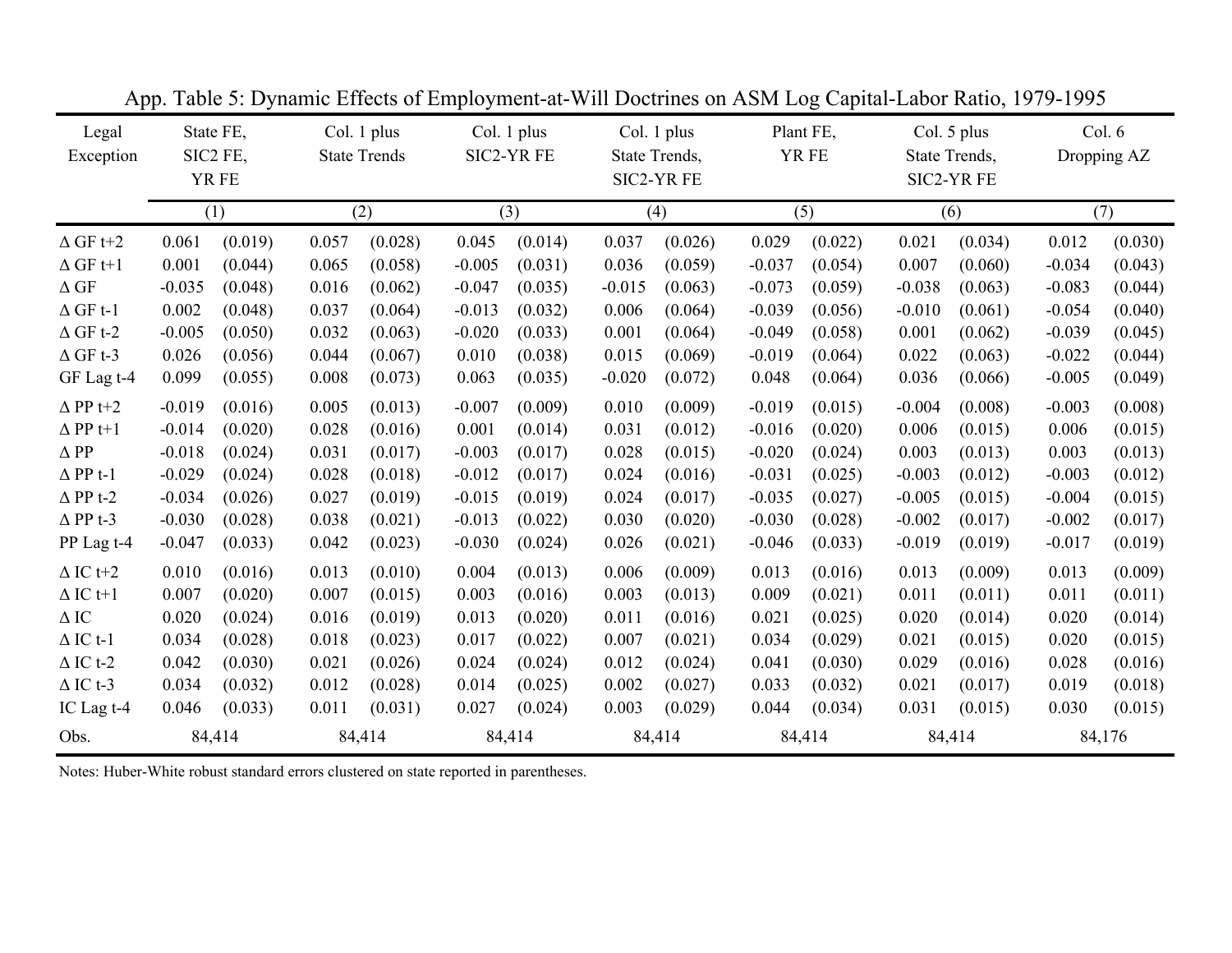| Legal<br>Exception |          | State FE,<br>SIC2 FE,<br>YR FE | Col. 1 plus<br><b>State Trends</b> |         |          | Col. 1 plus<br>Col. 1 plus<br>SIC2-YR FE<br>State Trends,<br>SIC2-YR FE |          |         |          | Plant FE,<br>YR FE | Col. 5 plus<br>State Trends,<br>SIC2-YR FE |         | Col. 6<br>Dropping AZ |         |  |
|--------------------|----------|--------------------------------|------------------------------------|---------|----------|-------------------------------------------------------------------------|----------|---------|----------|--------------------|--------------------------------------------|---------|-----------------------|---------|--|
|                    |          | (1)                            | (2)                                |         |          | (3)                                                                     |          | (4)     |          | (5)                |                                            | (6)     |                       | (7)     |  |
| $\Delta$ GF t+2    | 0.049    | (0.038)                        | 0.023                              | (0.031) | 0.045    | (0.037)                                                                 | 0.026    | (0.029) | 0.019    | (0.035)            | 0.023                                      | (0.030) | 0.001                 | (0.020) |  |
| $\Delta$ GF t+1    | 0.037    | (0.031)                        | $-0.003$                           | (0.025) | 0.040    | (0.028)                                                                 | 0.007    | (0.025) | $-0.009$ | (0.037)            | $-0.006$                                   | (0.020) | $-0.003$              | (0.022) |  |
| $\Delta$ GF        | 0.056    | (0.030)                        | 0.011                              | (0.027) | 0.059    | (0.028)                                                                 | 0.022    | (0.027) | 0.009    | (0.037)            | 0.011                                      | (0.022) | 0.016                 | (0.024) |  |
| $\Delta$ GF t-1    | 0.061    | (0.033)                        | 0.010                              | (0.028) | 0.065    | (0.031)                                                                 | 0.024    | (0.028) | 0.013    | (0.039)            | 0.016                                      | (0.021) | 0.019                 | (0.023) |  |
| $\Delta$ GF t-2    | 0.072    | (0.035)                        | 0.019                              | (0.032) | 0.076    | (0.032)                                                                 | 0.031    | (0.032) | 0.021    | (0.041)            | 0.031                                      | (0.025) | 0.038                 | (0.027) |  |
| $\Delta$ GF t-3    | 0.070    | (0.036)                        | 0.008                              | (0.034) | 0.075    | (0.031)                                                                 | 0.023    | (0.033) | 0.019    | (0.043)            | 0.027                                      | (0.025) | 0.036                 | (0.026) |  |
| GF Lag t-4         | 0.100    | (0.039)                        | $-0.001$                           | (0.033) | 0.103    | (0.035)                                                                 | 0.020    | (0.033) | 0.046    | (0.045)            | 0.057                                      | (0.026) | 0.065                 | (0.027) |  |
| $\Delta$ PP t+2    | 0.007    | (0.008)                        | 0.006                              | (0.007) | 0.005    | (0.006)                                                                 | 0.008    | (0.006) | 0.007    | (0.008)            | 0.006                                      | (0.007) | 0.006                 | (0.007) |  |
| $\Delta$ PP t+1    | 0.010    | (0.011)                        | 0.002                              | (0.010) | 0.008    | (0.010)                                                                 | 0.006    | (0.009) | 0.008    | (0.012)            | 0.007                                      | (0.011) | 0.007                 | (0.011) |  |
| $\Delta$ PP        | 0.015    | (0.012)                        | 0.006                              | (0.012) | 0.011    | (0.010)                                                                 | 0.011    | (0.011) | 0.014    | (0.012)            | 0.011                                      | (0.012) | 0.011                 | (0.011) |  |
| $\Delta$ PP t-1    | 0.017    | (0.014)                        | 0.009                              | (0.014) | 0.013    | (0.012)                                                                 | 0.014    | (0.013) | 0.015    | (0.014)            | 0.011                                      | (0.013) | 0.012                 | (0.013) |  |
| $\Delta$ PP t-2    | 0.013    | (0.014)                        | 0.007                              | (0.014) | 0.010    | (0.013)                                                                 | 0.013    | (0.013) | 0.013    | (0.015)            | 0.011                                      | (0.014) | 0.011                 | (0.014) |  |
| $\Delta$ PP t-3    | 0.019    | (0.012)                        | 0.011                              | (0.012) | 0.015    | (0.011)                                                                 | 0.018    | (0.011) | 0.020    | (0.013)            | 0.016                                      | (0.013) | 0.017                 | (0.013) |  |
| PP Lag t-4         | 0.005    | (0.017)                        | 0.008                              | (0.015) | 0.001    | (0.015)                                                                 | 0.015    | (0.013) | 0.006    | (0.019)            | 0.006                                      | (0.017) | 0.008                 | (0.017) |  |
| $\Delta$ IC t+2    | $-0.008$ | (0.009)                        | $-0.001$                           | (0.005) | $-0.010$ | (0.007)                                                                 | $-0.002$ | (0.005) | $-0.007$ | (0.010)            | $-0.007$                                   | (0.008) | $-0.008$              | (0.008) |  |
| $\Delta$ IC t+1    | $-0.006$ | (0.011)                        | 0.001                              | (0.007) | $-0.009$ | (0.009)                                                                 | $-0.001$ | (0.006) | $-0.006$ | (0.012)            | $-0.010$                                   | (0.009) | $-0.012$              | (0.009) |  |
| $\Delta$ IC        | $-0.004$ | (0.014)                        | 0.003                              | (0.008) | $-0.005$ | (0.012)                                                                 | 0.003    | (0.009) | $-0.004$ | (0.014)            | $-0.007$                                   | (0.012) | $-0.008$              | (0.012) |  |
| $\Delta$ IC t-1    | $-0.004$ | (0.012)                        | 0.004                              | (0.009) | $-0.005$ | (0.011)                                                                 | 0.004    | (0.009) | $-0.005$ | (0.013)            | $-0.009$                                   | (0.011) | $-0.009$              | (0.011) |  |
| $\Delta$ IC t-2    | 0.000    | (0.014)                        | 0.010                              | (0.013) | $-0.003$ | (0.012)                                                                 | 0.009    | (0.012) | $-0.003$ | (0.015)            | $-0.006$                                   | (0.012) | $-0.007$              | (0.012) |  |
| $\Delta$ IC t-3    | $-0.001$ | (0.015)                        | 0.009                              | (0.014) | $-0.003$ | (0.013)                                                                 | 0.009    | (0.013) | $-0.003$ | (0.016)            | $-0.007$                                   | (0.012) | $-0.008$              | (0.012) |  |
| IC Lag t-4         | $-0.001$ | (0.016)                        | 0.015                              | (0.014) | $-0.001$ | (0.014)                                                                 | 0.016    | (0.012) | $-0.001$ | (0.017)            | $-0.005$                                   | (0.014) | $-0.005$              | (0.014) |  |
| Obs.               |          | 96,308                         | 96,308                             |         |          | 96,308                                                                  |          | 96,308  |          | 96,308             |                                            | 96,308  |                       | 95,985  |  |

App. Table 6: Dynamic Effects of Employment-at-Will Doctrines on ASM Log Labor Productivity Levels, 1979-1995